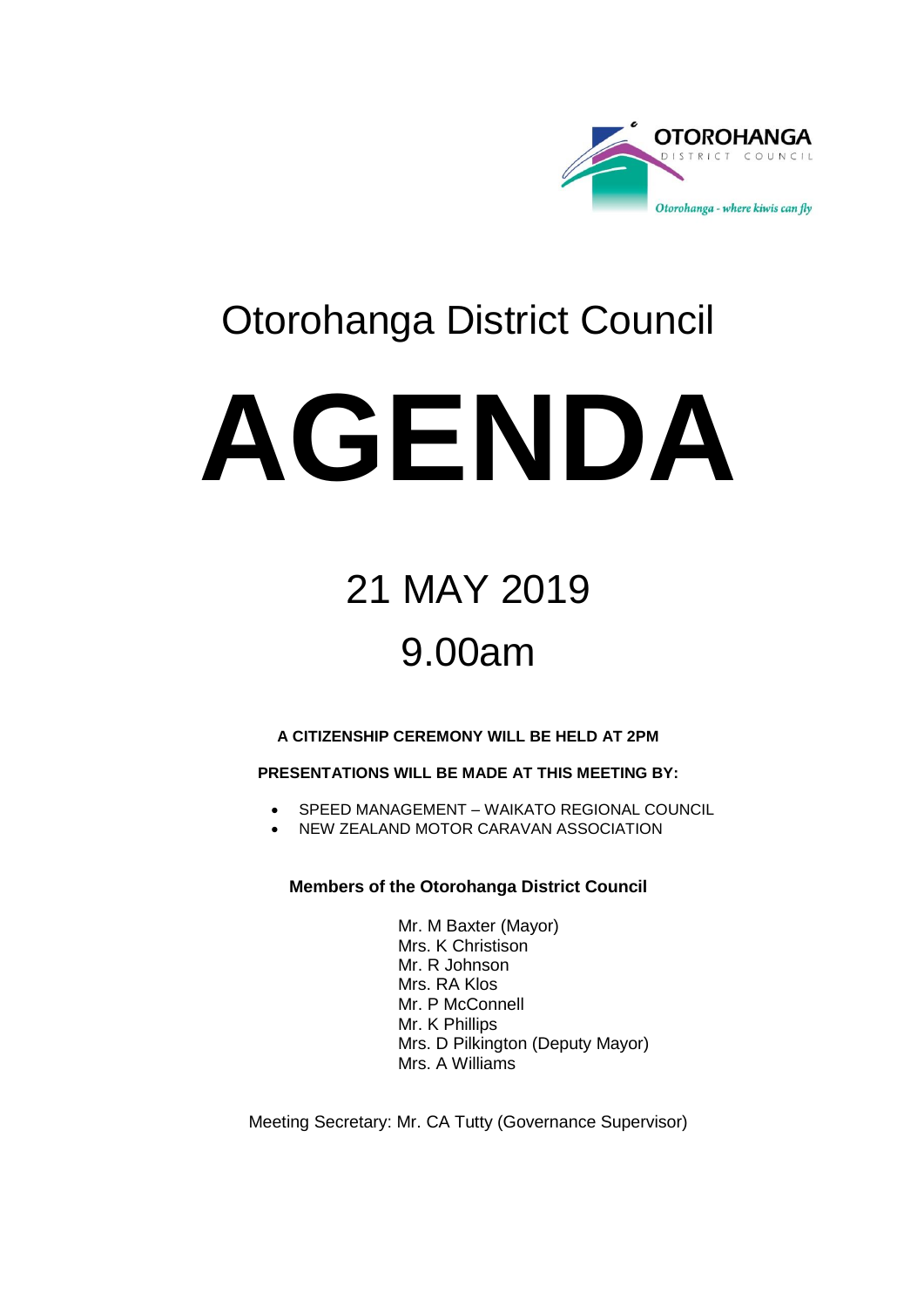#### **OTOROHANGA DISTRICT COUNCIL**

#### **21 MAY 2019**

**Notice is hereby given that an Ordinary meeting of the Otorohanga District Council will be held in the Council Chambers, 17 Maniapoto Street, Otorohanga on Tuesday 21 May 2019 commencing at 9am.** 

**14 May 2019**

**Tanya Winter CHIEF EXECUTIVE**

### **AGENDA**

**ORDER OF BUSINESS:**

**ITEM PAGE PRESENT**

**IN ATTENDANCE**

**APOLOGIES**

**OPENING PRAYER**

**PUBLIC FORUM (UP TO 30 MINUTES)**

**DECLARATION OF CONFLICTS OF INTEREST**

**CONFIRMATION OF MINUTES – OTOROHANGA DISTRICT COUNCIL – 16 APRIL 2019 CONFIRMATION OF MINUTES – EXTRAORDINARY MEETING OTOROHANGA DISTRICT COUNCIL – 1 MAY 2019 RECEIPT OF MINUTES – OTOROHANGA COMMUNITY BOARD – 1 MAY 2019 RECEIPT OF MINUTES – KAWHIA COMMUNITY BOARD – 2 APRIL 2019 CONFIRMATION OF MINUTES - KAWHIA COMMUNITY BOARD – 6 APRIL 2018**

#### **REPORTS**

| <b>HIS WORSHIP THE MAYOR - VERBAL REPORT</b>                             | 1                   |
|--------------------------------------------------------------------------|---------------------|
| CHIEF EXECUTIVE REPORT 16 APRIL TO 20 MAY 2019                           | 1                   |
| SPEED MANAGEMENT PLANNING - OTOROHANGA DISTRICT COUNCIL                  | 3                   |
| <b>ROUTINE ENGINEERING REPORT</b>                                        | $\overline{7}$      |
| APPLICATION FOR TEMPORARY ROAD CLOSURE – HAMILTON CAR CLUB – HODDLE ROAD | 14                  |
| HAMILTON CITY COUNCIL FUNDING CONTRIBUTION TO SKYCITY APPLICATION        | 17                  |
| <b>DISTRICT LIBRARIAN'S REPORT</b>                                       | 19                  |
| <b>PLANNING REPORT FOR JANUARY TO MARCH 2019</b>                         | 22                  |
| <b>BUILDING CONTROL REPORT FOR JANUARY TO MARCH 2019</b>                 | 25                  |
| ANIMAL CONTROL OFFICERS REPORT FOR JANUARY TO MARCH 2019                 | 29                  |
| AROHENA SECURITY CAMERAS COMMITTEE REQUEST FOR FUNDING                   | 30                  |
| <b>COUNCILLOR UPDATE</b>                                                 | 34                  |
|                                                                          | <b>RALLY SPRINT</b> |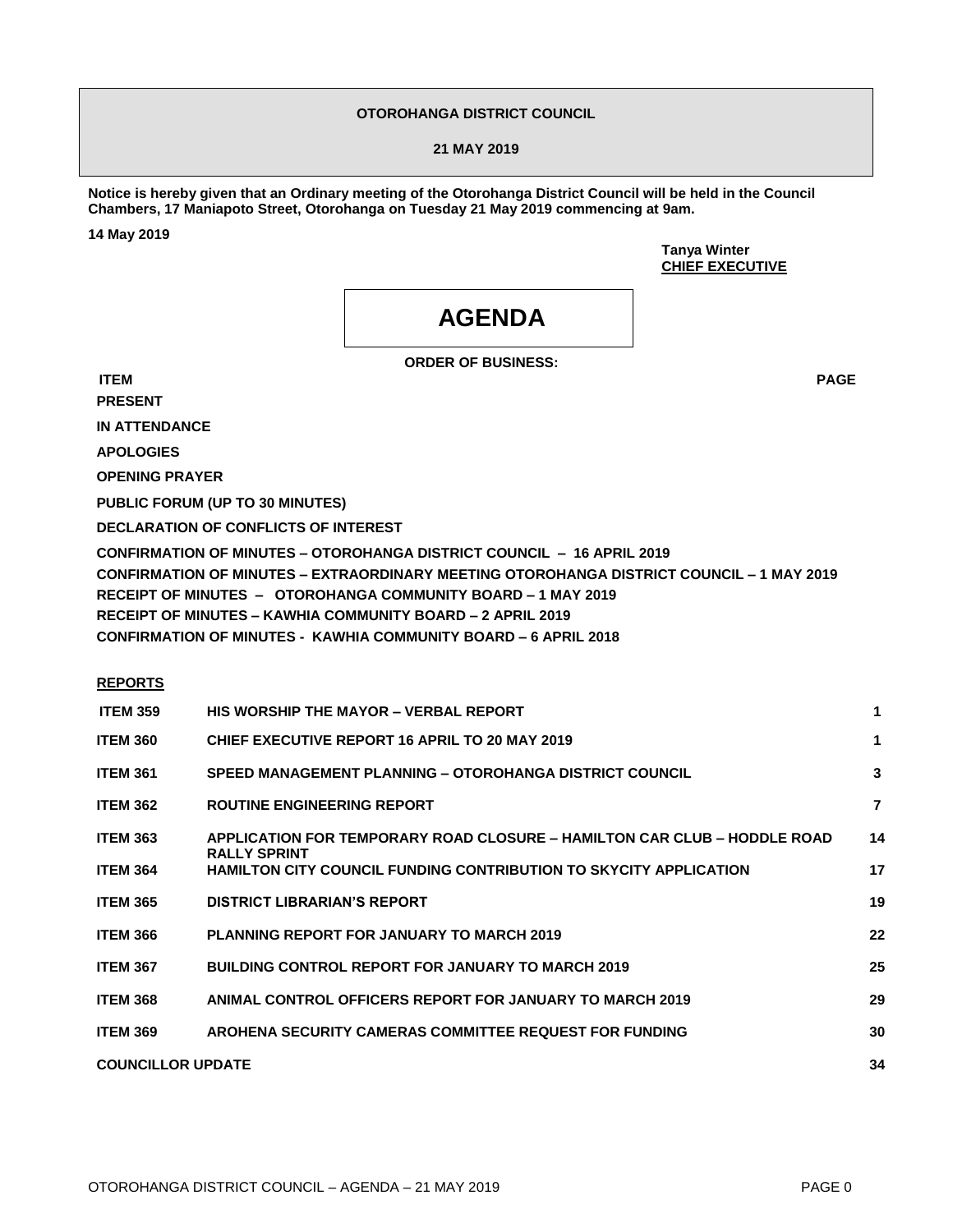| <b>ITEM 358</b> | <b>HIS WORSHIP THE MAYOR – VERBAL REPORT</b>                              |
|-----------------|---------------------------------------------------------------------------|
| <b>ITEM 359</b> | <b>CHIEF EXECUTIVE REPORT 16 APRIL TO 20 MAY 2019</b>                     |
| To:             | His Worship the Mayor & Councillors<br><b>Otorohanga District Council</b> |
| From:           | <b>Chief Executive</b>                                                    |
| Date:           | 21 May 2019                                                               |

#### **Relevant Community Outcomes**

- Ensure services and facilities meet the needs of the Community
- Foster an involved and engaged Community

#### **Executive Summary**

The purpose of this report is to inform Council of the key focus areas for the Chief Executive in the last month.

#### **Staff Recommendation**

It is recommended:

That the report is received.

#### **Report Discussion**

This following matters are highlighted for Council's attention:

#### **1. Health, Safety and Wellbeing**

In this last month we farewelled Robyn Kehoe. Part of Robyn's role was Health and Safety Advisor. Until I make a permanent decision about this role, I have contracted Tracey Stevenson from Health & Safety Connexions Ltd to help us out. Tracey was the Health and Safety Manager at Hamilton City Council, and has provided H&S advice and project management to several Waikato Councils including Waipa and Waitomo. I have expanded the scope of this role (and the title too) to be Health, Safety and Wellbeing recognising the wider role employers have in ensuring our staff are healthy, safe and well in their work. Tracey will report directly to me, she will be working on a number of projects, and will be on-site in the office one day a week to be available to staff (and on-call if required at other times).

#### **2. Iwi Liaison**

In early April the Mayor and I met with Mr Derek Wooster and Mrs Pera MacDonald to discuss iwi relationships, and to clarify roles and channels of communication. This is an area that Council have indicated is important, so I am spending some time getting an understanding of local relationships and protocols. I have also met with my staff who are primarily working in this area so that we assign resources to support this important relationship. I will be taking a leadership role in this area.

#### **3. Meetings with Business Owners**

Phase Three of my ninety-day plan kicked off this month with the start of meetings with some business owners and developers underway. Ward tours with both elected members and staff will continue, and I have been out on two very valuable full-day tours with Mr Lew Pulman from the Roading Team. I continue to attend a large number of community meetings.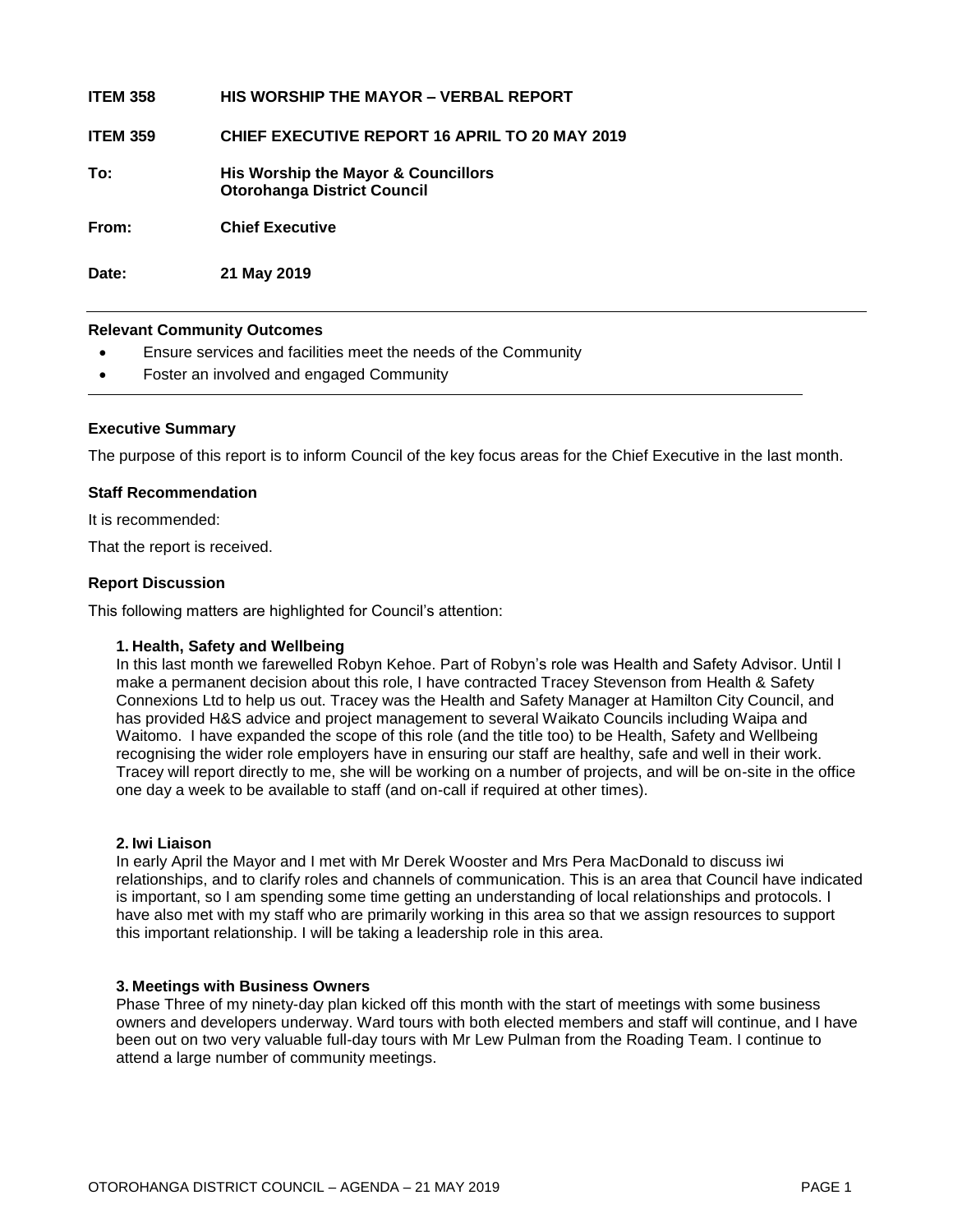#### **4. Four Wellbeings Back in the Local Government Act**

The Local Government (Community Well-being) Amendment Bill passed its third and final reading in Parliament on 7 May 2019 effectively reinstating the four aspects of community well-being – social, economic, environmental and cultural – into the Local Government Act. While councils across the country have largely continued to deliver across these four areas, as mandated by their communities, the amendment provides official restoration of the four well-beings to the Local Government Act, which were removed under the last government. Council and Community Boards will have an opportunity at the combined Council-Community Board workshop in early July to discuss our involvement in social and economic development in the district.

#### **5. Professional/personal development**

This month I was nominated and elected to the position of President of the Midlands Branch of SOLGM. I discussed this with the Mayor before accepting the nomination, and advised him that the next commitment I have in this role is not until December. I appreciate that my time needs to be focused in the district, but I do think a connection with the wider local government sector through a role like this will have positive spin-offs for Council and our community.

#### **6. Other Meetings/Activities**

I have attended a number of other meetings this month. They include:

- Maniapoto Treaty Settlement Negotiations (natural resources)
- Department of Corrections Tour of Waikeria Prison project
- Sport Waikato
- Steven Wilson (iwi relationships)
- Guru Digital (a new intranet for Council)
- Ōtorohanga and Kawhia ANZAC Day services
- Waikato Mayoral Forum
- Ōtorohanga Poets Society
- Wintec (Ōtorohanga campus)
- Upper Waipa River Integrated Management Plan
- **Broadspectrum**
- Civil Defence and Emergency Management staff
- Regional Cycle Trails Network
- Thrive
- Happy Valley Milk
- ODDB Breakfast
- Wriggle and Rhyme
- Harvey Brookes (from Martin Jenkins)
- Various meetings with individual community members

Tanya Winter **CHIEF EXECUTIVE**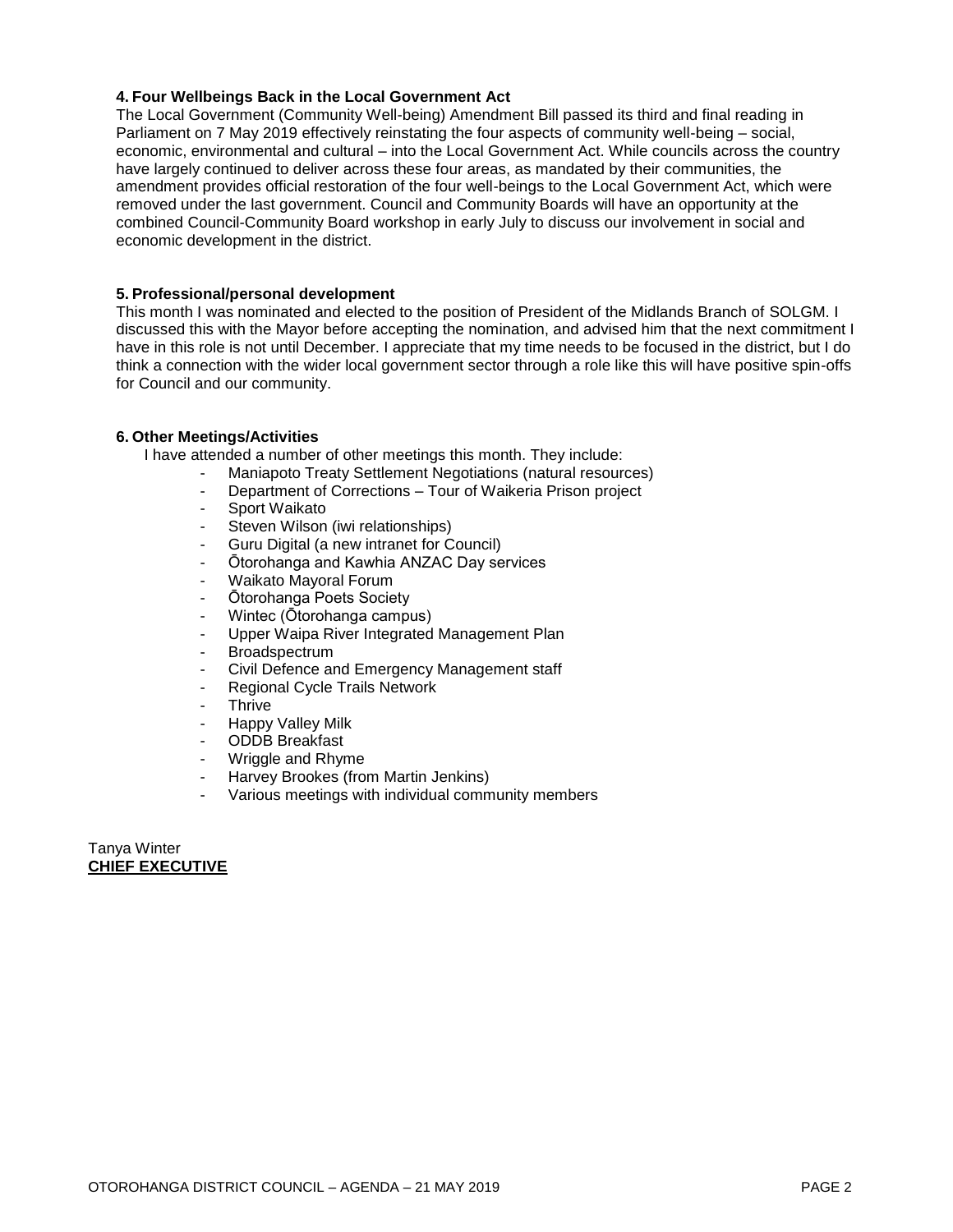**ITEM 360 SPEED MANAGEMENT PLANNING – OTOROHANGA DISTRICT COUNCIL To: His Worship the Mayor & Councillors Otorohanga District Council From: Bill McMaster, Special Projects Advisor, Integration and Infrastructure, Waikato Regional Council Date: 21 May 2019**

#### **Relevant Community Outcomes**

- Ensure services and facilities meet the needs of the Community
- Foster an involved and engaged Community

#### **Recommendation**

It is recommended:

That the report is received.

#### **Report Discussion**

#### **Overall purpose of our visit**

- 1. The purpose of this visit by Waikato Regional Council (WRC) and the New Zealand Transport Agency (NZTA) is to provide Otorohanga District Council with a presentation on regional speed management planning and implementation and seek your Council's feedback on:
	- The overall regional approach to speed management and development of a regional speed management plan
	- Draft regional speed management policies and principles
	- Preferred institutional arrangement options for regional speed management.
	- Proposed safe and appropriate speed limits on regional state highways
	- Any other matters relating to speed management in your District or the region.

#### **Why we are coming to talk to you?**

- 2. Speed related road crashes in the Waikato region are a major concern to transport authorities in the region and have been identified as a high priority by the Waikato Regional Transport Committee (RTC).
- 3. Speed or driving too fast for the conditions continues to be a significant contributor in fatal and serious crashes in the Waikato region and shows an increasing five-year trend accounting for 24% of high severity crashes in the region. Each year approximately 100 people are killed or seriously injured in speed related crashes in the region.
- 4. Research has shown that a 1% reduction in speed limit sees an approx. 4% reduction in fatalities and a 3% reduction in serious injuries.
- 5. There is also a clear relationship between impact speed and likelihood of pedestrian death where the risk of pedestrian fatality if struck at 50km/hr is twice that at 40 km/h and five times that at 30km/h.

#### **What is happening nationally on speed management?**

6. The Government has sent out clear signals that it wishes to address speed. The Government Policy Statement on Land Transport 2018 (GPS) supports investment in state highways and local roads to accelerate the implementation of the New Zealand Speed Management Guide 2016 focusing on treating the top 10 per cent of the roading network which will result in the greatest reduction in death and serious injury as quickly as possible.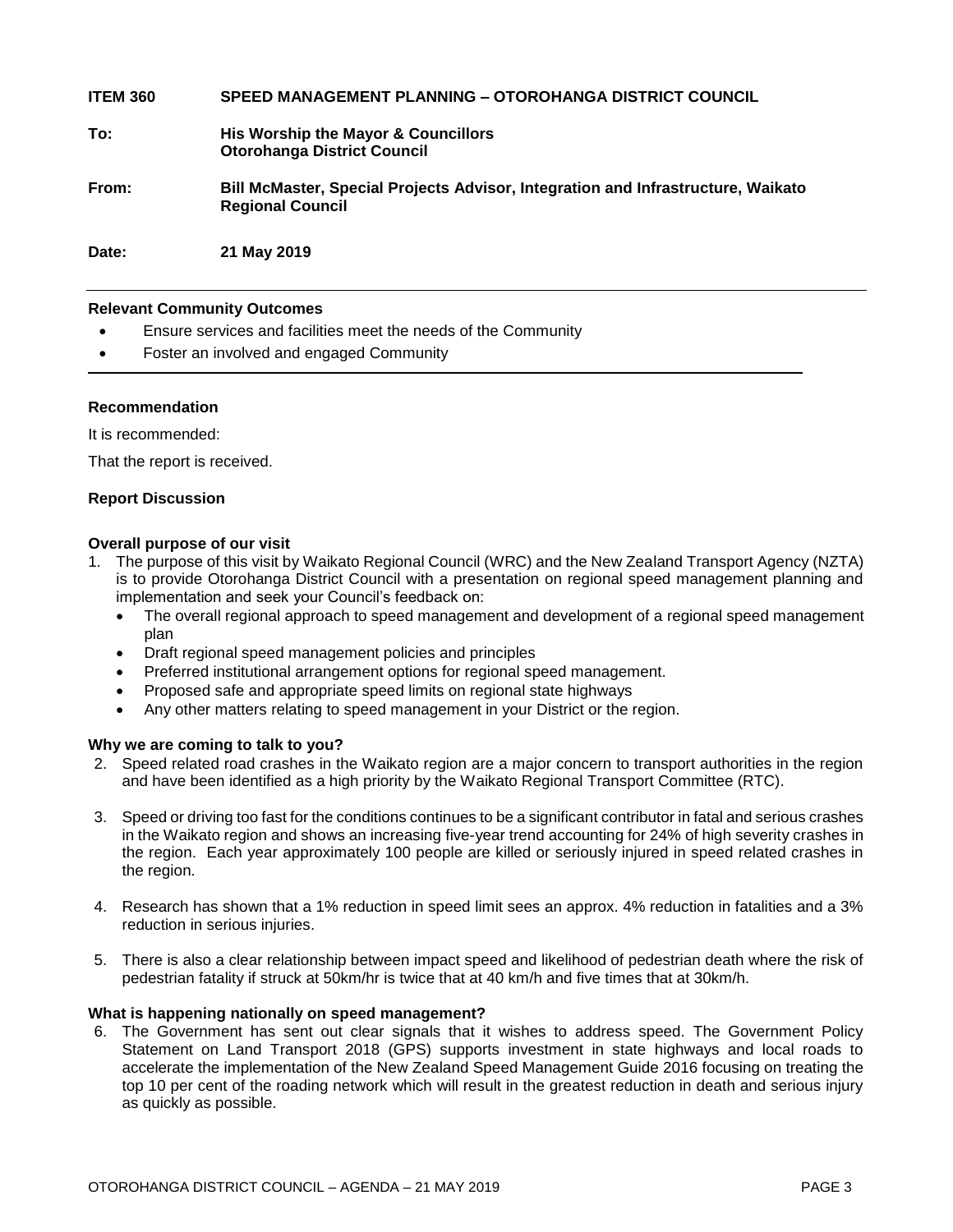- 7. To implement the Government's strong desire to address speed the Ministry of Transport (MOT) is developing a new national approach to speed management, including a review of the Speed Limits Setting Rule 2017. It is clear from advice received to date that regional speed management plans are part of the mix of recommendations going to Cabinet and the work that the RTC is undertaking is consistent with this approach.
- 8. Speed management is also expected to feature in the pending National Road Safety Strategy (NRSS) engagement document and Action Plan which are expected to be released in June 2019. In a workshop with the MOT on 10 April 2019 it was advised that the current speed limit setting Rule review work will likely come though as an action in the NRSS Action plan.

#### **What is happening regionally on speed management?**

- 9. To make traction on speed management three regions have been identified in the 2018 National Land Transport Programme (NLTP) for accelerated speed management work (Waikato, Auckland and Christchurch) as they have the greatest potential to reduce deaths and serious injuries through targeted speed management interventions.
- 10. Safe Speed and Speed Management is a key priority in the Waikato Regional Land Transport Plan and the Regional Road Safety Strategy 2017-2021. The Strategy has a number of actions to progress initiatives and advocate for funding support for implementation measures over the next 10 years.
- 11. The RTC has recognised the significance of speed management on the region's road toll and has been overseeing the work of the Regional Safe Network Programme Working Group (RSNP WG) including the preparation of a regional speed management plan.
- 12. The RSNP WG, comprises a range of stakeholders including WRC, NZTA, territorial authorities, NZ Police and health representatives. The role of the working group includes developing the draft regional speed management plan for recommendation to the RTC.

#### **What is the regional speed management plan?**

- 13. The RTC has resolved to develop a regional speed management plan in partnership with territorial authorities, NZTA and other key stakeholders such as the NZ Automobile Association (AA) and freight advocacy groups such as the NZ Road Transport Association (RTA) and National Road Carriers (NRC).
- 14. The key purpose of the regional speed management plan is to accelerate consistent implementation of speed management across the region. The RTC wishes to make real progress on addressing speed to reduce speed related road crashes in the region.
- 15. The regional speed management plan will set out the regional principles and policies to guide speed management planning and implementation by road controlling authorities in the region. The plan will also include maps of safe and appropriate speed as developed by NZTA. The regional plan will ensure consistent application of speed management across the region
- 16. A key component of the regional speed management plan is the inclusion of principles and policies and these were endorsed in draft form by the RTC on 6 May 2019 to take out to the territorial authorities for consideration and feedback (refer to Attachment 1). We are seeking your feedback on these.
- 17. The RTC is holding a series of roadshows with all our territorial authorities in May/June 2019 to brief them on the activity that is happening on speed management at the regional level and seeking feedback from your Council on a number of aspects relating to regional speed management planning.
- 18. Following the roadshows, a report will be prepared summarising the key responses from all of our territorial authorities to present to the next RTC meeting on 1 July 2019.
- 19. Feedback from these roadshows will also inform the content of the draft regional speed management plan which will be presented to the RTC at their meeting on 1 July 2019 seeking the Committee's endorsement of the document for targeted consultation with territorial authorities and other key stakeholders.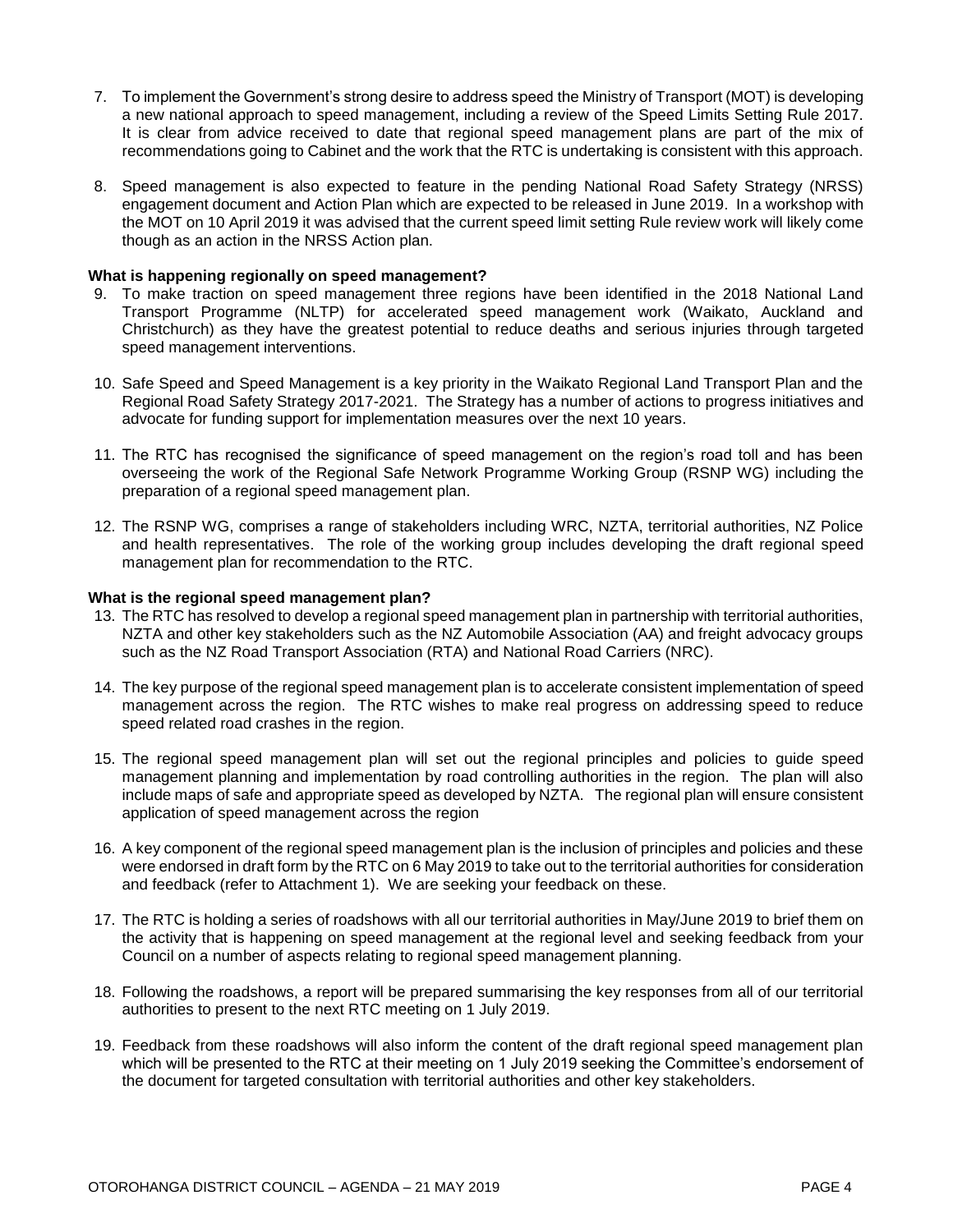#### **Speed management Implementation in the region**

- 20. Whilst the RTC is actively involved in speed management planning it is aware that there are differing levels of speed management activity amongst the 11 territorial authorities in the region ranging from highly active to a zero or minimal level of involvement.
- 21. The RTC is wishing to see greater implementation of speed limit changes by all of the road controlling authorities in the region to ensure that safety on the region's roads is improved.

#### **Tools**

- 22. NZTA has developed tools to assess safe and appropriate speeds on state highways and local roads. A key tool is Megamaps which is available to all road controlling authorities (RCAs). This tool enables RCAs to map safe and appropriate speeds for all roads in their districts. The findings of this work to date has shown that a significant amount of the current roading network (over 80%) has posted speed limits that are too high when compared to the safe and appropriate speeds identified in Megamaps. The Megamaps tool also identifies the top 10 percent of the network that will achieve the greatest reduction in deaths and serious injuries.
- 23. NZTA has prepared speed management maps for the regional state highway network using Megamaps and these will be presented in the meeting. NZTA has already started engaging with technical officers from territorial authorities around the region to discuss the proposed state highway speed limit changes and look at working in partnership with TAs to address speed on state highways and local roads together.
- 24. It is important that all of the roads in the region ie state highway and local roads are addressed as one network. For example, a change in speed limits on a state highway will have implications for speed limits on adjoining roads and hence a joined up approach to applying speed management is essential.

#### **Better ways of working together**

- 25. A second important component of the regional speed management plan is looking at how we can work better together as a region to plan for and implement speed changes.
- 26. An investigation into various institutional arrangement options for undertaking speed management in the region was commissioned by the RTC and arose from a desire of the RTC to identify ways of streamlining the speed management process and taking the 'politics' out of the process. Waikato Regional Council engaged consultancy firm Morrison Low to undertake this work and a draft report was presented to the RTC on 6 May.
- 27. The existing process for setting speed limits is that each territorial authority prepares a register of speeds for all the roads in its district and these are contained in the territorial authority's Speed Limit Bylaw. Default speeds, as specified in the Setting of Speed Limits Rule 2017, are 100km/h on rural roads and 50km/h on urban roads. If a territorial authority wishes to change speed limits on any roads in its register then it must undertake a bylaw review and consult on these changes using a special consultative process ie public submission, hearings and deliberations.
- 28. The Morrison Low institutional arrangements work looked at a number of options for the technical side of speed management i.e. service delivery, and the decision-making process for speed management, including setting of speed limits.
- 29. In respect to service delivery a range of options were considered with the three highest ranking options being:
	- An enhanced 'status quo' with centralised support (delivery in-house with centralised templates and support)
	- Delivery by a shared service Waikato Local Authority Shared Services (WLASS) via a new work stream for the Regional Asset Technical Accord (RATA)
	- Delivery by another local authority e.g. Waikato Regional Council
- 30. In respect to decision making a range of options were considered with the three highest ranking options being:
	- Separate decision making by each Council via an enhanced 'status quo' ie via a speed limit setting by resolution process.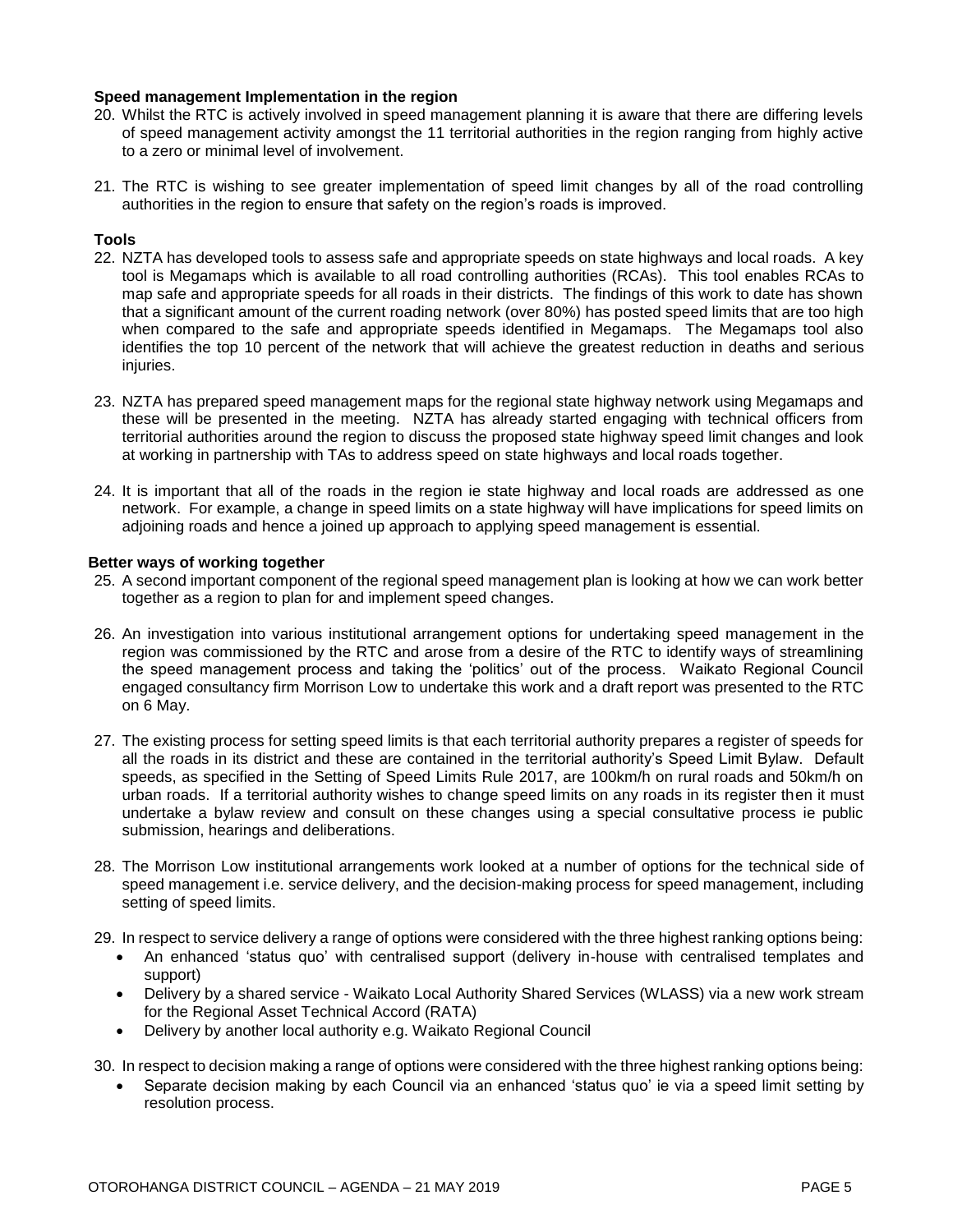- Joint decision making by transferring the bylaw making power to another local authority e.g. Waikato Regional Council
- Joint decision making by transferring the bylaw making power to the RTC (via WRC) with speed limit changes decided by the RTC
- 31. Otorohanga District Council is asked to provide feedback on their preferred options for both service delivery and decision-making.

#### **Next steps for the regional speed management project**

- 32. It is proposed that the RTC receive the feedback from all of the roadshows together with the draft regional speed management plan at its meeting on 1 July 2019.
- 33. Following consideration and endorsement of the draft speed management plan a formal targeted consultation process will be undertaken with all out territorial authorities and stakeholders with a view of finalising the plan at the RTC meeting on 2 September 2019.

#### **Your input is important**

- 34. During our roadshow discussion Otorohanga District Council is asked to provide feedback on:
	- The overall regional approach to speed management
	- Draft regional speed management policies and principles
	- Preferred institutional arrangement options for regional speed management.
	- Proposed safe and appropriate speed limits on regional state highways
	- Any other matters relating to speed management in your District or the region.

#### **Bill McMaster**

**SPECIAL PROJECTS ADVISOR, INTEGRATION AND INFRASTRUCTURE, WAIKATO REGIONAL COUNCIL**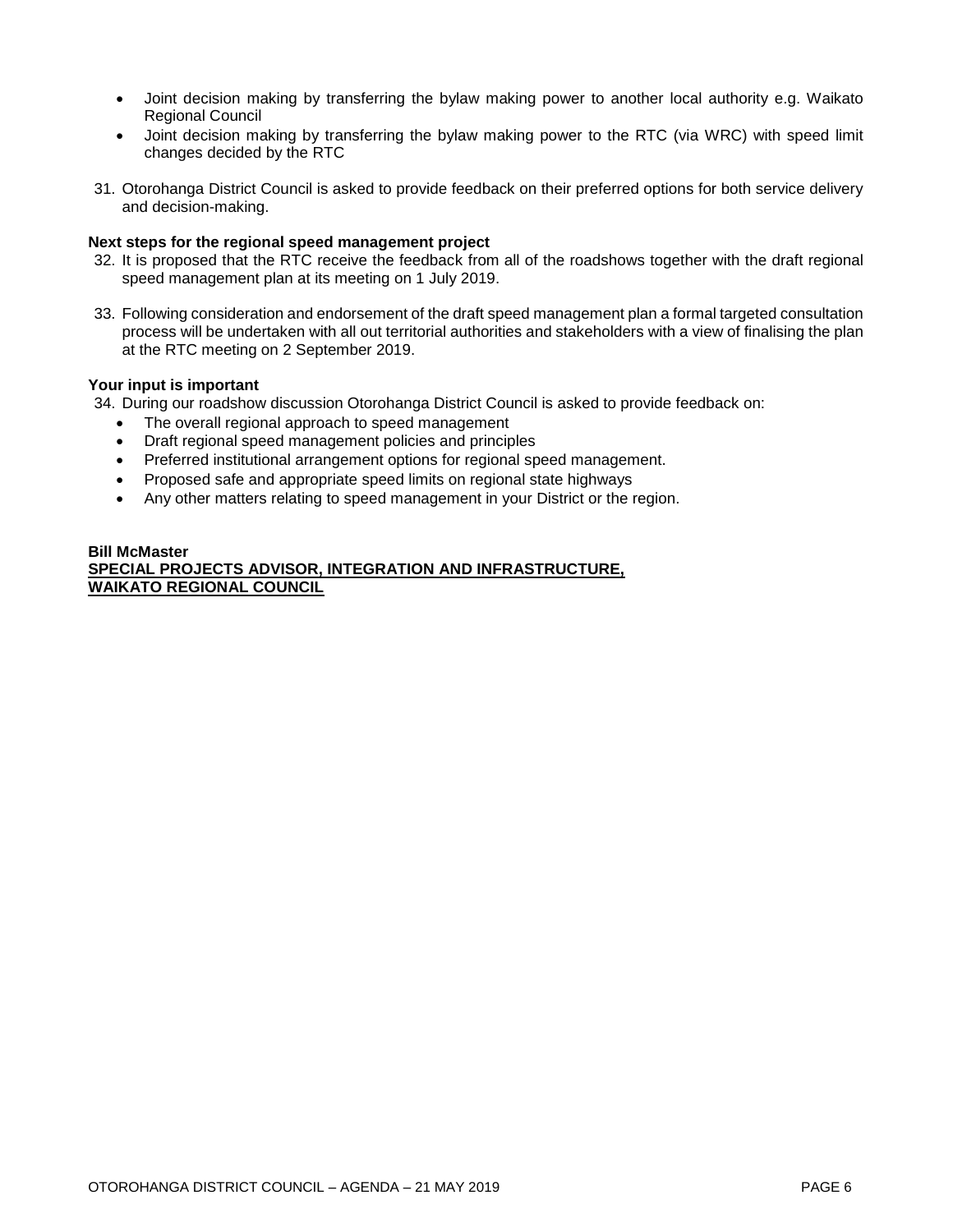#### **ROUTINE ENGINEERING REPORT - FEBRUARY TO APRIL 2019**

**To: His Worship the Mayor and Councillors**

**Otorohanga District Council**

**From: Engineering Manager**

**Date: 21 May 2019**

#### **Relevant Community Outcomes**

- The Otorohanga District is a safe place to live
- Ensure services and facilities meet the needs of the Community

#### **Executive Summary**

This is a routine report on engineering matters for the period February to April 2019.

#### **Staff Recommendation**

It is recommended that the report be received.

#### **Report Discussion**

#### **ROADING**

#### **Contract 1070 – Roads Maintenance (Inframax Construction Ltd)**

Contract 1070 is progressing well. Cyclic maintenance work is by and large being completed within timeframes specified. As with any contract work there are exceptions and these are dealt with on a case by case basis. When residents call in a service request, these are investigated, prioritised and dealt with.

- One area that we are targeting is to get ahead on the preparation for the pre-reseal repairs that lagged through the previous contract.
- A relatively dry summer period has seen some of the unsealed roads surfacing deteriorate. These areas will be targeted with the winter grade on the roads.
- Bridges are receiving maintenance attention, including the Lethbridge Road Bridge where the deck requires some work.
- A spate of deliberate road sign damage is occurring. To date, the culprit has not been identified, but it is believed that a vehicle is being used to deliberately push over road signs on the roads.
- The cleaning out of stormwater catchpit sumps in the district commenced just in time before the weather changed. No major stormwater issues were reported.

#### **Contract 1051 – Second Coat Sealing and Reseals 2017 – 2019 (Higgins Construction Limited)**

This contract has now been substantially completed. A few small areas require maintenance attention. The Roading Team has received positive responses regarding roads that have been resealed. Preparations are under way to gain on the pre-reseal repairs by completing some of the repairs for the following season before winter to allow for better consolidation of the repair prior to resealing.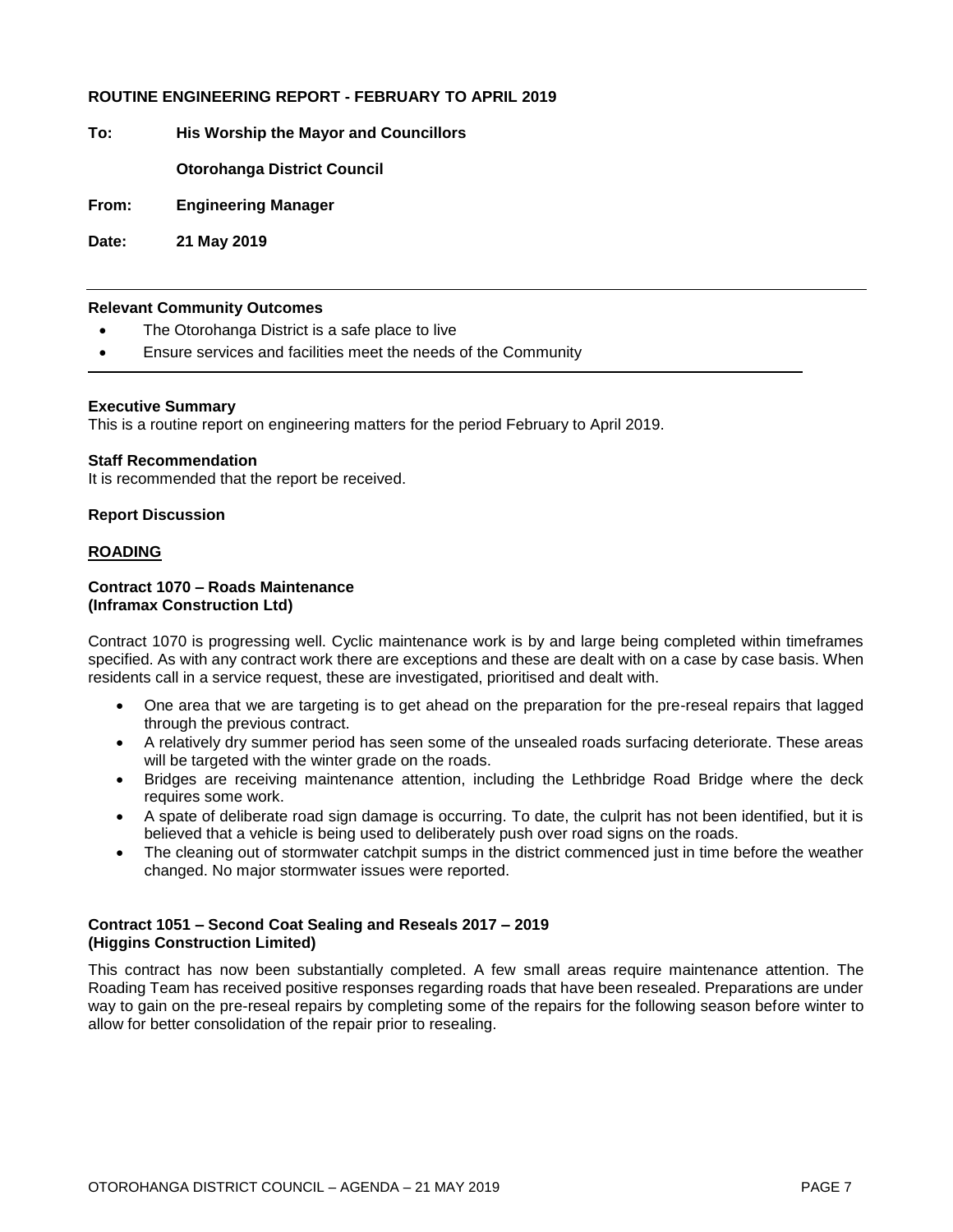#### **Contract 1029 – Pavement Marking 2017 – 2020 (Roadmarkers NZ Ltd)**

The current year's contractual workload has been substantially completed.

#### **Contract 1053 – Footpath Construction and Maintenance 2017/18**

The contractor tasked with the work could not fulfil his obligations in terms of starting the work. In addition, they failed to provide the required bond. Several contractors were approached, but all indicated their workload was too excessive to take on this work.

A New Plymouth contractor was approached and they provided a competitive price. It is anticipated their price will be accepted through the Tenders Committee process, and they will be able to start work soon after.

#### **C1061 – Waikeria Road Upgrade**

A robust polymer modified emulsion two-coat, second coat sealing has commenced and should be completed shortly. It is anticipated that this treatment will stand up well to the heavy construction traffic.

#### **C1063 - Huiputea Drive - Lowering and Associated Car Park and Stormwater Works**

The contractor commenced work later than programmed and this, plus some unforeseen stormwater issues with high voltage cables, have prevented the contractor from making good progress. As the risk of completing the roadworks on such a busy, high profile site during the winter months is high, a decision has been made to postpone this section of the contract until spring. The contractor will now concentrate on completing the stormwater and all other peripheral works.

#### **Contract 1026 – Mangaorongo Road Rehabilitation (Inframax Construction Ltd)**

The contract works are substantially complete as programmed, and the Contractor has applied for practical completion. A thorough inspection is being completed and a snaglist is being prepared by the Roading Team to issue to the Contractor before the practical completion certificate is issued.

#### **Contract 1049 – Bridge Painting Contract (Inframax Construction Ltd)**

Work has now commenced, and as Inframax has the maintenance contract, the same team undertaking the normal

maintenance on the bridges during the specific cycle will also perform the bridge painting.

#### **C1072 – Progress Drive Stormwater Improvements**

The main work has been successfully completed. Minor snags are being sorted out by the contractor and cleanup work has commenced.

#### **Contract 1081 – Wahanui Crescent Bus Shelter**

This project is now complete.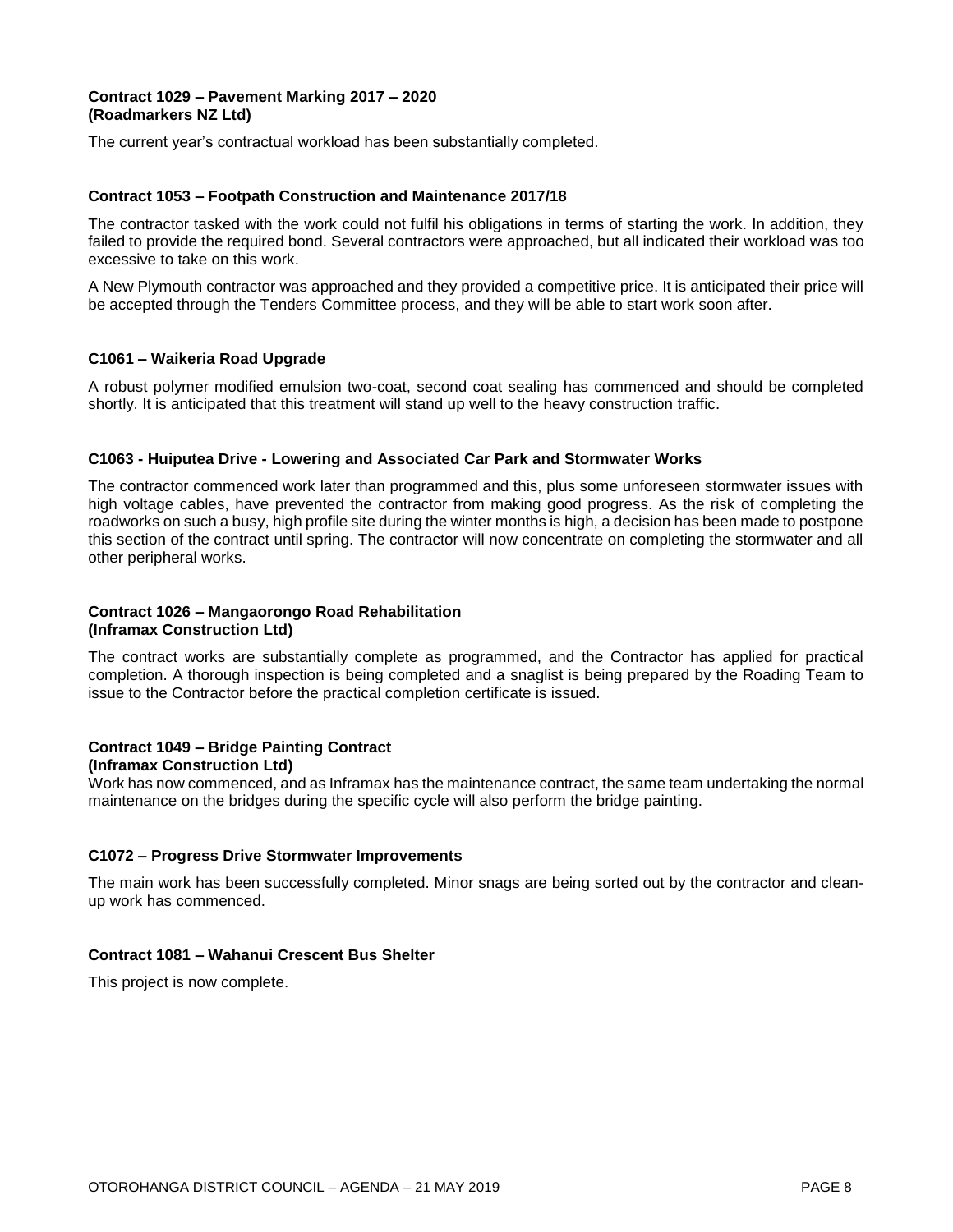#### **Contract 1071 – Stopbank Pathway**

Work has commenced and the majority of the on/off linkages have been completed. An inspection by Waikato Regional Council (WRC) identified some minor issues, which are being addressed. In addition to this, the WRC is now requesting a retrospective resource consent, which is being applied for.

The supplier of the limestone fines and grit has indicated that the supply of these materials are currently unavailable. Alternative sources are being investigated, failing which the specification may have to be altered to make provision for an alternative overlay.

#### **Contract 1078 - Huiputea Drive Stormwater**

Work has commenced on this project, but it has fallen behind schedule due to the pipe supplier running out of the required pipe. The delay will not affect the overall project.

#### **Roading Budgets**

The overall roading projects and maintenance works are tracking within the overall amended (bringing a portion of Mangaorongo Road forward) annual budget. A large proportion of the work has already been accomplished, including the reseal works and Mangaorongo Road rehabilitation, which gives some certainty to the financial position. As this is the first year of the three year NZTA funding cycle, any work postponed can be carried forward into the next financial year.

#### **WATER AND COMMUNITY SERVICES**

#### **Ministry of Health Drinking Water Compliance**

On 14 February and 13 March 2019, Waikato DHB carried out an assessment of our compliance with the Drinking Water Standards New Zealand (DWSNZ), in particular Council's application of the Otorohanga Treatment Plant Water Safety Plan (2017) and the proficiency of our site operators. Overall, the results were good with only eight non-conformances which all related to basic clerical and administrative processes. Staff are working to rectify this with the final sign off in June this year.

#### **Kawhia Community Water Supply**

Apakura water main renewal has been completed.

Remote Chlorine censoring installation is complete.

Water treatment plant electrical surge protection has been installed.

**Operations** 

All working fine

Resource Consents

Nothing to report for this period.

Budget/Actuals

A summary review of the costs to date for this financial year raises no concerns, with operational and maintenance costs currently tracking under budget.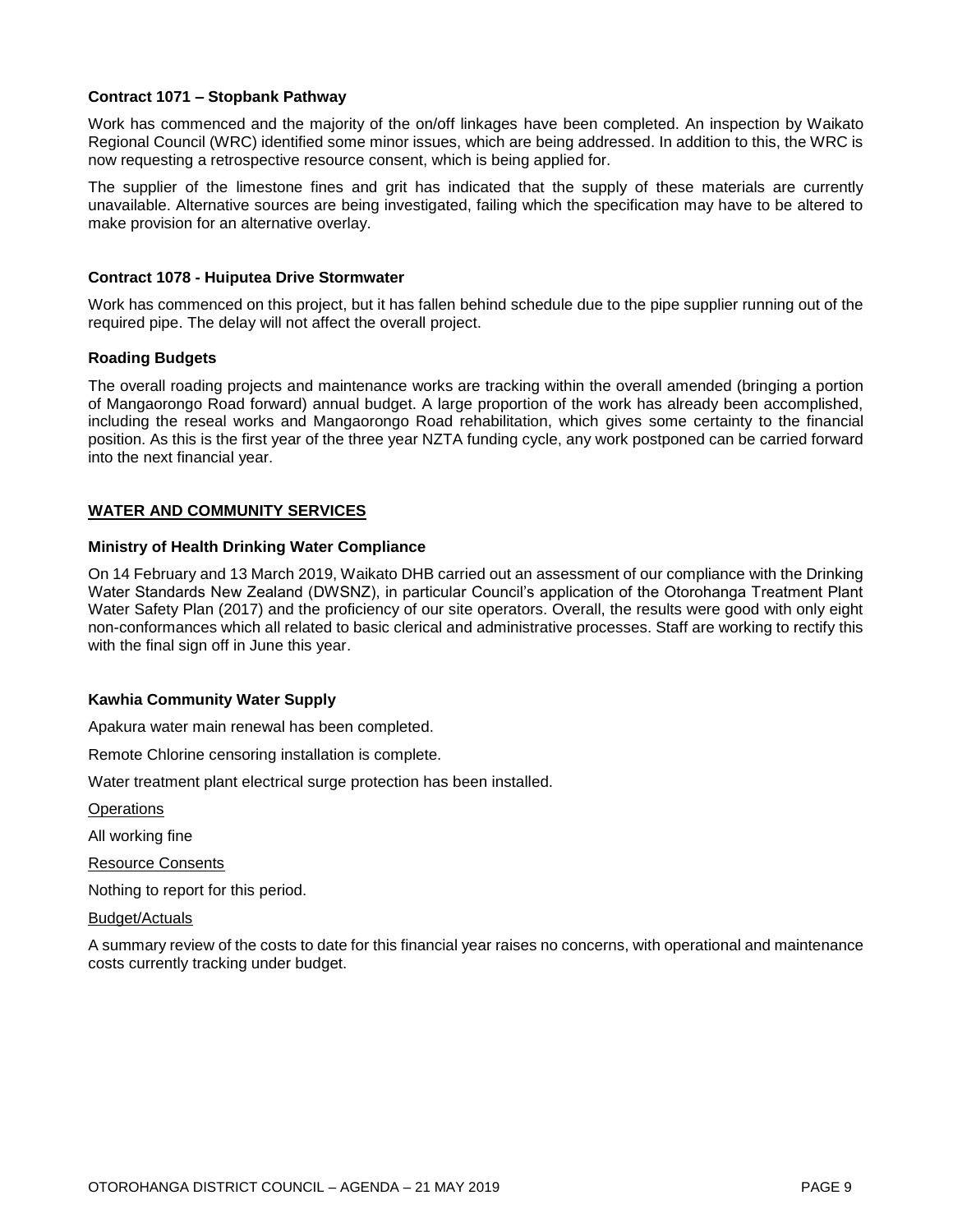#### **Arohena Rural Water Supply**

The operation of the supply is still in a "holding pattern" with tests being planned to explore alternative solutions for full compliance until such time as there is more known about the position that Central Government may take, as many rural water schemes are facing the same challenges.

#### Capital works

Remote Chlorine sensors have been installed in Kohorekau, Huririmu is due in May and Taupaki in June.

#### **Operations**

On 25 February, a "Boil water notice" was issued to consumers on the Arohena Water Scheme. Transgression processes were followed as per the DWSNZ and supply resumed normal operations on 1 March. Investigations revealed that a solenoid valve on the chlorine dosing line had failed. This was rectified and there have been no further issues.

#### Resource Consents

Nothing to report for this period

#### Budget/Actuals

A summary review of the costs to date for this financial year raises no concerns with operational costs currently tracking on budget. Maintenance costs are now back on budget.

#### **Ranginui Rural Water Supply**

No capital works to report for this period.

#### Resource Consents

Nothing to report for this period

#### Budget/Actuals

A summary review of the costs to date for this financial year raises no concerns with operational and maintenance costs currently tracking on budget.

#### **Tihiroa Rural Water Supply**

The challenges in complying with the Drinking Water Standards are similar to those facing the Arohena Scheme. The same "wait and see" approach is being taken.

#### Capital works

Remote chlorine monitoring system has been completed

#### **Operations**

On 11 March, a "Boil water notice" was issued to consumers on the Tihiroa Water Scheme. Transgression processes were followed as per the DWSNZ and supply resumed normal operations on 19 March. Investigations revealed that it was an electrical fault, which was rectified. There have been no further issues.

#### Resource Consents

Nothing to report for this period.

#### Budget/Actuals

A summary review of the costs to date for this financial year raises no concerns, with operational and maintenance costs currently tracking under budget.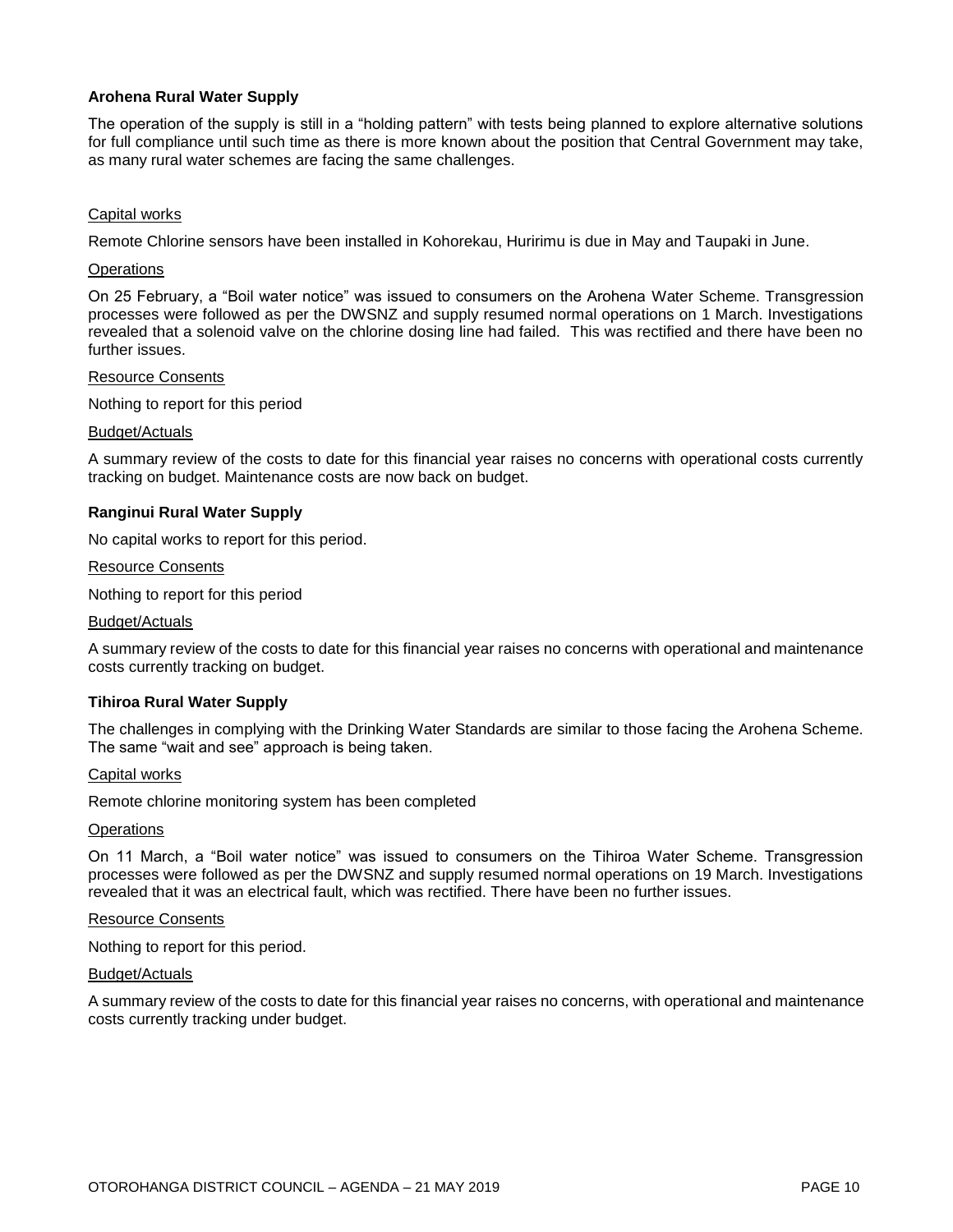#### **Otorohanga/Waipa Water Supply/Plant**

#### Otorohanga Water Treatment Plant Capital Works

Turbidity programming changes have been completed which will see the plant close automatically if turbidity is too high (when the river becomes too "dirty"). This will remove the risk of supplying discoloured water to the Community.

Chlorine dosing unit installation is complete.

Work on the onsite laboratory is almost complete.

#### Resource Consents

Nothing to report for this period

#### Budget/Actuals

A summary review of the costs to date for this financial year raises no concerns, with operational and maintenance costs currently tracking close to budget. Overall capital works budgets are likely to balance as some pumps budgeted for renewal continue to function well. Replacements will be unnecessary in this financial year. This will balance the over-budget amounts on the Kakamutu Road water main replacement, which included additional work.

#### **Otorohanga Sewerage Treatment**

The infrastructure, to introduce a chemical coagulant after the oxidation pond and change the use of the reed beds to settling ponds to remove phosphorus, has been completed. We are currently preparing for commissioning.

#### Resource Consents

Nothing to report for this period.

#### Budget/Actuals

A summary review of the costs to date for this financial year raises no concerns with operational and maintenance costs currently tracking under budget.

#### **Otorohanga Community Stormwater Drainage/Flood Protection**

An ongoing drainage issue on Council lease land behind Oliver's Transport on State Highway 3 has been identified, which resulted in the discovery of a disused pump chamber and buried stormwater outlet into the Waipa River. Work has been carried out to clear all the stormwater lines and re-establish the outlet into the river. This work is ongoing as further clarification is needed around the pump chamber and other stormwater outlets discovered. Waikato Regional Council has been fully appraised of the scope of the project and an onsite inspection has been carried out.

#### Resource Consentsc

Nothing to report for this period.

#### Budgets/Actuals

A summary review of the costs to date for this financial year raises no concerns with operational and maintenance costs collectively tracking under budget.

#### **OTOROHANGA COMMUNITY PARKS, RESERVES & FACILTIES**

#### **Parks and Reserves**

The District parks are looking really good especially with the autumn colours coming through. The public continue to make full use of the green spaces within the district.

Jim Barker Memorial Playground has become as real asset to Otorohanga and is always very well patronised. There have been several minor maintenance issues arise, which have been sorted with little concern. However,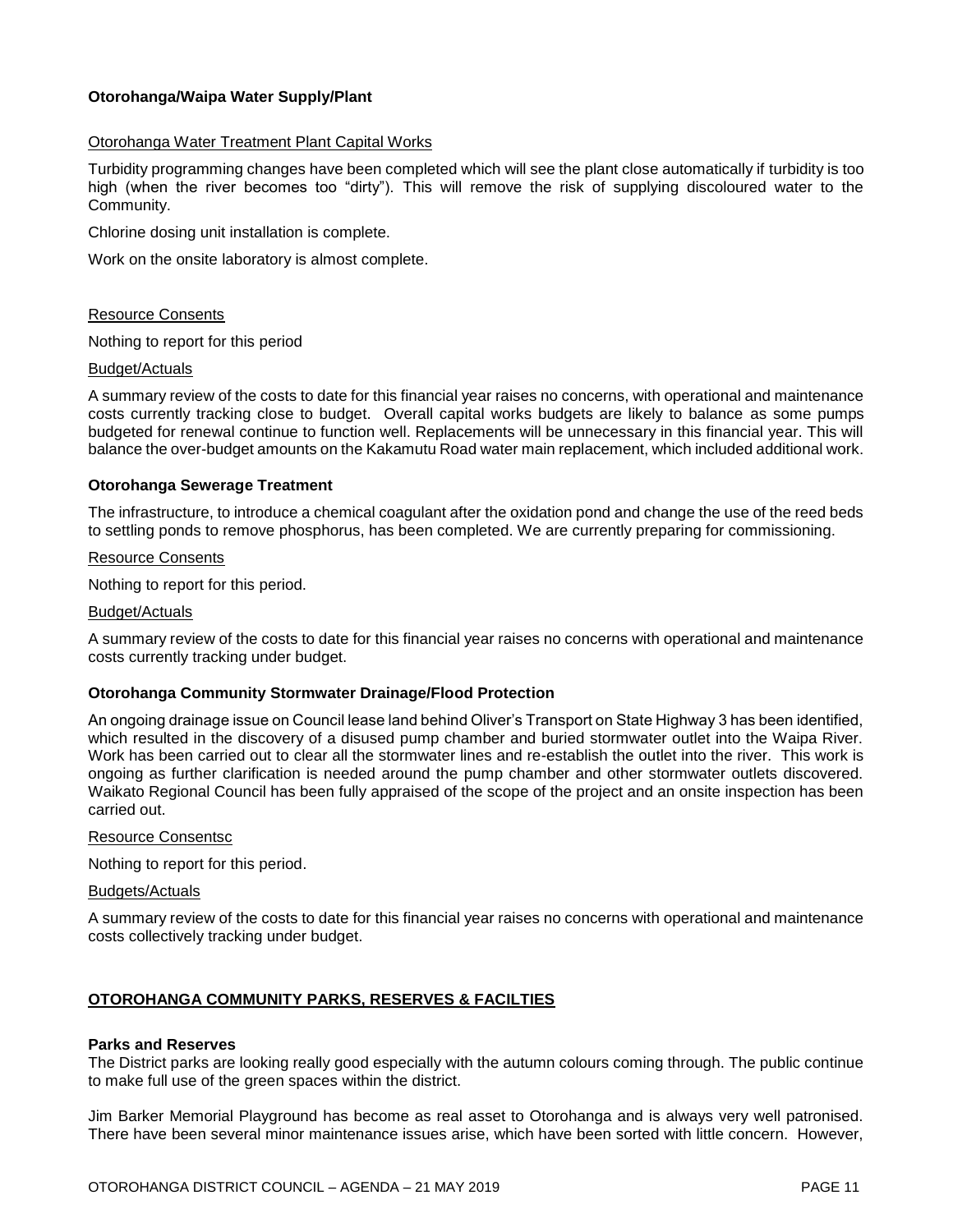there is currently an issue with the buzzy bee play items which will require some repair work. This is currently being priced, however, there is no warranty on these specific items as they were purchased second hand. Discussions are currently taking place with Project Kiwiana as to who will pay for the repairs.

Bob Horsfall and Rotary Park are still a work in progress. The major clearing work around the three ponds in Rotary Park is starting to settle and provide a nice recreational area. Lions Club members will plant six new Kauri in the spring and will add to the native bush area in the future.

Department of Corrections recently had their areas of work increased to provide a further service to Otorohanga, and are now working in several areas of Bob Horsfall and Rotary Park. This is very much appreciated by Council.

Otorohanga Domain was recently under-sown. A special thanks to Otorohanga Domains Sports association for organising this, and to the generosity of a local farmer who provided machinery and staff to complete the work. Seed was provided by Council.

The shade structure at the weir was completed by the Menzshed and installed by Paul Rattray Builders in March. It will provide plenty of shade next summer.

#### **Lake Huiputea Reserve**

Further developments to the park has slowed recently with Council staff being required on other projects. We are currently just maintaining what is in place to a good level. However, we can report the following has taken place recently:

The outlet to the lake has been fully piped and now encloses the once open drain in to the Huiputea pump station.

On 15 March, Pūniu River Care Inc took 42 cuttings and seed from 'Huiputea' to grow as "children of Huiputea". These will be replanted within the District. This was all done under the guidance of local Iwi.

#### **Public Conveniences**

The toilets at Reg Brett Reserve have required some extra maintenance due to the increase of users of the Jim Barker Memorial Playground. There are no concerns about the facility coping as redundancy was built into the infrastructure when the toilets were installed.

The refurbishment of the Domain Toilets is nearly complete with thanks to the Rotary Club which provided the manpower for the painting.

Waipapa Reserve Toilet has, and continues to be a great asset to the Waipapa area. The previous reserve planting is taking hold nicely with some thinning of trees on the river bank to give a view of the Waikato River. There have been no reports of any vandalism to date.

#### **Properties**

The Otorohanga Railway Station was due to be repainted this financial year, but looks like it will not be completed now. The main issue staff have faced is getting the contractor to provide adequate paperwork to fulfil the Railway Corridor permit. This is needed to be able to work within the Rail Corridor. Staff continue to follow this up.

#### **Otorohanga Swimming Pool/Gym**

CLM continue to provide a good level of service to Otorohanga. Installation of new steps for access to the main pool are working well and are being well used.

#### **Kawhia**

Kawhia CCTV is up and operating at almost full capacity, with just a couple of minor outstanding matters to be completed.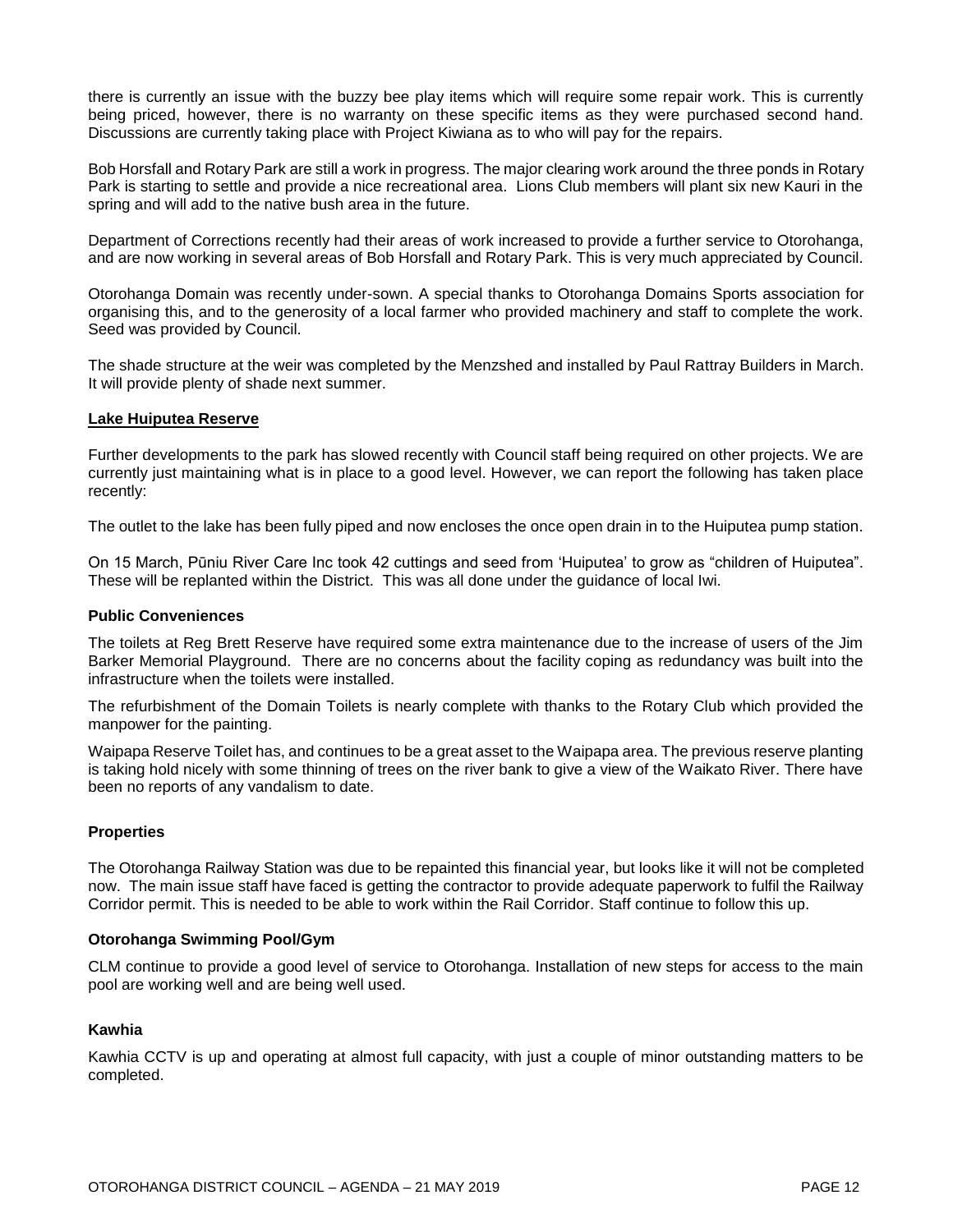#### **Refuse Collection**

The refuse operations are running smoothly and largely unnoticed, which is a positive sign.

The Community Facilities budgets are tracking well, with no cost over-runs in the year to date. The majority of the cost centres are under budget.

**Roger Brady ENGINEERING MANAGER**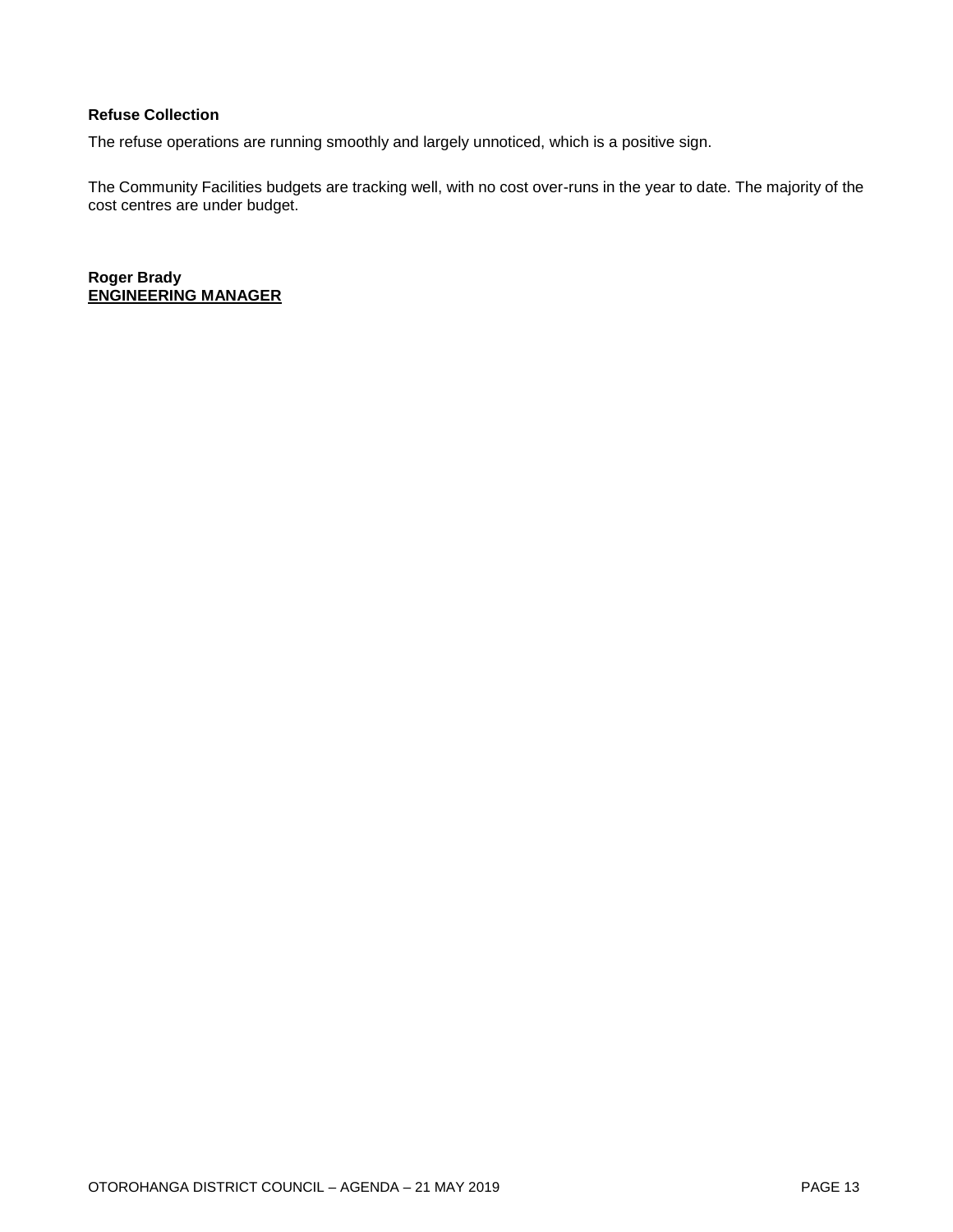#### **ITEM 362 APPLICATION FOR TEMPORARY ROAD CLOSURE – HAMILTON CAR CLUB – HODDLE ROAD RALLY SPRINT**

**To: His Worship the Mayor and Councillors Otorohanga District Council**

**From: Engineers Representative** 

**Date: 21 May 2019**

#### **Relevant Community Outcomes**

- Provide for the unique history and culture of the District
- Promote the local economy and opportunities for sustainable economic development

\_\_\_\_\_\_\_\_\_\_\_\_\_\_\_\_\_\_\_\_\_\_\_\_\_\_\_\_\_\_\_\_\_\_\_\_\_\_\_\_\_\_\_\_\_\_\_\_\_\_\_\_\_\_\_\_\_\_\_\_\_\_\_\_\_\_\_\_\_\_\_\_\_\_\_\_\_\_

\_\_\_\_\_\_\_\_\_\_\_\_\_\_\_\_\_\_\_\_\_\_\_\_\_\_\_\_\_\_\_\_\_\_\_\_\_\_\_\_\_\_\_\_\_\_\_\_\_\_\_\_\_\_\_\_\_\_\_\_\_\_\_\_\_\_\_\_\_\_\_\_\_\_\_\_\_\_

- Foster an involved and engaged Community
- Recognise the importance of the Districts rural character
- Increase a wider focus on the entire Otorohanga District

#### **Executive Summary**

An application has been received from Hamilton Car Club for the following road closures within the Otorohanga District, to enable, Hamilton Car Club to hold the Hamilton Car Club, Hoddle Road Rally Sprint event.

#### **Staff Recommendation**

It is recommended that the following road closure be approved: Purpose: Hamilton Car Club Hoddle Road Rally Sprint. Date: Sunday 28 July 2019

Details of Closure: Hoddle Road 100m from its intersection with Maihiihi Road to its intersection with Tauraroa and Maihiihi Roads.

0900 am to 1700 pm. (Rally map attached)

With the following conditions imposed:

Emergency Services will have complete rite of passage at all times during closure.

Hamilton Car Club is to pay an application fee of \$400.00 towards the administration of the road closure to Otorohanga District Council.

Hamilton Car Club is to pay for all advertising costs to the appropriate newspapers. Public notice advertisements are to be published in the Waitomo News.

Hamilton Car Club is responsible for obtaining public liability insurance (and paying the cost thereof) to a minimum value of \$2,000,000. This is required to indemnify Council against any damage to the property or persons as a result of rally activities during the road closure period.

Hamilton Car Club is to pay Otorohanga District Council a bond of \$5000.00 per unsealed road. To be held by council in lieu of a post-race inspection drive over.

Hamilton Car Club is to comply with the objection provisions contained in the Transport (Vehicular Traffic Road Closure) Regulations 1965.

Hamilton Car Club is to liaise, and provide evidence of liaison with all operators and businesses that may be affected by the road closures.

Hamilton Car Club is to consult with all residents of all properties on the roads intending to be closed and also the residents on roads connecting with roads intending to be closed, including any, no exit roads. Two mail drops to residents are to be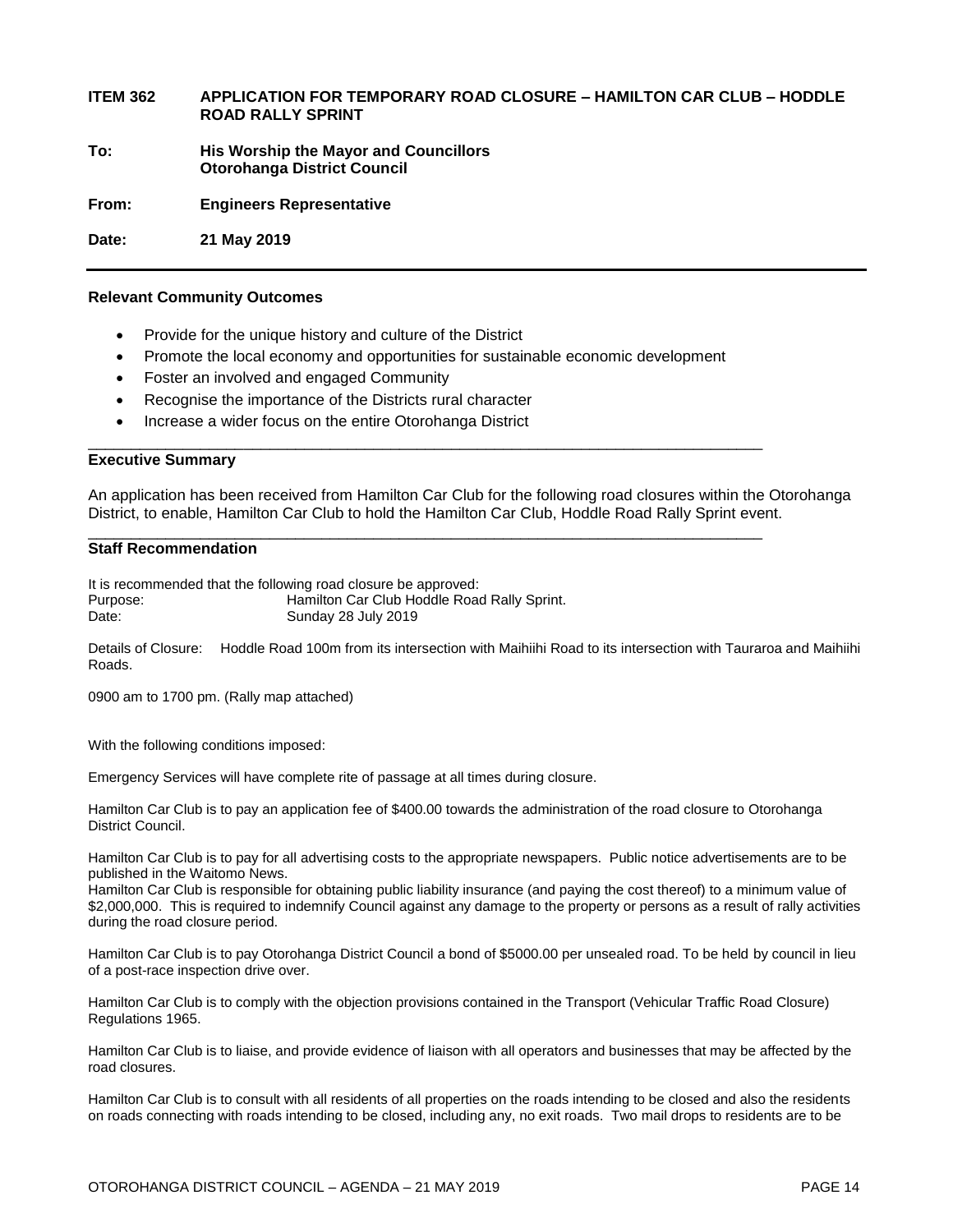carried out. All initial mail drops to residents are to be approves by Council staff before distribution commences. The subsequent mail drop is to be completed no later than ten full days before the proposed closures.

Hamilton Car Club is solely responsible for signposting and policing of the roads to be closed, to ensure that only vehicles connected with the event have access to the road closure areas. This includes arranging the delivery, erection and staffing of all road closure barriers and the removal thereof after closures. All gates and entranceways are to be taped and to ensure its removal thereafter.

Signs advising of the road closures are to be erected at the start and end of the closed portions of the roads and on each intersecting road two weeks prior to the road closure. All signs are to be removed immediately after the closure. A Hamilton Car Club representative is to meet with Council Engineering staff regarding the required signs format, size, location and quantity of signs for approval before they are manufactured and erected.

#### **Report Discussion**

Hamilton Car Club have applied for this road closure pursuant to the Tenth Schedule of the Local Government Act 1974. They are prepared to comply with the objection provisions contained in the Transport (Vehicular Traffic Road Closure) Regulations 1965. Hamilton Car Club, are in the process of obtaining consents from residents of the affected areas, indicating agreement for the road closures. They have also conducted an initial letter drop and will carry out a reminder mail drop no later than ten full days before the proposed closure.

Hamilton Car Club President and members have held meetings and discussions with the effected residents and Maihiihi School and have come to an agreement with Maihiihi School whereby the school and community will benefit financially and socially from this event by way of a donation per contestant and catering lunches to contestants and race spectators.

Marion Fleming

#### **ENGINEERS REPRESENTATIVE**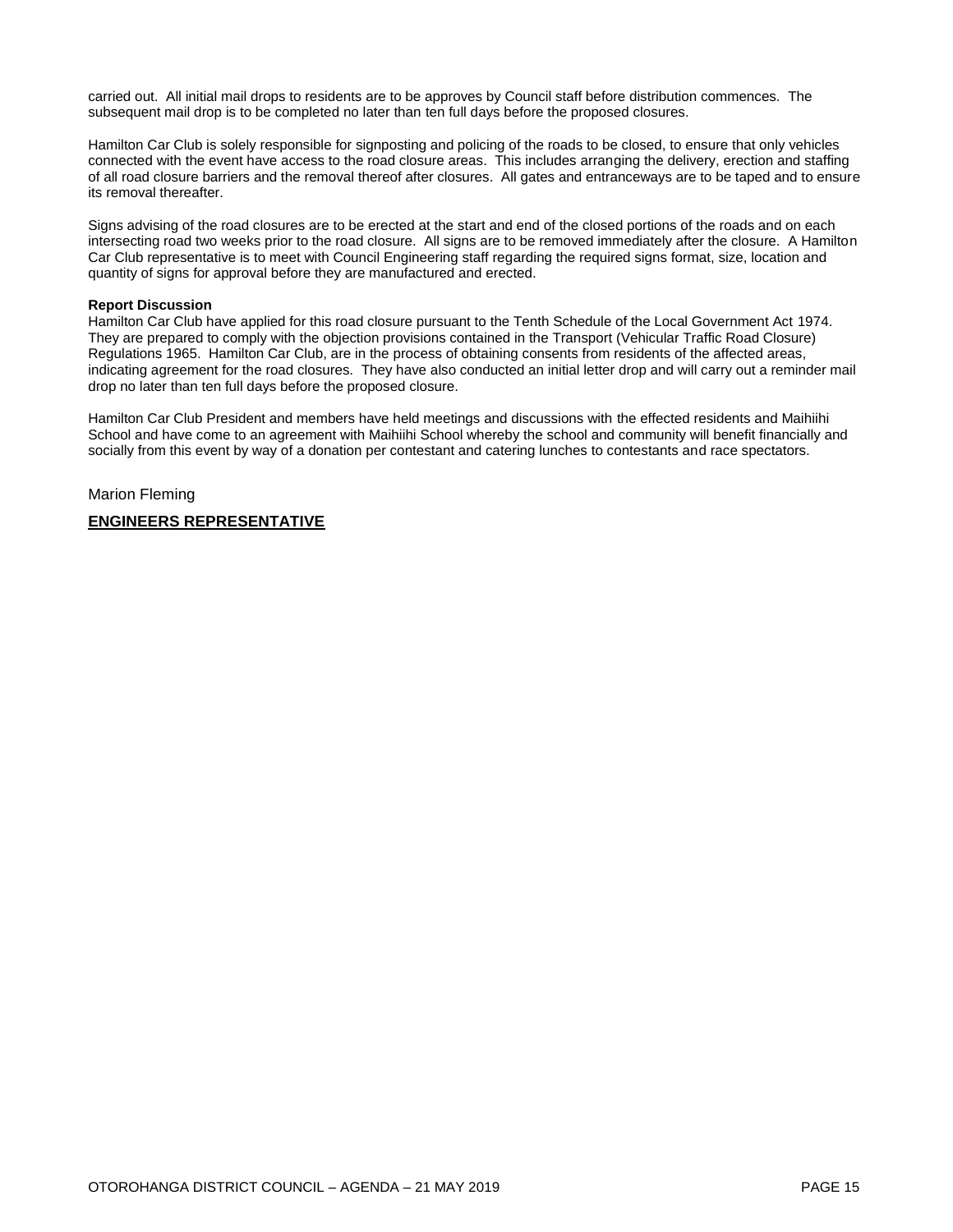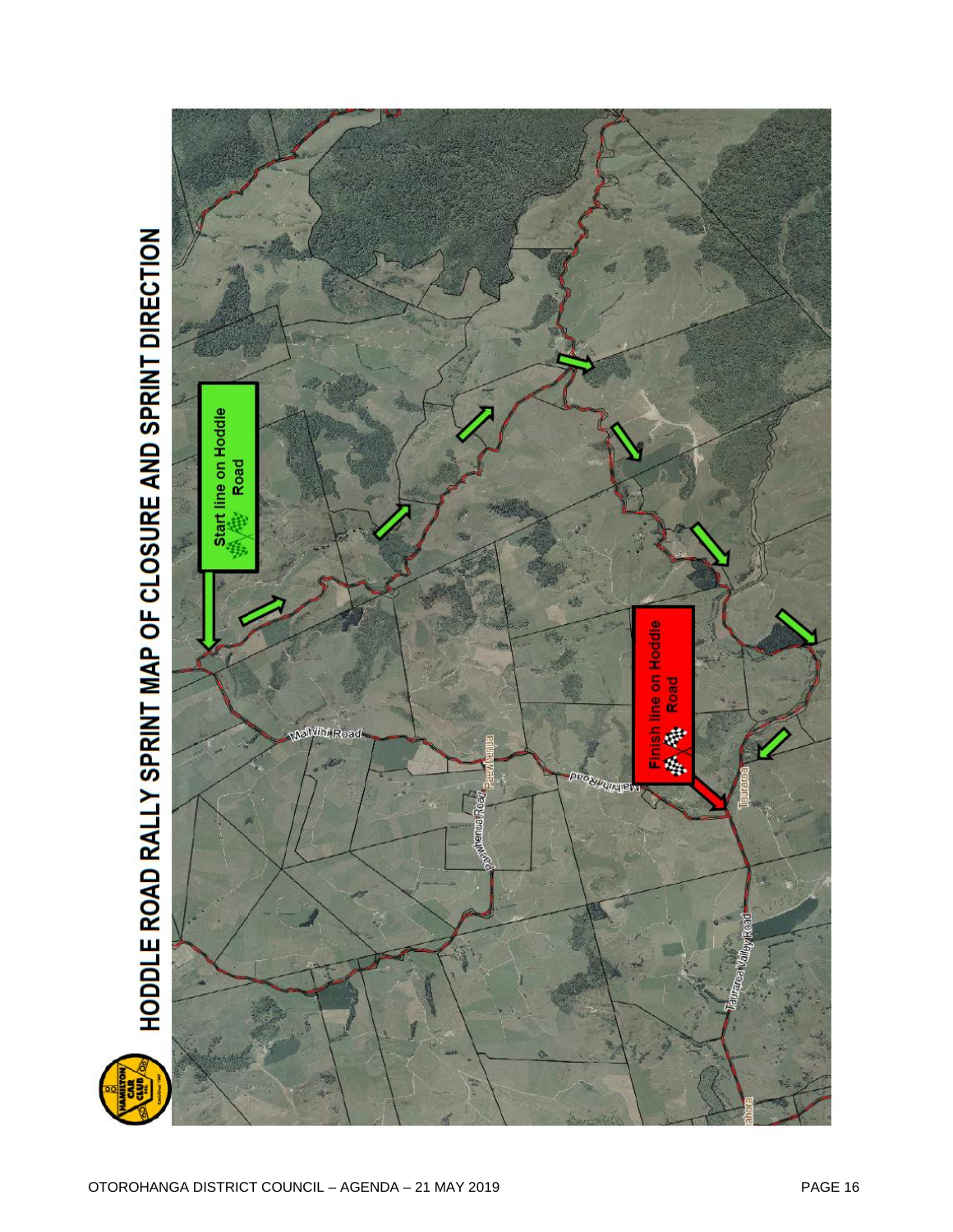**ITEM 363 HAMILTON CITY COUNCIL FUNDING CONTRIBUTION TO SKYCITY APPLICATION**

**To: His Worship the Mayor & Councillors Otorohanga District Council**

**From: Corporate Services Manager**

**Date: 21 May 2019**

#### **Relevant Community Outcomes**

Foster an involved and engaged Community

#### **Executive Summary**

Hamilton City Council are asking for a financial contribution from ODC to oppose the SKYCITY application to install 60 gaming machines at SKYCITY Casino Hamilton.

#### **Staff Recommendation**

It is recommended that:

1. Council consider whether to support or not support the proposal and to what dollar value.

#### **Report Discussion**

#### **Background**

SKYCITY Casino Hamilton have made application to Hamilton City Council to replace 3 blackjack tables with 60 gaming machines. Hamilton City Council has employed a QC to present evidence in opposition to the application.

HCC has estimated the legal costs at \$150,000 and is seeking at least 50% of the cost from other organisations that support the harmful effects of gambling.

Potential funding source would be from Council's Sundry Grant Account. This has a budget of \$14,000 of which \$7,000 has been spent to date.

At this stage HCC have no firm commitment of funding, but have an indication from Waipa DC, Waikato DC, Waikato RC, WEL Energy Trust and PGF Group (Problem Gambling), that they will be seeking approval from their elected members/ boards to provide support.

**Graham Bunn CORPORATE SERVICES MANAGER**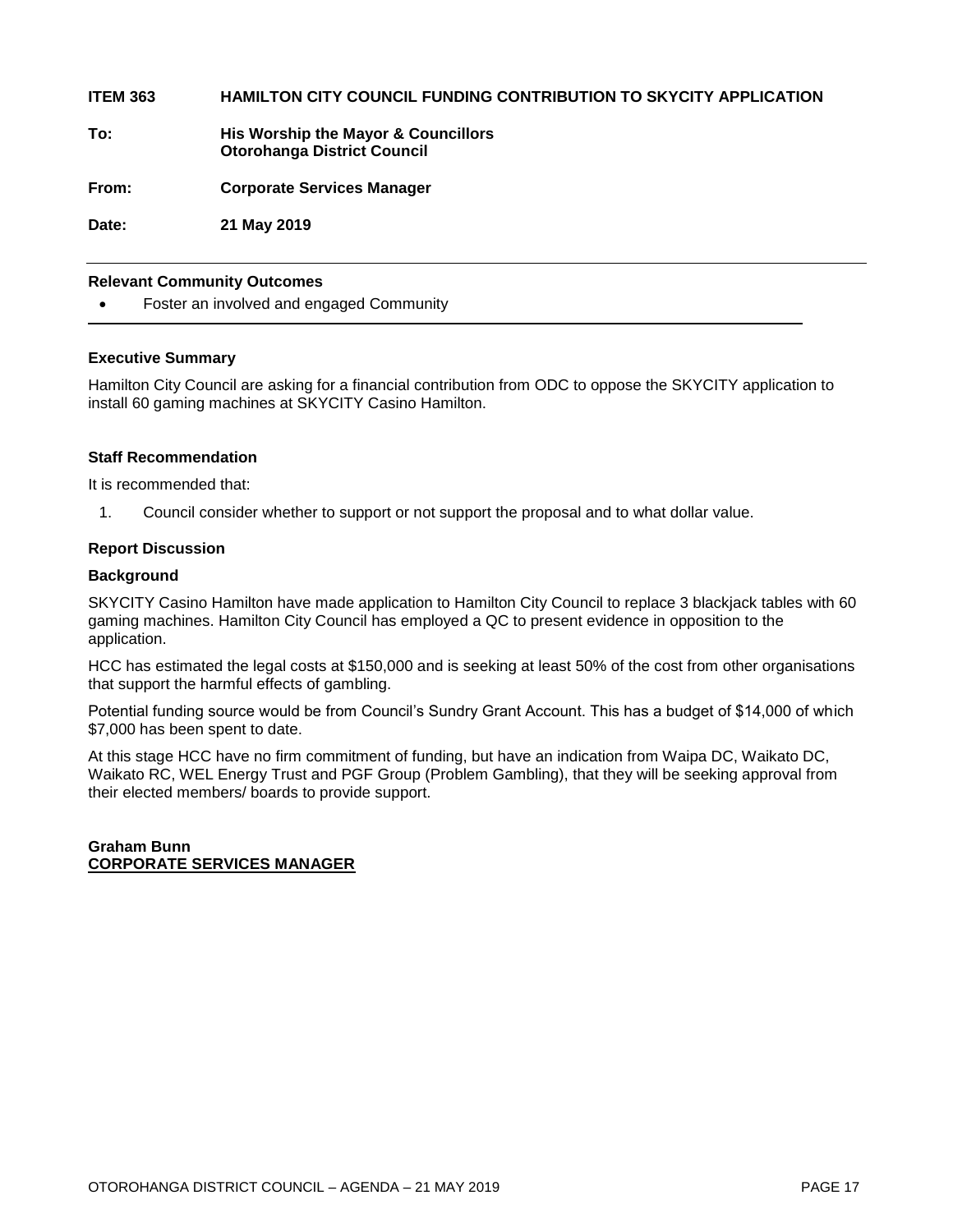

Private Bag 3010 Hamilton 3240 New Zealand

TEL 07 838 6699 FAX 07 838 6599 EMAIL info@hcc.govt.nz hamilton.govt.nz

16 April 2019

**Tanya Winter Chief Executive** Otorohanga District Council Via email: tanya@otodc.govt.nz

Dear Tanya,

**Funding Contribution for Opposition to SKYCITY Application** 

Hamilton City Council has recently resolved to engage a Queens Counsel to present evidence in opposition to the application to introduce 60 gaming machines in exchange for 3 blackjack tables at SKYCITY Casino Hamilton.

The Casino and gambling affects our respective communities, with both visible and hidden effects.

The Council has given me instruction to ask if you, along with other organisations, would contribute to the legal fees to oppose the SKYCITY application.

The budget has been set at \$150,000. Given the population of Hamilton and location of the Casino in our region, Hamilton City Council would see it fit to fund, at a minimum, half the cost.

I am asking that your organisation make a financial contribution to ensure the greater community is united in challenging the SKYCITY application

If you wish to discuss this further, or if you are willing to contribute, please contact Riki Manarangi, our Corporate Policy Specialist, on 07 838 6769 or via email at riki.manarangi@hcc.govt.nz.

Yours faithfully

**Richard Briggs Chief Executive**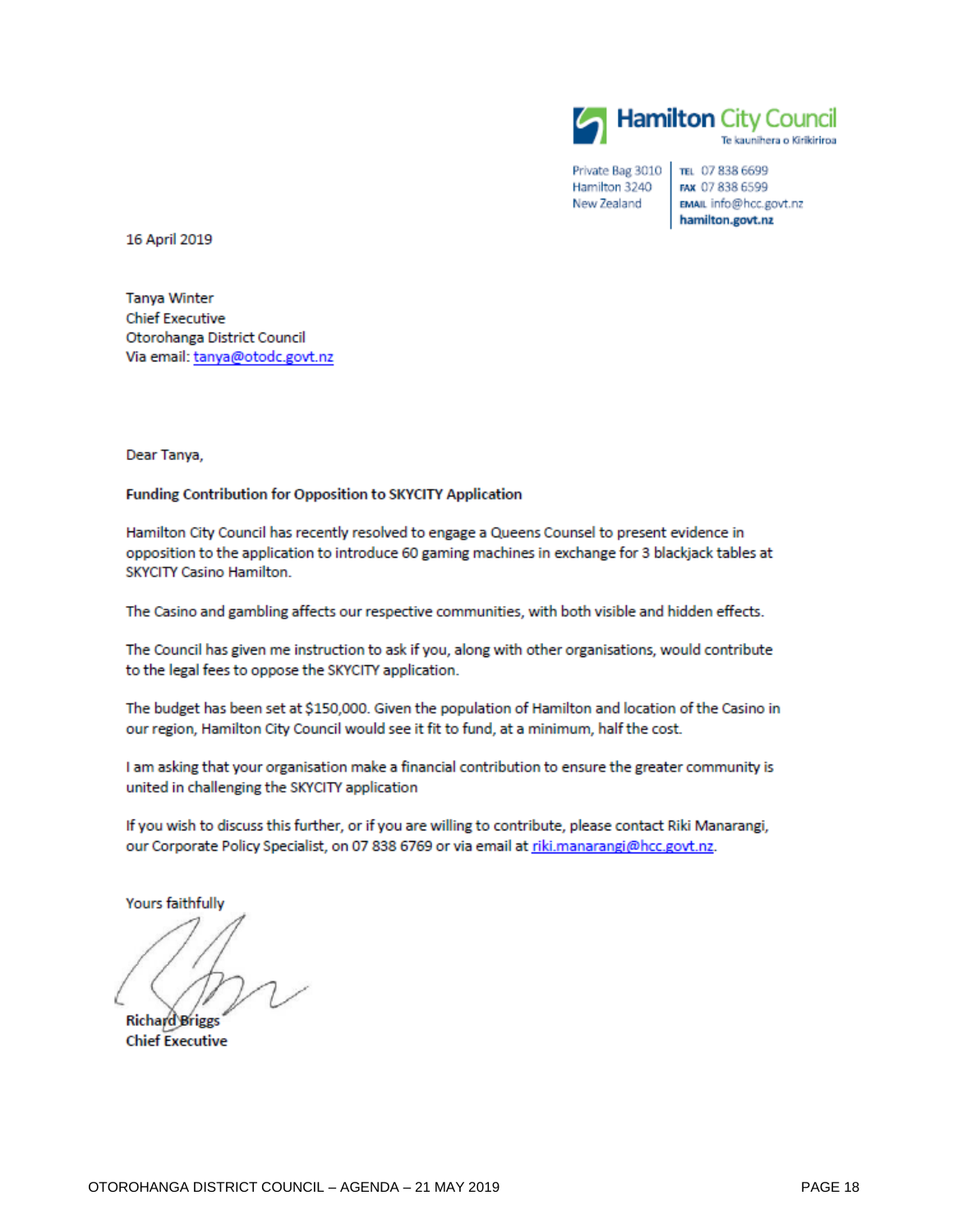**ITEM 364 DISTRICT LIBRARIAN'S REPORT To: His Worship the Mayor & Councillors Otorohanga District Council From: District Librarian Date: 21 May 2019**

#### **Relevant Community Outcomes**

Foster an involved and engaged Community

#### **Executive summary**

The Otorohanga Library has engaged two new student assistants; our part-time assistants have settled into their roles and are developing their areas of expertise. Library programmes and activities are running as scheduled (and we are always open to new ideas). On the technology front, the APNK refresh is about to get underway, we have a new library app and have joined a second e-books consortium. At Otorohanga Library, the statistics for visitor numbers, print and e-material issues and computer sessions show a modest upwards trend.

#### **Recommendation**

That the District Librarian's report for January to May 2019 be received.

#### **Discussion**

#### **Library Staffing**

The two Otorohanga College students who worked with us for the past three years have now moved on to tertiary studies. We have appointed two new students, Gareth Hill and Jodie Oliver, to job-share the after-school role. Our students provide invaluable assistance with shelving returned materials, covering new materials and helping out with holiday programmes.

Library Assistant Fiona Cowan is currently working up to 10 hours per week at the Council office, helping with a project to scan archival documents into the records management system. Fiona is enjoying the opportunity to add variety to her work.

Annette Macgregor is filling the role of acting assistant at Kawhia Library while Linda Wix is travelling overseas.

#### **Staff Training**

Fiona participated in Wriggle & Rhyme refresher workshops on 13 & 15 February, conducted by Robin Polley of Sport Waikato. Library staff from Cambridge, Morrinsville, Te Awamutu and Te Kuiti libraries attended the sessions.

Molly attended introductory Civil Defence training for new Council staff on 22 February.

#### **Programmes & Activities**

#### *April School Holiday Programme*

On Tuesday 16 April we held a "Have a go with Lego" event at the St John's Ambulance Hall. A small and enthusiastic group of 21 children enjoyed one and a half hours of creativity – their finished works were judged by Council staffer Alex Riddleston-Barrett. *After-school Lego club*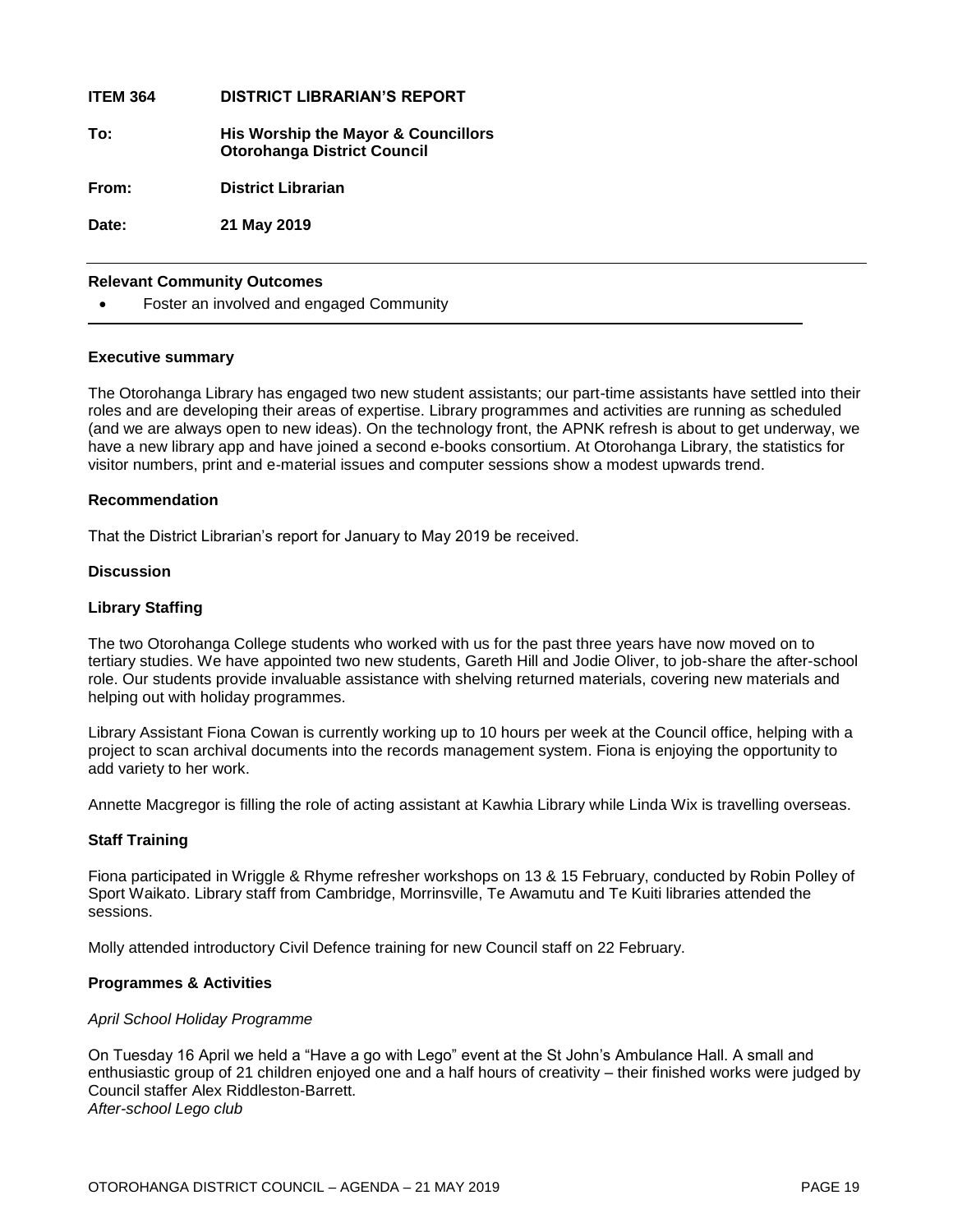As a result of interest expressed by participants in the holiday programme, library staff have decided to institute an after-school Lego club, which will have its first meeting on Thursday 16 May. The library has purchased some basic Lego sets, but children may also bring their own blocks to work with.

#### *Pre-Schoolers Programmes*

Our Wriggle & Rhyme and Oto Tots programmes for pre-schoolers have recommenced for the year. Numbers of parents and children attending both sessions have increased from last year, which is very rewarding for the staff involved. Word-of-mouth seems to be the best publicity for these programmes.

#### *Adult Book Discussion Group*

Our adult's book discussion group is now well-established, meeting once a month in the Library. Themes are assigned each month, with group members making their own choice of title to read. Participation numbers are steady at around 7-10 participants per meeting.

#### *2018/19 Summer Reading Programme*

Around 50 adults and children attended the finale for our 2018/19 summer holiday reading programme "The Amazing Read" at the St. John's Ambulance Hall on 24 January. Out of the 30 children who registered for this year's programme, a total of 29 successfully completed – which was a very pleasing outcome for the library staff. There was a waiting list for this year's programme, so we will offer more places next summer.

Entertainment at the finale was provided by Cambridge-based Emma Lucas of Whizz Bang Science – the audience very much enjoyed her performance.

The following comments were received from parents:

*"Thank you for this opportunity to develop reading skills and introduction to library usage to my boys – they have developed an enthusiasm to read and use the library resources".*

*"The children loved checking in and we found the librarians to be very supportive and encouraging".*

*"Great motivation for reading in the holidays for the one not so excited about reading".*

#### **APNK Technology Refresh**

After almost two years of preparatory work by the National Library, Otorohanga and Kawhia libraries have finally been scheduled to receive our new public computing equipment. Our go-live date will be the week of 11-19 June.

Equipment has been allocated on a points basis, and is based on the Chrome operating system. We have sufficient points to replace all of our PCs with Chrome stations and to install a colour printer at each library. At Otorohanga we will also receive a scanner, an OPAC terminal which is linked to the Kōtui network and a Chrome station for bookings and print management. With our remaining points we will be allocated three Chromebooks for customer use – these will also be integrated into the network and will not function if removed from the library premises (one of these Chromebooks could be allocated to Kawhia Library if there is demand).

I'm hoping that the bookings station will help our staff to manage some of the behavioural issues we currently encounter with PC use, particularly after school – the system will automatically log patrons out when their time is up.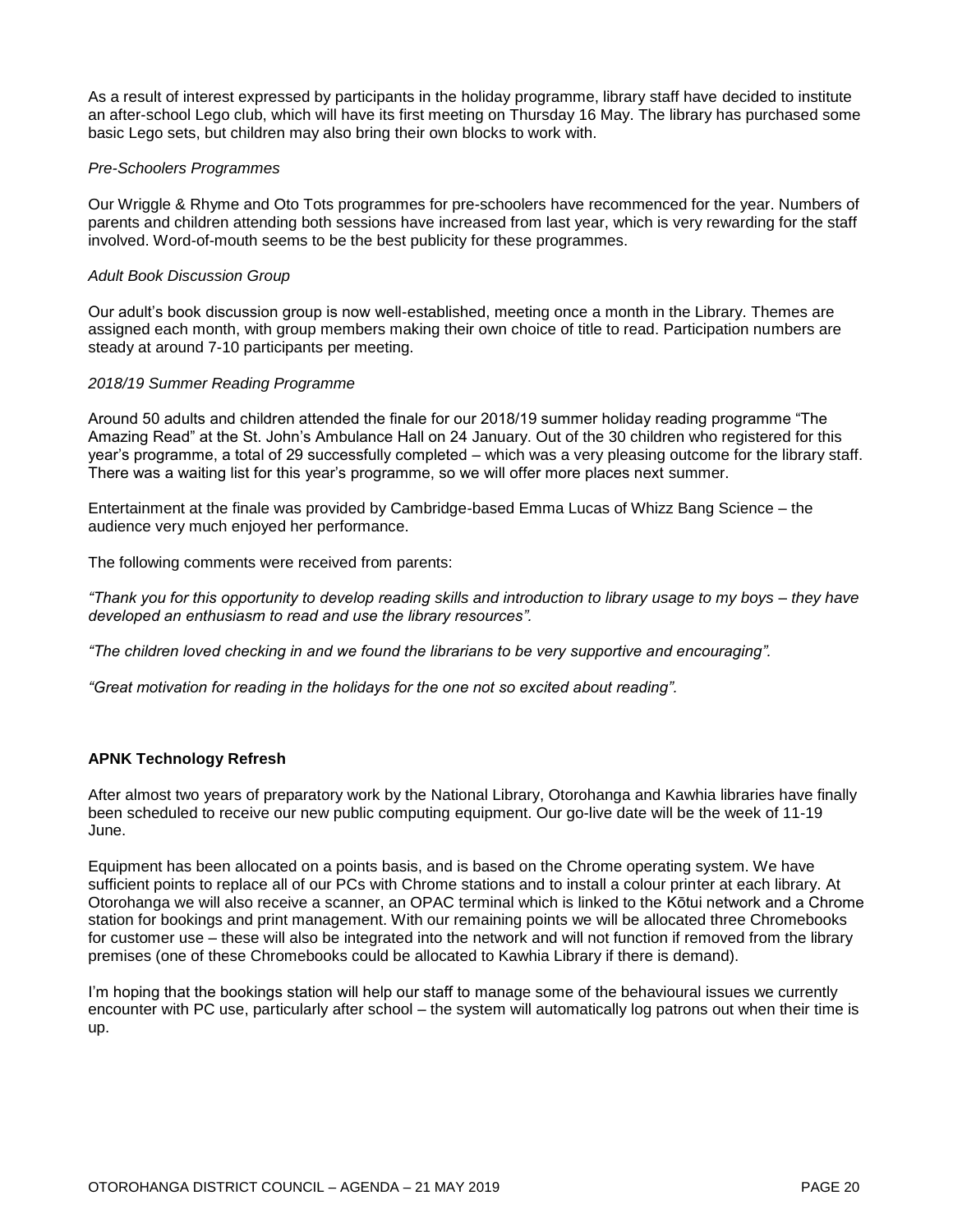#### **Library App**

On 1 May we launched a new Otorohanga District Library app, which has been developed for us by Kōtui. This app is available for both iOS and Android mobile devices and is specially branded for our Council.

The app enables library users to use their smartphone or tablet to search the library catalogue and place holds, to keep track of their library account, to check out items using an electronic barcode, to view our Facebook page and to download and read e-materials.

#### **Bay of Plenty Wheelers ePlatform Consortium**

Otorohanga Library has joined a second consortium to increase the range of e-books and e-audiobooks available to our patrons. Twelve other libraries belong to this consortium, including Waikato and South Waikato districts. Titles purchased by each library are available to all consortium members' patrons.

Wheelers titles are integrated into our library catalogue and the borrowing process is perhaps more straightforward than that for our existing OverDrive interface.

#### **De-selection of Print Materials**

We have been doing a thorough assessment of the Otorohanga Library book stock, using system reports to identify material which has not issued for several years (particularly non-fiction items). Discarded items are sent for recycling if they are in poor condition, placed on our sales trolley, or boxed up and placed in storage for future sale.

This exercise helps to identify less-popular areas of our collection and aids with future purchasing decisions. **Usage Statistics** 

#### *Otorohanga Library (Financial year 1 July 2018-30 April 2019)*

|                                | 2018/19  | 2017/18 |
|--------------------------------|----------|---------|
| <b>Physical Visits</b>         | 28,583   | 26,929  |
| Materials Issued               | 31,185   | 30,125  |
| e-book & e-audiobook Downloads | 756      | 568     |
| PC Computer Sessions (APNK)    | 5.048    | 4.976   |
| <b>Wifi Sessions</b>           | $*9.497$ | 13,031  |
| New members                    | 204      | 200     |

*\*Incomplete data owing to changeover of network provider*

*Kawhia Library (Financial year 1 July 2018-30 April 2019)*

|                             | 2018/19 | 2017/18 |
|-----------------------------|---------|---------|
| Materials Issued            | 1.47    | .50     |
| PC Computer sessions (APNK) | 183     | 314     |
| Wifi sessions               | *8.507  | 6.118   |
| New members                 | 10      |         |

*\*Incomplete data owing to changeover of network provider*

#### **Sarah Osborne DISTRICT LIBRARIAN**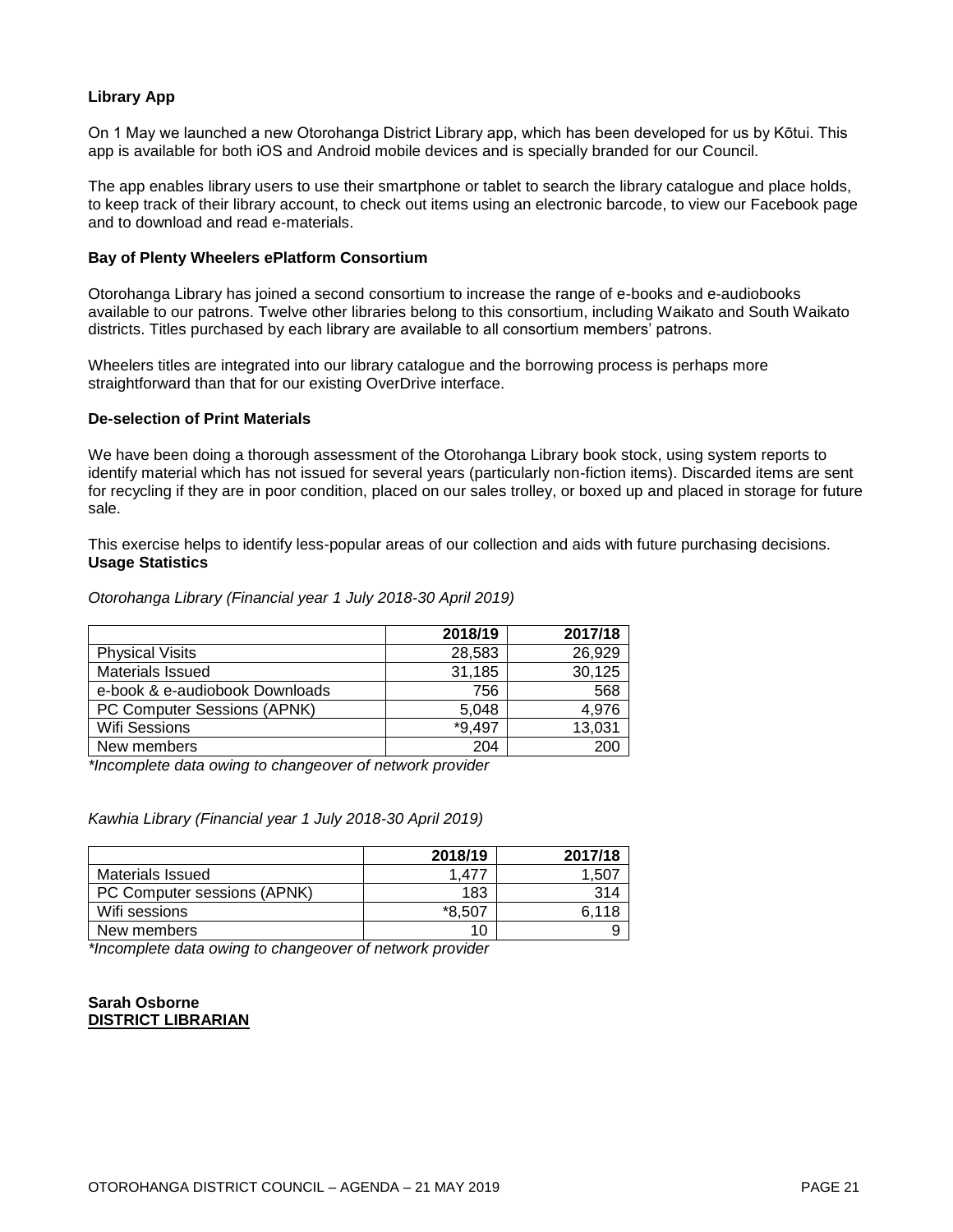**ITEM 365 PLANNING REPORT FOR JANUARY TO MARCH 2019**

**To: His Worship the Mayor & Councillors Otorohanga District Council**

**From: Environmental Services Manager**

**Date: 21 May 2019**

#### **Relevant Community Outcomes**

- Manage the natural and physical environment in a sustainable manner
- Protect the special character of our harbours and their catchments
- Recognise the importance of the Districts rural character

#### **Executive Summary**

Reporting on Resource Consents and planning approvals granted during the period 1 January to 31 March 2019.

#### **Staff Recommendation**

It is recommended that:

The Planning Report for January to March 2019 be received.

#### **Consent Decisions**

During this quarter 13 non-notified applications (6 Land use, 7 Subdivision) and 3 permitted boundary activities (PBA) were approved. Further details of these applications are provided in the table below and in the attached list of approvals. These approvals compare with two notified applications, 16 non-notified applications (8 Land use, 8 Subdivision) and two permitted boundary activities granted in the same period last year.

#### **Decisions by Ward**

|                   | <b>Land Use</b> | <b>Subdivision</b> | <b>PBA</b> |
|-------------------|-----------------|--------------------|------------|
| Wharepuhunga      |                 |                    |            |
| Kio Kio Korakonui |                 |                    |            |
| Waipa             |                 |                    |            |
| Otorohanga        |                 |                    |            |
| Kawhia Tihiroa    |                 |                    |            |
| <b>Total</b>      |                 |                    |            |

#### **AR Loe ENVIRONMENTAL SERVICES MANAGER**

**Attachment: Resource Consent Decisions – 1 January to 31 March 2019**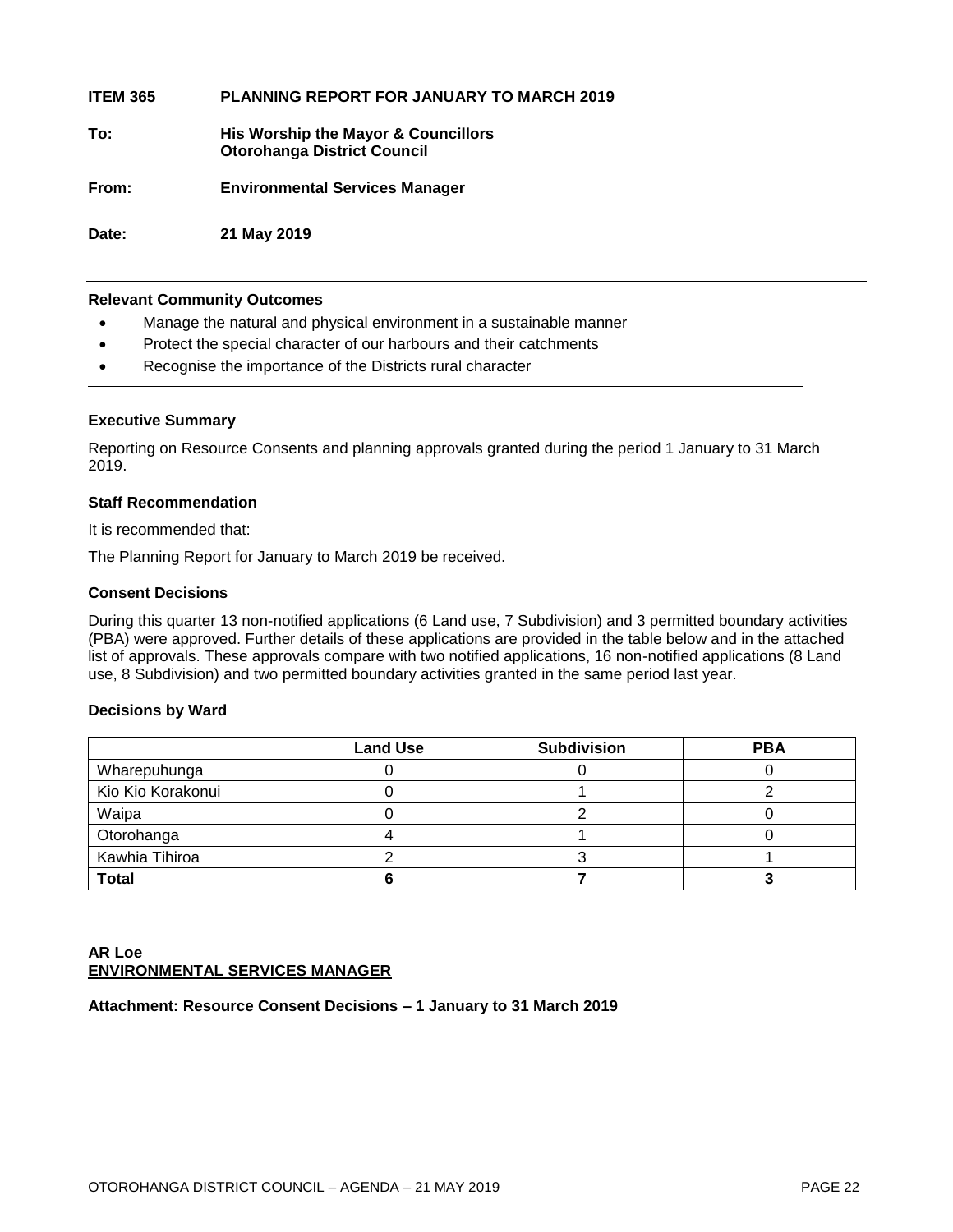#### **Resource Consent Decisions - 1/01/19 to 31/03/19**

| No.    | Applicant/Location/Proposal                                                                                         |      |           | O/S Decision |                 |
|--------|---------------------------------------------------------------------------------------------------------------------|------|-----------|--------------|-----------------|
| 190004 | Argyll East Investments Limited<br>10 Te Kanawa Street<br>Redevelopment of Otorohanga Hotel into multiple tenancies | LU   | <b>PS</b> |              | GDA 28/03/19    |
| 190007 | R K Parata<br>458 Waiwera Street<br>Dwelling sited within 100m of an archaeological site                            | LU.  | <b>PS</b> |              | GDA 14/02/19    |
| 180096 | R Dockery<br>5561 Kawhia Road<br>Workshop and storage shed                                                          | LU.  | PS.       |              | GDA 16/01/19    |
| 190005 | Otorohanga District Council<br><b>Wahanui Crescent</b><br><b>Bus Shelter</b>                                        |      | LU PS     | GDA          | 7/02/19         |
| 190010 | C Hickman<br>26 Old Te Kuiti Road<br>Site a second dwelling on one title                                            | LU – |           | PS GDA       | 6/03/19         |
| 190013 | <b>Cumpstone Rentals</b><br>45 Phillips Avenue<br>Site a third dwelling on one title                                | LU   |           | PS GDA       | 25/03/19        |
|        | <b>Total for Land Use: 6</b>                                                                                        |      |           |              |                 |
| 190002 | M Broadbent<br>387 Te Tahi Road<br>Site a dwelling in the Other Yard                                                | PB.  | PS.       |              | GDA 16/01/19    |
| 190006 | NH Macdonald<br>404 Waikeria Road<br>Site a barn in the Other Yard                                                  | PB   |           |              | PS GDA 17/02/19 |
| 190020 | J Poole & C Vera<br>678B Mangaorongo Road<br>Site a Shed within the 15m wide other yard.                            | PB.  |           |              | PS GDA 26/03/19 |
|        | Total for Dermitted Deundary Activities: 2                                                                          |      |           |              |                 |

#### **Total for Permitted Boundary Activities: 3**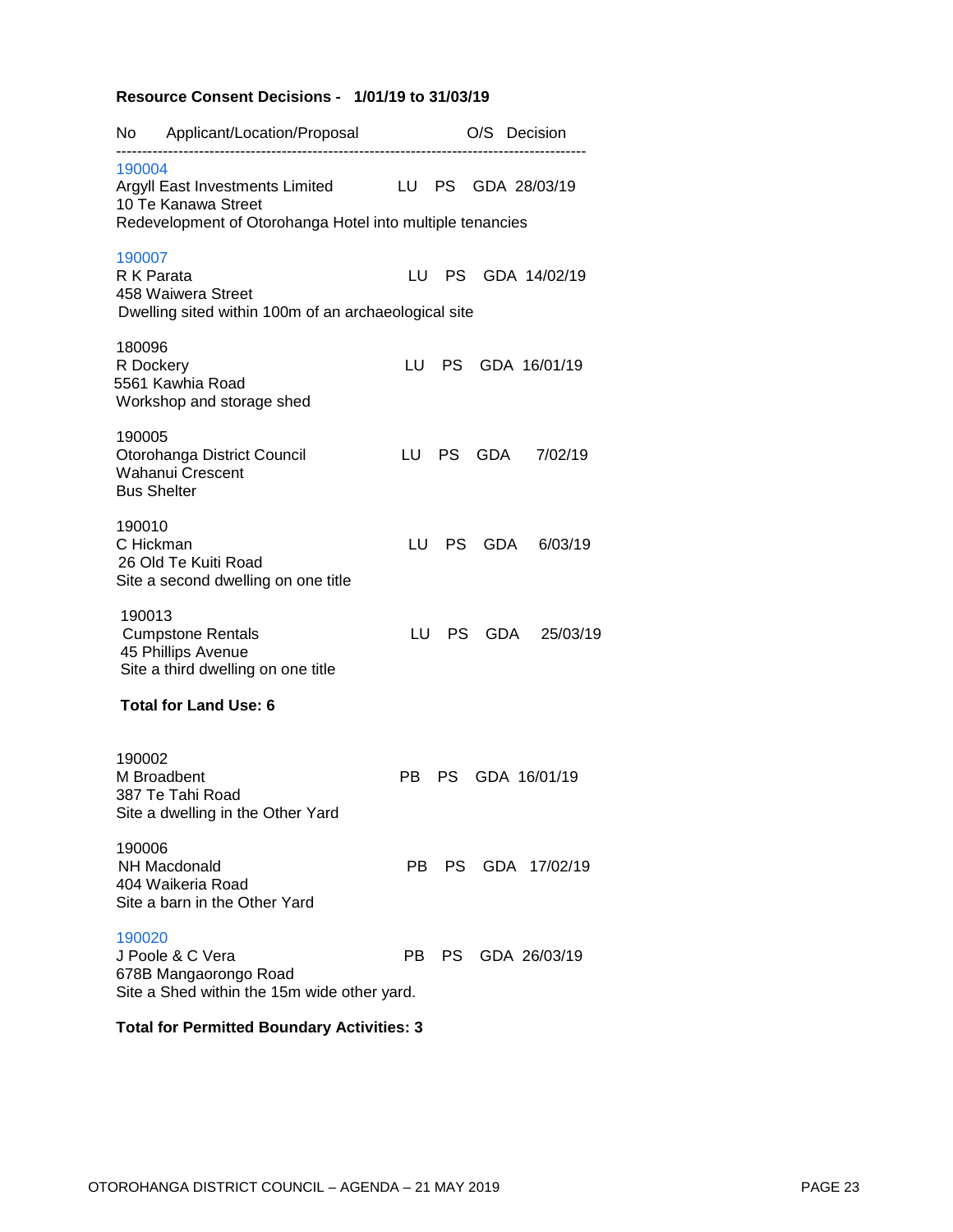[180101](http://ncs-unix.otodc.govt.nz/cgi-bin/rg6/rg6ep?180101)  O Wallis & S Nichols SB PS GDA 11/01/19 35 Mangauika Road Boundary Relocation [180104](http://ncs-unix.otodc.govt.nz/cgi-bin/rg6/rg6ep?180104)  Summit Farms (Otorohanga) Ltd SB PS GDA 23/01/19 487 Pekanui Road Create two additional lots and undertake boundary relocation relocation 180106<br>B B and J Ahler SB PS GDA 24/01/19 556 Happy Valley Road Create two additional lots and undertake Boundary Relocation 190001 B & B Rogers SB PS GDA 6/03/19 4370 Kawhia Road Create one additional lot 190003 KS Industries SB PS GDA 29/01/19 140 Mangawhero Road Create five additional lots [190009](http://ncs-unix.otodc.govt.nz/cgi-bin/rg6/rg6ep?190009)  R & E French SB PS GDA 20/03/19 1822 Otewa Road Boundary Relocation Subdivisions [190012](http://ncs-unix.otodc.govt.nz/cgi-bin/rg6/rg6ep?190012)  Daniel and Christine Hickman SB PS GDA 20/03/19 26 Old Te Kuiti Road Creation of two additional lots  **Total for Subdivision: 7**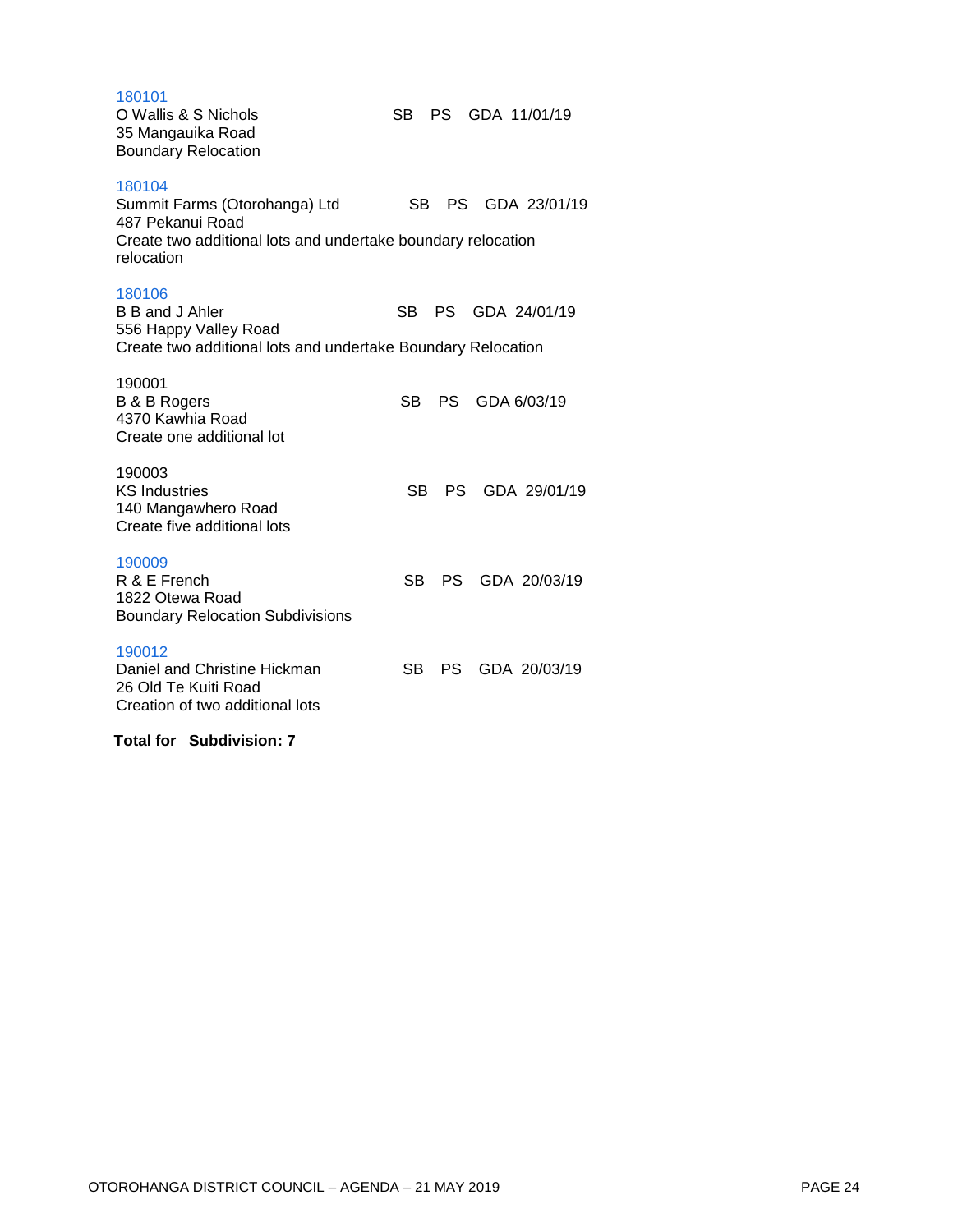**ITEM 366 BUILDING CONTROL REPORT FOR JANUARY TO MARCH 2019**

**To: His Worship the Mayor & Councillors Otorohanga District Council**

**From: Environmental Services Manager**

**Date: 21 May 2019**

#### **Relevant Community Outcomes**

Ensure services and facilities meet the needs of the Community

#### **Executive Summary**

A report on building control activity for the period January to March 2019.

#### **Staff Recommendation**

It is recommended that:

The Building Control report for the period January to March 2019 be received.

#### **Report Discussion**

Building control statistics for the first quarter of 2019.

| <b>Type of Work</b>                                                                 | 2018 | \$Value of Work | 2019 | <b>\$Value of Work</b> |
|-------------------------------------------------------------------------------------|------|-----------------|------|------------------------|
| <b>New Dwellings</b>                                                                | 12   | 5,091,711       | 15   | 5,174,000              |
| <b>Other Residential - Alterations,</b><br>Garages, Fireplaces, Relocated<br>houses | 29   | 1,433,341       | 19   | 493,005                |
| <b>Farm Buildings</b><br>Dairy Sheds, Barns, Sheds                                  | 17   | 2,099,793       | 11   | 1,062,200              |
| <b>Commercial, Education</b><br><b>Infrastructure</b>                               | 2    | 1,130,400       | 4    | 258,000                |
| <b>Demolition</b>                                                                   | 1    | 1,000           | 1    | 10,000                 |
| <b>Total consents issued</b>                                                        | 50   | 8,234,625       | 50   | 6,997,205              |
|                                                                                     |      |                 |      |                        |
| <b>Applications received</b>                                                        | 49   | 10,003,304      | 60   | 8,856,240              |
|                                                                                     |      |                 |      |                        |
| <b>CCC's Issued</b>                                                                 | 58   | 3,343,693       | 60   | 7,434,516              |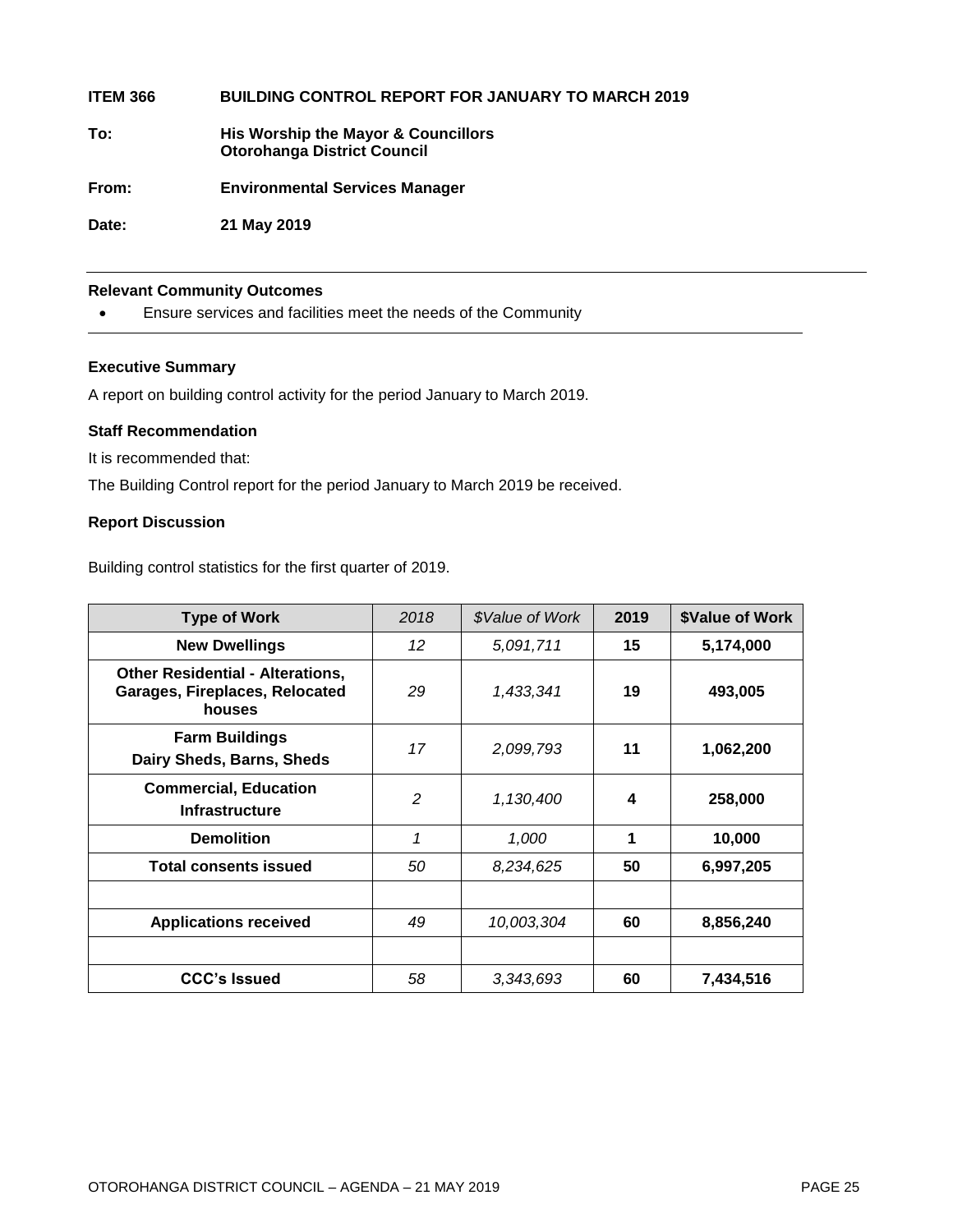#### **Building Control Team Vacancies**

Due to resignations the two senior positions in the Building Control team have now become vacant. Julian Phillips left his role as Senior Building Control Officer on 26 April after more than 14 years with Council. Julian commenced work as a Customer Services officer in October 2004. His aptitude for building and construction moved him into the Building control team and then saw him promoted to Senior Building Control Officer in the following years

Our District Building Control Officer, Gavin Phillips will be leaving his position with Council on 14 June 2019. Gavin started work with Otorohanga District Council as Building Inspector in July 2005. In 2007 he was promoted to District Building Control Officer when J Apeldoorn retired.

With a combined service to Council of over 28 years from these two staff members the loss of their accumulated knowledge and experience will be a felt by their colleagues and all our customers. Council management acknowledges their contribution and wishes them well into the future.

The process to fill these vacancies has begun and a search for a Building Control Manager will be circulated nationally on all popular employment websites. Once this lead position has been filled further vacancies will be advertised with a view to having a full complement of staff in place when major construction projects in the District gather pace next summer

#### **A R Loe ENVIRONMENTAL SERVICES MANAGER**

Attachment: **Building Consents issued – 1 January to 31 March 2019**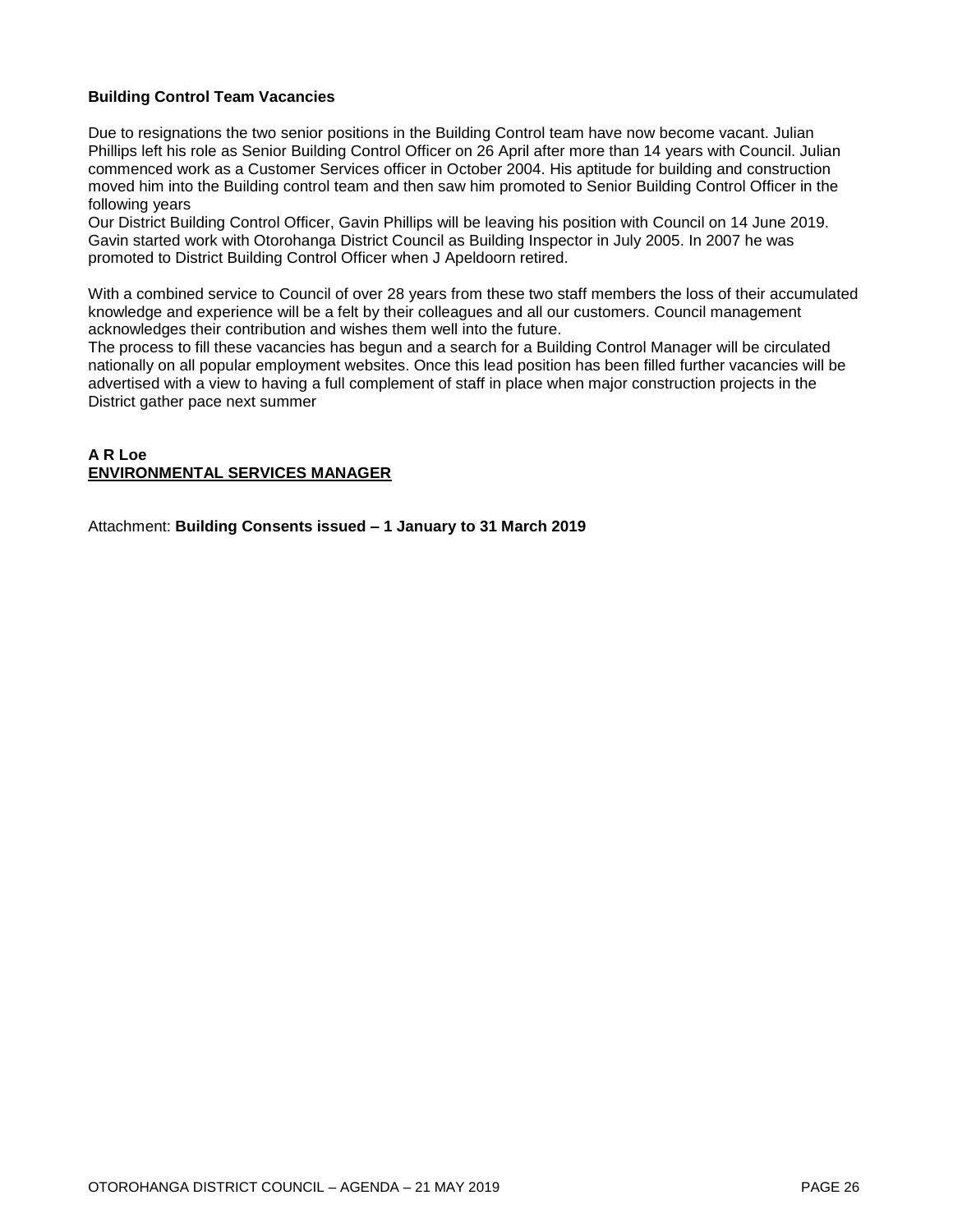| 516 Sulby Drive<br>Transportable dwelling foundations<br>45000<br>Leisurecom<br>37 Progress Drive<br>Dairytech<br>Truck wash pad (with drainage)<br>15000<br><b>Nicholas</b><br>10 Te Kanawa Street<br>Stage 1 Otorohanga Hotel Redevelopment<br>200000<br>Heppenstall<br>Transportable dwelling, foundations, siting and OSS &<br>Wayne &<br>Margaret Apiti<br>SW<br>528 Aotea Road<br>52000<br><b>Brendon</b><br>Gordon<br>Architects<br>Utility shed with accommodation space<br>400000<br>289 Pukewhau Road<br>Gadd Billie-Ann<br><b>Family Trust</b><br>40 Te Kanawa Street<br>Change of use to convert church to a fitness facility<br>25000<br>SR & AM<br>Hotston<br>299 Pekanui Road<br>Adding ensuite to existing footprint of house<br>15000<br><b>WTS Homes</b><br>Limited<br>952 Otewa Road<br>Four bedroom dwelling<br>621000<br>Three bedroom dwelling with attached double garage<br>640000<br>G Thomas<br>344 Waikeria Road<br><b>Nick</b><br>4A Turongo Street<br>Dwelling additions with new deck<br>50000<br>Heppenstall<br>NH & DE<br>MacDonald<br>404 Waikeria Road,<br>American Barn<br>140000<br>Waikato<br>Wahanui Crescent<br><b>Bus Shelter</b><br>18000<br>Archgola<br>Heartland<br>Homes<br>907 Aotearoa Road<br>Single storey brick 3 bedroom house<br>220000<br>Otewa<br>Developments<br>Sargent Place<br>Three bedroom, 2x bathroom dwelling<br>245000<br>Otewa<br>Developments<br>Sargent Place<br>Three bedroom, 2x bathroom dwelling<br>245000<br>164 Ormsby Road<br>185000<br>Zeala Ltd<br>5 Bay pole shed<br>Heating &<br><b>Insulation Ltd</b><br>1333 Waipapa Road<br>Jayline FR300W fireplace<br>5500<br>Farm Shed<br><b>Bruce Clark</b><br>19000<br>38 Spicer Road,<br>678C Mangaorongo<br>Road<br>46245<br>Totalspan<br>Double garage<br>276 Waitomo Valley<br>Paul Woodd<br>Road<br>5000<br>Woodspan Aspen fireplace<br>Relocate dwelling unit onto new foundations<br>18000<br>K Parata<br>458 Waiwera Street<br>Tiaki<br>Engineering<br>Consultants<br>872-874 Ormsby<br>Limited<br>Farm bridge crossing the Moakurarua Stream,<br>Road<br>368000<br>Jennian Homes<br>Cambridge<br>387 Te Tahi Road<br>3 bedroom dwelling<br>869000<br>533 Tauraroa Valley<br>Road,<br>3 Bay Monoslope roof fully enclosed pole shed<br>Zeala Ltd<br>55000<br>Nicholas<br>748 Mangaorongo<br>Alteration to convert garage into bedroom with ensuite<br>Heppenstall<br>Road<br>20000<br>Architectural<br>Design Ltd<br>Mangaorongo Road<br>Four bedroom Dwelling<br>568000<br><b>Nick</b><br>70000<br>Heppenstall<br>41 Phillips Avenue,<br>Relocation of existing 2 Bedroom house<br>R & R Pro Scan<br>269 Mangamahoe<br>Limited<br>Road<br>Four bay shed.<br>15000<br>556 Happy Valley<br>Strongbuilt<br>Construction of a farm outbuilding<br>48200<br><b>Barns</b><br>Road | <b>Applicant</b><br><b>Name</b> | Location | Proposal | <b>Estimated</b><br><b>Value</b> |
|-----------------------------------------------------------------------------------------------------------------------------------------------------------------------------------------------------------------------------------------------------------------------------------------------------------------------------------------------------------------------------------------------------------------------------------------------------------------------------------------------------------------------------------------------------------------------------------------------------------------------------------------------------------------------------------------------------------------------------------------------------------------------------------------------------------------------------------------------------------------------------------------------------------------------------------------------------------------------------------------------------------------------------------------------------------------------------------------------------------------------------------------------------------------------------------------------------------------------------------------------------------------------------------------------------------------------------------------------------------------------------------------------------------------------------------------------------------------------------------------------------------------------------------------------------------------------------------------------------------------------------------------------------------------------------------------------------------------------------------------------------------------------------------------------------------------------------------------------------------------------------------------------------------------------------------------------------------------------------------------------------------------------------------------------------------------------------------------------------------------------------------------------------------------------------------------------------------------------------------------------------------------------------------------------------------------------------------------------------------------------------------------------------------------------------------------------------------------------------------------------------------------------------------------------------------------------------------------------------------------------------------------------------------------------------------------------------------------------------------------------------------------------------------------------------------|---------------------------------|----------|----------|----------------------------------|
|                                                                                                                                                                                                                                                                                                                                                                                                                                                                                                                                                                                                                                                                                                                                                                                                                                                                                                                                                                                                                                                                                                                                                                                                                                                                                                                                                                                                                                                                                                                                                                                                                                                                                                                                                                                                                                                                                                                                                                                                                                                                                                                                                                                                                                                                                                                                                                                                                                                                                                                                                                                                                                                                                                                                                                                                           |                                 |          |          |                                  |
|                                                                                                                                                                                                                                                                                                                                                                                                                                                                                                                                                                                                                                                                                                                                                                                                                                                                                                                                                                                                                                                                                                                                                                                                                                                                                                                                                                                                                                                                                                                                                                                                                                                                                                                                                                                                                                                                                                                                                                                                                                                                                                                                                                                                                                                                                                                                                                                                                                                                                                                                                                                                                                                                                                                                                                                                           |                                 |          |          |                                  |
|                                                                                                                                                                                                                                                                                                                                                                                                                                                                                                                                                                                                                                                                                                                                                                                                                                                                                                                                                                                                                                                                                                                                                                                                                                                                                                                                                                                                                                                                                                                                                                                                                                                                                                                                                                                                                                                                                                                                                                                                                                                                                                                                                                                                                                                                                                                                                                                                                                                                                                                                                                                                                                                                                                                                                                                                           |                                 |          |          |                                  |
|                                                                                                                                                                                                                                                                                                                                                                                                                                                                                                                                                                                                                                                                                                                                                                                                                                                                                                                                                                                                                                                                                                                                                                                                                                                                                                                                                                                                                                                                                                                                                                                                                                                                                                                                                                                                                                                                                                                                                                                                                                                                                                                                                                                                                                                                                                                                                                                                                                                                                                                                                                                                                                                                                                                                                                                                           |                                 |          |          |                                  |
|                                                                                                                                                                                                                                                                                                                                                                                                                                                                                                                                                                                                                                                                                                                                                                                                                                                                                                                                                                                                                                                                                                                                                                                                                                                                                                                                                                                                                                                                                                                                                                                                                                                                                                                                                                                                                                                                                                                                                                                                                                                                                                                                                                                                                                                                                                                                                                                                                                                                                                                                                                                                                                                                                                                                                                                                           |                                 |          |          |                                  |
|                                                                                                                                                                                                                                                                                                                                                                                                                                                                                                                                                                                                                                                                                                                                                                                                                                                                                                                                                                                                                                                                                                                                                                                                                                                                                                                                                                                                                                                                                                                                                                                                                                                                                                                                                                                                                                                                                                                                                                                                                                                                                                                                                                                                                                                                                                                                                                                                                                                                                                                                                                                                                                                                                                                                                                                                           |                                 |          |          |                                  |
|                                                                                                                                                                                                                                                                                                                                                                                                                                                                                                                                                                                                                                                                                                                                                                                                                                                                                                                                                                                                                                                                                                                                                                                                                                                                                                                                                                                                                                                                                                                                                                                                                                                                                                                                                                                                                                                                                                                                                                                                                                                                                                                                                                                                                                                                                                                                                                                                                                                                                                                                                                                                                                                                                                                                                                                                           |                                 |          |          |                                  |
|                                                                                                                                                                                                                                                                                                                                                                                                                                                                                                                                                                                                                                                                                                                                                                                                                                                                                                                                                                                                                                                                                                                                                                                                                                                                                                                                                                                                                                                                                                                                                                                                                                                                                                                                                                                                                                                                                                                                                                                                                                                                                                                                                                                                                                                                                                                                                                                                                                                                                                                                                                                                                                                                                                                                                                                                           |                                 |          |          |                                  |
|                                                                                                                                                                                                                                                                                                                                                                                                                                                                                                                                                                                                                                                                                                                                                                                                                                                                                                                                                                                                                                                                                                                                                                                                                                                                                                                                                                                                                                                                                                                                                                                                                                                                                                                                                                                                                                                                                                                                                                                                                                                                                                                                                                                                                                                                                                                                                                                                                                                                                                                                                                                                                                                                                                                                                                                                           |                                 |          |          |                                  |
|                                                                                                                                                                                                                                                                                                                                                                                                                                                                                                                                                                                                                                                                                                                                                                                                                                                                                                                                                                                                                                                                                                                                                                                                                                                                                                                                                                                                                                                                                                                                                                                                                                                                                                                                                                                                                                                                                                                                                                                                                                                                                                                                                                                                                                                                                                                                                                                                                                                                                                                                                                                                                                                                                                                                                                                                           |                                 |          |          |                                  |
|                                                                                                                                                                                                                                                                                                                                                                                                                                                                                                                                                                                                                                                                                                                                                                                                                                                                                                                                                                                                                                                                                                                                                                                                                                                                                                                                                                                                                                                                                                                                                                                                                                                                                                                                                                                                                                                                                                                                                                                                                                                                                                                                                                                                                                                                                                                                                                                                                                                                                                                                                                                                                                                                                                                                                                                                           |                                 |          |          |                                  |
|                                                                                                                                                                                                                                                                                                                                                                                                                                                                                                                                                                                                                                                                                                                                                                                                                                                                                                                                                                                                                                                                                                                                                                                                                                                                                                                                                                                                                                                                                                                                                                                                                                                                                                                                                                                                                                                                                                                                                                                                                                                                                                                                                                                                                                                                                                                                                                                                                                                                                                                                                                                                                                                                                                                                                                                                           |                                 |          |          |                                  |
|                                                                                                                                                                                                                                                                                                                                                                                                                                                                                                                                                                                                                                                                                                                                                                                                                                                                                                                                                                                                                                                                                                                                                                                                                                                                                                                                                                                                                                                                                                                                                                                                                                                                                                                                                                                                                                                                                                                                                                                                                                                                                                                                                                                                                                                                                                                                                                                                                                                                                                                                                                                                                                                                                                                                                                                                           |                                 |          |          |                                  |
|                                                                                                                                                                                                                                                                                                                                                                                                                                                                                                                                                                                                                                                                                                                                                                                                                                                                                                                                                                                                                                                                                                                                                                                                                                                                                                                                                                                                                                                                                                                                                                                                                                                                                                                                                                                                                                                                                                                                                                                                                                                                                                                                                                                                                                                                                                                                                                                                                                                                                                                                                                                                                                                                                                                                                                                                           |                                 |          |          |                                  |
|                                                                                                                                                                                                                                                                                                                                                                                                                                                                                                                                                                                                                                                                                                                                                                                                                                                                                                                                                                                                                                                                                                                                                                                                                                                                                                                                                                                                                                                                                                                                                                                                                                                                                                                                                                                                                                                                                                                                                                                                                                                                                                                                                                                                                                                                                                                                                                                                                                                                                                                                                                                                                                                                                                                                                                                                           |                                 |          |          |                                  |
|                                                                                                                                                                                                                                                                                                                                                                                                                                                                                                                                                                                                                                                                                                                                                                                                                                                                                                                                                                                                                                                                                                                                                                                                                                                                                                                                                                                                                                                                                                                                                                                                                                                                                                                                                                                                                                                                                                                                                                                                                                                                                                                                                                                                                                                                                                                                                                                                                                                                                                                                                                                                                                                                                                                                                                                                           |                                 |          |          |                                  |
|                                                                                                                                                                                                                                                                                                                                                                                                                                                                                                                                                                                                                                                                                                                                                                                                                                                                                                                                                                                                                                                                                                                                                                                                                                                                                                                                                                                                                                                                                                                                                                                                                                                                                                                                                                                                                                                                                                                                                                                                                                                                                                                                                                                                                                                                                                                                                                                                                                                                                                                                                                                                                                                                                                                                                                                                           |                                 |          |          |                                  |
|                                                                                                                                                                                                                                                                                                                                                                                                                                                                                                                                                                                                                                                                                                                                                                                                                                                                                                                                                                                                                                                                                                                                                                                                                                                                                                                                                                                                                                                                                                                                                                                                                                                                                                                                                                                                                                                                                                                                                                                                                                                                                                                                                                                                                                                                                                                                                                                                                                                                                                                                                                                                                                                                                                                                                                                                           |                                 |          |          |                                  |
|                                                                                                                                                                                                                                                                                                                                                                                                                                                                                                                                                                                                                                                                                                                                                                                                                                                                                                                                                                                                                                                                                                                                                                                                                                                                                                                                                                                                                                                                                                                                                                                                                                                                                                                                                                                                                                                                                                                                                                                                                                                                                                                                                                                                                                                                                                                                                                                                                                                                                                                                                                                                                                                                                                                                                                                                           |                                 |          |          |                                  |
|                                                                                                                                                                                                                                                                                                                                                                                                                                                                                                                                                                                                                                                                                                                                                                                                                                                                                                                                                                                                                                                                                                                                                                                                                                                                                                                                                                                                                                                                                                                                                                                                                                                                                                                                                                                                                                                                                                                                                                                                                                                                                                                                                                                                                                                                                                                                                                                                                                                                                                                                                                                                                                                                                                                                                                                                           |                                 |          |          |                                  |
|                                                                                                                                                                                                                                                                                                                                                                                                                                                                                                                                                                                                                                                                                                                                                                                                                                                                                                                                                                                                                                                                                                                                                                                                                                                                                                                                                                                                                                                                                                                                                                                                                                                                                                                                                                                                                                                                                                                                                                                                                                                                                                                                                                                                                                                                                                                                                                                                                                                                                                                                                                                                                                                                                                                                                                                                           |                                 |          |          |                                  |
|                                                                                                                                                                                                                                                                                                                                                                                                                                                                                                                                                                                                                                                                                                                                                                                                                                                                                                                                                                                                                                                                                                                                                                                                                                                                                                                                                                                                                                                                                                                                                                                                                                                                                                                                                                                                                                                                                                                                                                                                                                                                                                                                                                                                                                                                                                                                                                                                                                                                                                                                                                                                                                                                                                                                                                                                           |                                 |          |          |                                  |
|                                                                                                                                                                                                                                                                                                                                                                                                                                                                                                                                                                                                                                                                                                                                                                                                                                                                                                                                                                                                                                                                                                                                                                                                                                                                                                                                                                                                                                                                                                                                                                                                                                                                                                                                                                                                                                                                                                                                                                                                                                                                                                                                                                                                                                                                                                                                                                                                                                                                                                                                                                                                                                                                                                                                                                                                           |                                 |          |          |                                  |
|                                                                                                                                                                                                                                                                                                                                                                                                                                                                                                                                                                                                                                                                                                                                                                                                                                                                                                                                                                                                                                                                                                                                                                                                                                                                                                                                                                                                                                                                                                                                                                                                                                                                                                                                                                                                                                                                                                                                                                                                                                                                                                                                                                                                                                                                                                                                                                                                                                                                                                                                                                                                                                                                                                                                                                                                           |                                 |          |          |                                  |
|                                                                                                                                                                                                                                                                                                                                                                                                                                                                                                                                                                                                                                                                                                                                                                                                                                                                                                                                                                                                                                                                                                                                                                                                                                                                                                                                                                                                                                                                                                                                                                                                                                                                                                                                                                                                                                                                                                                                                                                                                                                                                                                                                                                                                                                                                                                                                                                                                                                                                                                                                                                                                                                                                                                                                                                                           |                                 |          |          |                                  |
|                                                                                                                                                                                                                                                                                                                                                                                                                                                                                                                                                                                                                                                                                                                                                                                                                                                                                                                                                                                                                                                                                                                                                                                                                                                                                                                                                                                                                                                                                                                                                                                                                                                                                                                                                                                                                                                                                                                                                                                                                                                                                                                                                                                                                                                                                                                                                                                                                                                                                                                                                                                                                                                                                                                                                                                                           |                                 |          |          |                                  |
|                                                                                                                                                                                                                                                                                                                                                                                                                                                                                                                                                                                                                                                                                                                                                                                                                                                                                                                                                                                                                                                                                                                                                                                                                                                                                                                                                                                                                                                                                                                                                                                                                                                                                                                                                                                                                                                                                                                                                                                                                                                                                                                                                                                                                                                                                                                                                                                                                                                                                                                                                                                                                                                                                                                                                                                                           |                                 |          |          |                                  |
|                                                                                                                                                                                                                                                                                                                                                                                                                                                                                                                                                                                                                                                                                                                                                                                                                                                                                                                                                                                                                                                                                                                                                                                                                                                                                                                                                                                                                                                                                                                                                                                                                                                                                                                                                                                                                                                                                                                                                                                                                                                                                                                                                                                                                                                                                                                                                                                                                                                                                                                                                                                                                                                                                                                                                                                                           |                                 |          |          |                                  |
|                                                                                                                                                                                                                                                                                                                                                                                                                                                                                                                                                                                                                                                                                                                                                                                                                                                                                                                                                                                                                                                                                                                                                                                                                                                                                                                                                                                                                                                                                                                                                                                                                                                                                                                                                                                                                                                                                                                                                                                                                                                                                                                                                                                                                                                                                                                                                                                                                                                                                                                                                                                                                                                                                                                                                                                                           |                                 |          |          |                                  |
|                                                                                                                                                                                                                                                                                                                                                                                                                                                                                                                                                                                                                                                                                                                                                                                                                                                                                                                                                                                                                                                                                                                                                                                                                                                                                                                                                                                                                                                                                                                                                                                                                                                                                                                                                                                                                                                                                                                                                                                                                                                                                                                                                                                                                                                                                                                                                                                                                                                                                                                                                                                                                                                                                                                                                                                                           |                                 |          |          |                                  |
|                                                                                                                                                                                                                                                                                                                                                                                                                                                                                                                                                                                                                                                                                                                                                                                                                                                                                                                                                                                                                                                                                                                                                                                                                                                                                                                                                                                                                                                                                                                                                                                                                                                                                                                                                                                                                                                                                                                                                                                                                                                                                                                                                                                                                                                                                                                                                                                                                                                                                                                                                                                                                                                                                                                                                                                                           |                                 |          |          |                                  |
|                                                                                                                                                                                                                                                                                                                                                                                                                                                                                                                                                                                                                                                                                                                                                                                                                                                                                                                                                                                                                                                                                                                                                                                                                                                                                                                                                                                                                                                                                                                                                                                                                                                                                                                                                                                                                                                                                                                                                                                                                                                                                                                                                                                                                                                                                                                                                                                                                                                                                                                                                                                                                                                                                                                                                                                                           |                                 |          |          |                                  |
|                                                                                                                                                                                                                                                                                                                                                                                                                                                                                                                                                                                                                                                                                                                                                                                                                                                                                                                                                                                                                                                                                                                                                                                                                                                                                                                                                                                                                                                                                                                                                                                                                                                                                                                                                                                                                                                                                                                                                                                                                                                                                                                                                                                                                                                                                                                                                                                                                                                                                                                                                                                                                                                                                                                                                                                                           |                                 |          |          |                                  |
|                                                                                                                                                                                                                                                                                                                                                                                                                                                                                                                                                                                                                                                                                                                                                                                                                                                                                                                                                                                                                                                                                                                                                                                                                                                                                                                                                                                                                                                                                                                                                                                                                                                                                                                                                                                                                                                                                                                                                                                                                                                                                                                                                                                                                                                                                                                                                                                                                                                                                                                                                                                                                                                                                                                                                                                                           |                                 |          |          |                                  |
|                                                                                                                                                                                                                                                                                                                                                                                                                                                                                                                                                                                                                                                                                                                                                                                                                                                                                                                                                                                                                                                                                                                                                                                                                                                                                                                                                                                                                                                                                                                                                                                                                                                                                                                                                                                                                                                                                                                                                                                                                                                                                                                                                                                                                                                                                                                                                                                                                                                                                                                                                                                                                                                                                                                                                                                                           |                                 |          |          |                                  |
|                                                                                                                                                                                                                                                                                                                                                                                                                                                                                                                                                                                                                                                                                                                                                                                                                                                                                                                                                                                                                                                                                                                                                                                                                                                                                                                                                                                                                                                                                                                                                                                                                                                                                                                                                                                                                                                                                                                                                                                                                                                                                                                                                                                                                                                                                                                                                                                                                                                                                                                                                                                                                                                                                                                                                                                                           |                                 |          |          |                                  |
|                                                                                                                                                                                                                                                                                                                                                                                                                                                                                                                                                                                                                                                                                                                                                                                                                                                                                                                                                                                                                                                                                                                                                                                                                                                                                                                                                                                                                                                                                                                                                                                                                                                                                                                                                                                                                                                                                                                                                                                                                                                                                                                                                                                                                                                                                                                                                                                                                                                                                                                                                                                                                                                                                                                                                                                                           |                                 |          |          |                                  |
|                                                                                                                                                                                                                                                                                                                                                                                                                                                                                                                                                                                                                                                                                                                                                                                                                                                                                                                                                                                                                                                                                                                                                                                                                                                                                                                                                                                                                                                                                                                                                                                                                                                                                                                                                                                                                                                                                                                                                                                                                                                                                                                                                                                                                                                                                                                                                                                                                                                                                                                                                                                                                                                                                                                                                                                                           |                                 |          |          |                                  |
|                                                                                                                                                                                                                                                                                                                                                                                                                                                                                                                                                                                                                                                                                                                                                                                                                                                                                                                                                                                                                                                                                                                                                                                                                                                                                                                                                                                                                                                                                                                                                                                                                                                                                                                                                                                                                                                                                                                                                                                                                                                                                                                                                                                                                                                                                                                                                                                                                                                                                                                                                                                                                                                                                                                                                                                                           |                                 |          |          |                                  |
|                                                                                                                                                                                                                                                                                                                                                                                                                                                                                                                                                                                                                                                                                                                                                                                                                                                                                                                                                                                                                                                                                                                                                                                                                                                                                                                                                                                                                                                                                                                                                                                                                                                                                                                                                                                                                                                                                                                                                                                                                                                                                                                                                                                                                                                                                                                                                                                                                                                                                                                                                                                                                                                                                                                                                                                                           |                                 |          |          |                                  |
|                                                                                                                                                                                                                                                                                                                                                                                                                                                                                                                                                                                                                                                                                                                                                                                                                                                                                                                                                                                                                                                                                                                                                                                                                                                                                                                                                                                                                                                                                                                                                                                                                                                                                                                                                                                                                                                                                                                                                                                                                                                                                                                                                                                                                                                                                                                                                                                                                                                                                                                                                                                                                                                                                                                                                                                                           |                                 |          |          |                                  |
|                                                                                                                                                                                                                                                                                                                                                                                                                                                                                                                                                                                                                                                                                                                                                                                                                                                                                                                                                                                                                                                                                                                                                                                                                                                                                                                                                                                                                                                                                                                                                                                                                                                                                                                                                                                                                                                                                                                                                                                                                                                                                                                                                                                                                                                                                                                                                                                                                                                                                                                                                                                                                                                                                                                                                                                                           |                                 |          |          |                                  |
|                                                                                                                                                                                                                                                                                                                                                                                                                                                                                                                                                                                                                                                                                                                                                                                                                                                                                                                                                                                                                                                                                                                                                                                                                                                                                                                                                                                                                                                                                                                                                                                                                                                                                                                                                                                                                                                                                                                                                                                                                                                                                                                                                                                                                                                                                                                                                                                                                                                                                                                                                                                                                                                                                                                                                                                                           |                                 |          |          |                                  |
|                                                                                                                                                                                                                                                                                                                                                                                                                                                                                                                                                                                                                                                                                                                                                                                                                                                                                                                                                                                                                                                                                                                                                                                                                                                                                                                                                                                                                                                                                                                                                                                                                                                                                                                                                                                                                                                                                                                                                                                                                                                                                                                                                                                                                                                                                                                                                                                                                                                                                                                                                                                                                                                                                                                                                                                                           |                                 |          |          |                                  |
|                                                                                                                                                                                                                                                                                                                                                                                                                                                                                                                                                                                                                                                                                                                                                                                                                                                                                                                                                                                                                                                                                                                                                                                                                                                                                                                                                                                                                                                                                                                                                                                                                                                                                                                                                                                                                                                                                                                                                                                                                                                                                                                                                                                                                                                                                                                                                                                                                                                                                                                                                                                                                                                                                                                                                                                                           |                                 |          |          |                                  |
|                                                                                                                                                                                                                                                                                                                                                                                                                                                                                                                                                                                                                                                                                                                                                                                                                                                                                                                                                                                                                                                                                                                                                                                                                                                                                                                                                                                                                                                                                                                                                                                                                                                                                                                                                                                                                                                                                                                                                                                                                                                                                                                                                                                                                                                                                                                                                                                                                                                                                                                                                                                                                                                                                                                                                                                                           |                                 |          |          |                                  |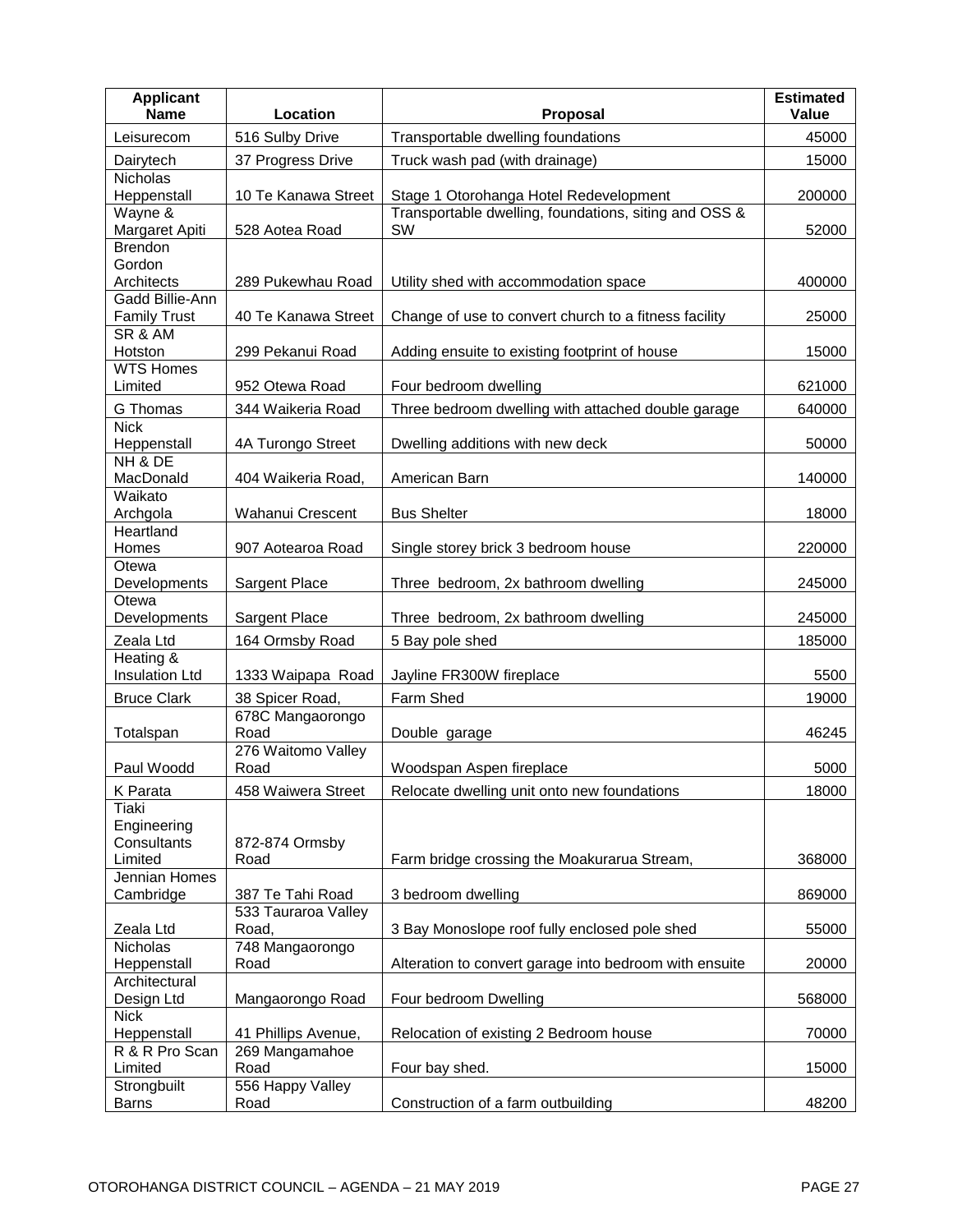| Reece<br>Westbury                 | 96 Raglan Road       | Masport R1600 Wood Burner                                | 5000   |
|-----------------------------------|----------------------|----------------------------------------------------------|--------|
| <b>Beattie</b>                    |                      |                                                          |        |
| Community<br><b>Trust</b>         | 34-36 Orahiri        |                                                          |        |
| Incorporated                      | Terrace              | Removal of 4 bedroom dwelling and garage                 | 10000  |
|                                   | 115 Tauraroa Valley  |                                                          |        |
| Dairytech                         | Road                 | Dairy shed - 44 ASHB                                     | 260000 |
| S Fraser & A                      |                      |                                                          |        |
| Millar                            | 444 Newman Road      | 4 Bay mono pitch, farm building/shed                     | 14000  |
| Norman Ngama<br>Onehi             | 88 Lake Road         | Install septic system/toilet shower                      | 4000   |
| <b>Nicholas</b>                   |                      |                                                          |        |
| Heppenstall                       | 180 Bush Road        | Relocation of existing 3 bedroom house                   | 70000  |
| Christine and                     |                      |                                                          |        |
| Daniel Hickman                    | 26 Old Te Kuiti Road | Foundations & drainage for relocated house.              | 30000  |
| <b>Shed Boss</b><br>Waikato       | 343 Lurman Road      | Steel frame farm shed                                    | 45000  |
| Otewa                             |                      |                                                          |        |
| Developments                      |                      |                                                          |        |
| Limited                           | 7 Sargent Place      | Three bedroom, 2x bathroom dwelling                      | 245000 |
| Otewa                             |                      |                                                          |        |
| Developments<br>Limited           | 5 Sargent Place      | Three bedroom, 2x bathroom dwelling                      | 245000 |
| <b>Wilson Family</b>              |                      |                                                          |        |
| <b>Trust</b>                      | Ngahape Road         | Four bay implement shed                                  | 41000  |
| <b>Nicholas</b>                   |                      |                                                          |        |
| Heppenstall                       | 5 Ranfurly Street    | Internal renovations                                     | 10000  |
| Otorohanga/Te                     |                      |                                                          |        |
| Kuiti Plumbing<br>& Gas           | 914 Otewa Road,      | Metro Smart Invert Wood burner                           | 5000   |
| Otorohanga/Te                     |                      |                                                          |        |
| Kuiti Plumbing                    | 366 Old Te Kuiti     |                                                          |        |
| & Gas                             | Road,                | Firenzo Contessa Wood burner                             | 5000   |
| Barry &                           |                      |                                                          |        |
| Jennifer<br>Whitbread-            | 597A Waitomo         | Multiproof house consent includes foundations and        |        |
| Edwards                           | Valley Road,         | siting,                                                  | 200000 |
| Linda Barnett                     | 41 Ouruwhero Road    | Metro LTD fireplace                                      | 5000   |
| Otorohanga /                      |                      |                                                          |        |
| Te Kuiti                          |                      |                                                          |        |
| Plumbing &                        | 219 Paewhenua        | Installation of a new solid fuel fire - Metro Xtreme Rad |        |
| Gas                               | Road                 | Ltd                                                      | 5000   |
| E.N. Hayes<br><b>Family Trust</b> | 75 Haerehuka Street  | Removing shower and installed recessed shower            | 8890   |
| <b>WTS Homes</b>                  |                      |                                                          |        |
| Limited                           | 19 Terry Road        | Four bedroom d dwelling                                  | 561000 |
| NH & DE                           |                      |                                                          |        |
| Macdonald                         |                      |                                                          |        |
| <b>Family Trust</b>               | 404 Waikeria Road    | 2 Bay implement shed                                     | 12000  |
| Singleton and<br>Hansen 2012      |                      |                                                          |        |
| Ltd                               | 405 Ormsby Road,     | Metro freestanding fireplace and Metro Flu               | 6000   |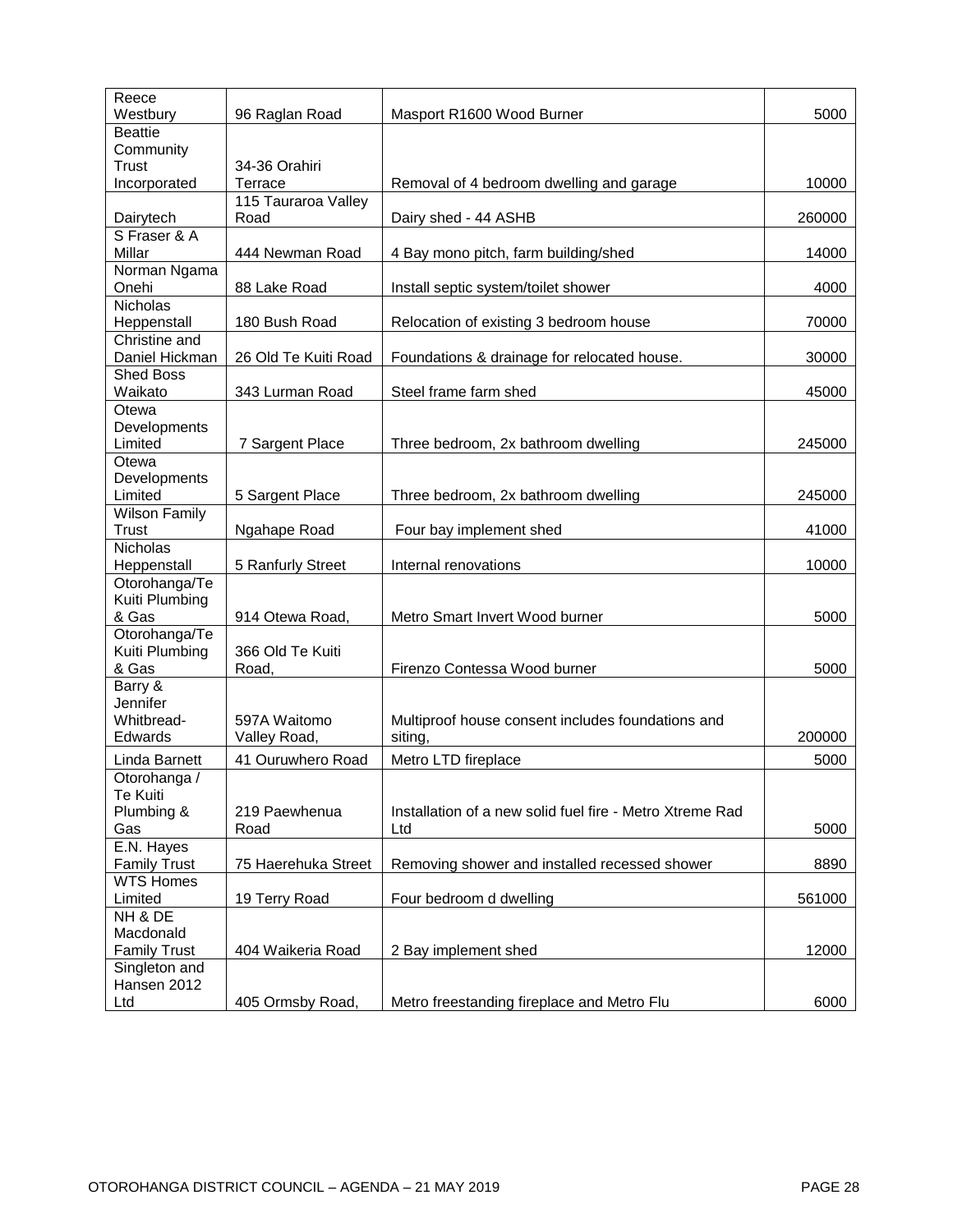**ITEM 367 ANIMAL CONTROL OFFICERS REPORT FOR JANUARY TO MARCH 2019**

**To: His Worship the Mayor & Councillors Otorohanga District Council**

**From: Environmental Services Manager**

**Date: 21 May 2019**

#### **Relevant Community Outcomes**

- The Otorohanga District is a safe place to live
- Ensure services and facilities meet the needs of the Community
- Recognise the importance of the Districts rural character

#### **Executive Summary**

A report from the Environmental Services Manager on Dog and Animal Control activities in the District for the period January to March 2019.

#### **Staff Recommendation**

It is recommended that:

The Environmental Services Manager's report on Dog and Animal Control activities for the third quarter of the 2018/2019 financial year be received.

#### **Report Discussion**

|    |                                                         | January | <b>February</b> | March |
|----|---------------------------------------------------------|---------|-----------------|-------|
| 1. | No. of Registration Notices issued                      | 9       |                 | 15    |
| 2. | No. of Property visits for Registration Checks - Rural  | 10      | 16              | 11    |
| 3. | No. of Property visits for Registration Checks - Urban  | 18      | 17              | 11    |
| 4. | No. of Property visits for SOS                          |         |                 |       |
| 5. | No. of Property visits for Two Dog Permit               |         |                 | Ω     |
| 6. | No. of Complaints - Dogs Actioned                       | 22      | 17              | 15    |
| 7. | No. of Complaints - Stock Actioned                      | 2       | 3               | 5     |
| 8. | No. of Street Patrols Night - Otorohanga                | 4       | 4               | 4     |
| 9. | No. of Street Patrols Day - Otorohanga/Kawhia           | 35      | 42              | 33    |
|    | 10. No. of Enquiries - Registration/Dog Control/General | 22      | 23              | 20    |
|    | 11. No. of Dogs Impounded                               |         |                 | 2     |
|    | 12. No. of Stock Impounded                              |         |                 |       |
|    | 13. No. of Written and Verbal Warnings                  | 14      |                 |       |
|    | 14. No. of Infringement Notices Issued                  |         |                 |       |
|    | 15. No. of Call Outs                                    |         | 6               |       |

#### **Registration Update**

At the end of March 2019 the tally of registered dogs had reached 2413 (1332 dog owners). We currently have 38 dogs on our database that are not registered. The owners of 24 of these dogs have entered into time payment agreements. These dogs become registered once the fees are paid in full. The payment plans are scheduled to be paid up before the end of the financial year.

There are currently 35 menacing dogs and one dangerous dog registered in Otorohanga District.

#### **AR Loe ENVIRONMENTAL SERVICES MANAGER**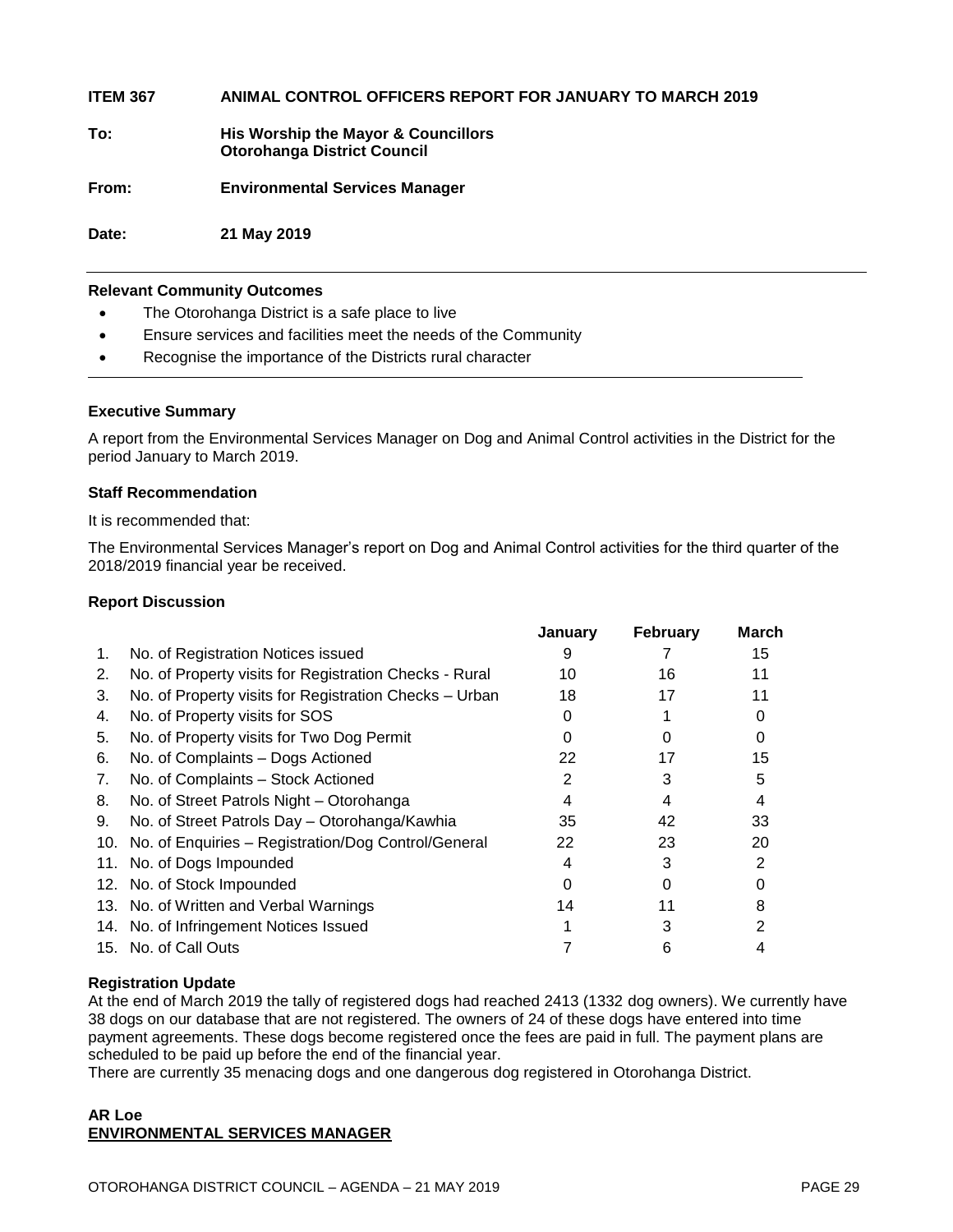**ITEM 368 AROHENA SECURITY CAMERAS COMMITTEE REQUEST FOR FUNDING To: His Worship the Mayor & Councillors Otorohanga District Council From: Community & Economic Development Manager Date: 21 May 2019**

#### **Relevant Community Outcomes**

- Otorohanga District is a safe place to live
- Ensure services and facilities meet the needs of the community

#### **Summary**

The Arohena Security Cameras Committee has requested that consideration be given to them receiving a Council grant of \$2500 to go towards the establishment of a CCTV camera network in Arohena.

#### **Recommendation**

Council resolves to accept the request from the Arohena Security Camera Committee and pays them a grant of \$2500 towards the supply and installation of the CCTV cameras at Arohena, with the money being taken from the sundry grants account.

#### **Background**

Council has received a letter from the Arohena Security Cameras Committee requesting consideration for a grant of \$2500 towards their CCTV camera network at Arohena. The letter is attached.

In their letter the committee outline their concerns over increasing incidents of criminal activity comprising of theft from farm properties within their community. To help keep the community safe and property secure they intend to install cameras at the school, the hall and major road intersections. The intention is for the Te Awamutu Police Station to be linked to the system for monitoring and reviewing.

The committee require \$27,000 for the project with \$6200 already being raised within the local community. Additional funds from local businesses have also been pledged.

#### **Report Discussion**

CCTV cameras have been recently installed in Kawhia to assist with the reduction of antisocial and illegal behaviours within the town centre. The Kawhia cameras were funded as a capital project from the Kawhia Community Property account. This was agreed by the Kawhia Community Board and then by Council as part of the LTP budgeting process. The Kawhia cameras are monitored by the Kawhia and Te Awamutu Police.

Staff believe the Otorohanga CBD cameras were not funded directly by Council and that these may have been funded by Otorohanga District Development Board or the Otorohanga Business Association.

#### **Financial considerations**

In respect of the request from the Arohena Security Cameras Committee, should Council agree to their request for funding assistance, staff believe the most appropriate way to fund this would be from our Sundry Grants account. This account has a budget of \$14k and only \$7k has been spent to date, so there would be sufficient funds to make a grant of \$2,500. This fund has traditionally been used for one off proposals from various groups that Council resolves to support by way of a modest grant. The two other grants drawn from this account in this financial year were \$5k for Coms Safe and \$2k for Creative Waikato and both of these were as a result of LTP submissions.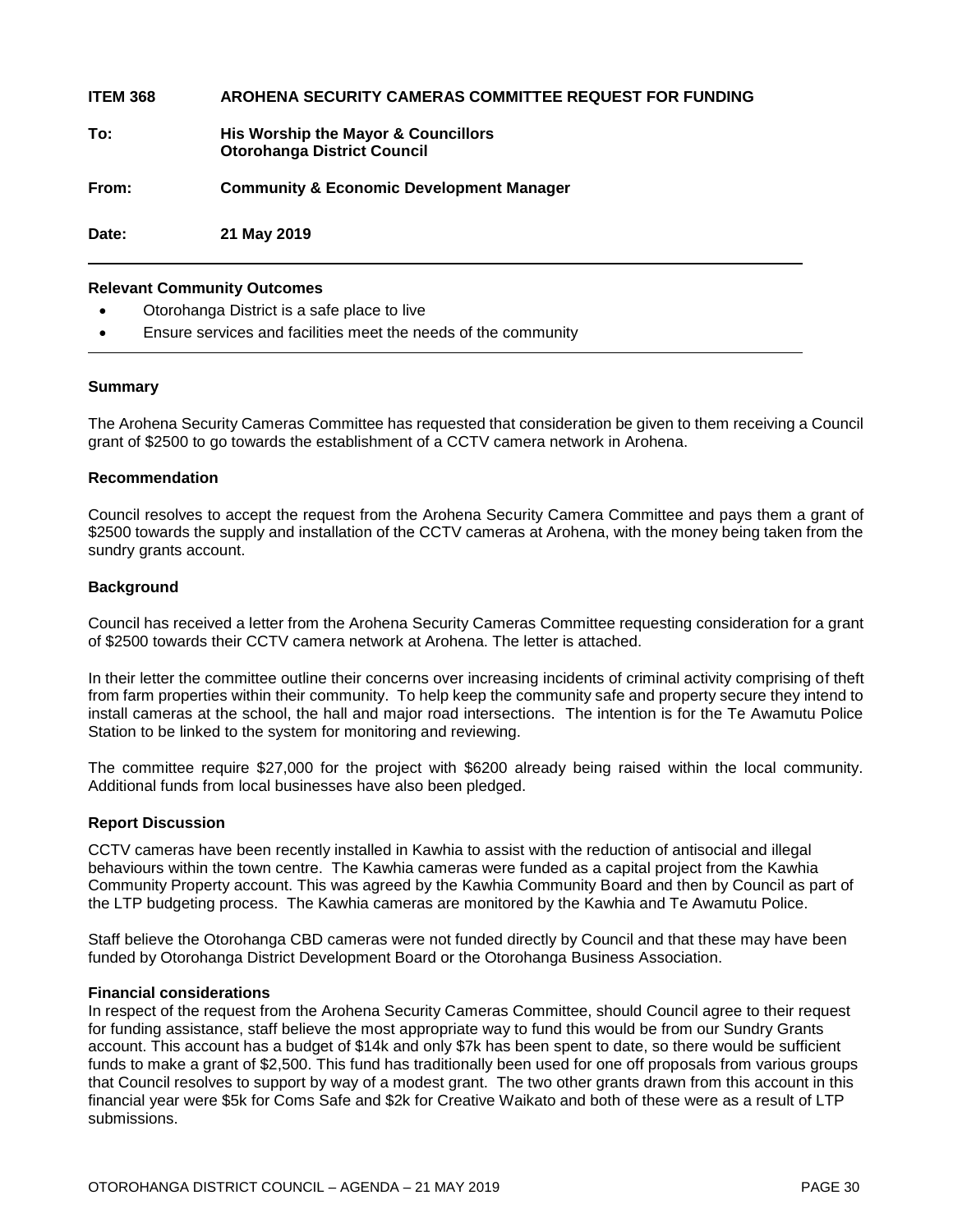#### **Options**

Option 1: Council approves the request of \$2500

The advantage of this option is;

• that Council supports Arohena residents with their community led safety initiatives.

The disadvantages are;

- this may set a precedent for other community groups wishing to apply for funding towards CCTV systems in other areas.
- by allocating funding towards the Arohena CCTV camera system means there will be reduced funding available for other requesters.
- other groups who are unaware that this fund exists may feel disadvantaged by this group being shown favour for their request.

Option 2: Council declines the request of \$2500

The advantages of this option are;

- Council staff would have time to call for other expressions of interest for this grant from other communities' groups, making the process more transparent.
- all applications could be assessed fairly against the grant criteria before recommendations are made to Council, making the process more equitable.
- Council has the opportunity to review the process for administering this grant, including aspects around; purpose, criteria, notifying, assessing applications and awarding grants.

The disadvantages of this option are;

the Arohena community doesn't feel supported by Council.

#### **Preferred option and reasons**

The preferred option is Option 1. The reasons staff are recommending this is that;

- as the Arohena Security Cameras Committee's request aligns with the LTP community outcome of "Otorohanga District is a safe place to live", and;
- given that precedent has already been set in the past allocation of grants, and;

 in the absence of a clearly defined purpose, criteria and process for administering this grant; Staff believe support should be shown to the Arohena community by way of approving their request for \$2500 towards their CCTV system.

#### Patricia Ambury, **COMMUNITY & ECONOMIC DEVELOPMENT MANAGER**

Attachment – Letter from the Arohena Security Cameras Committee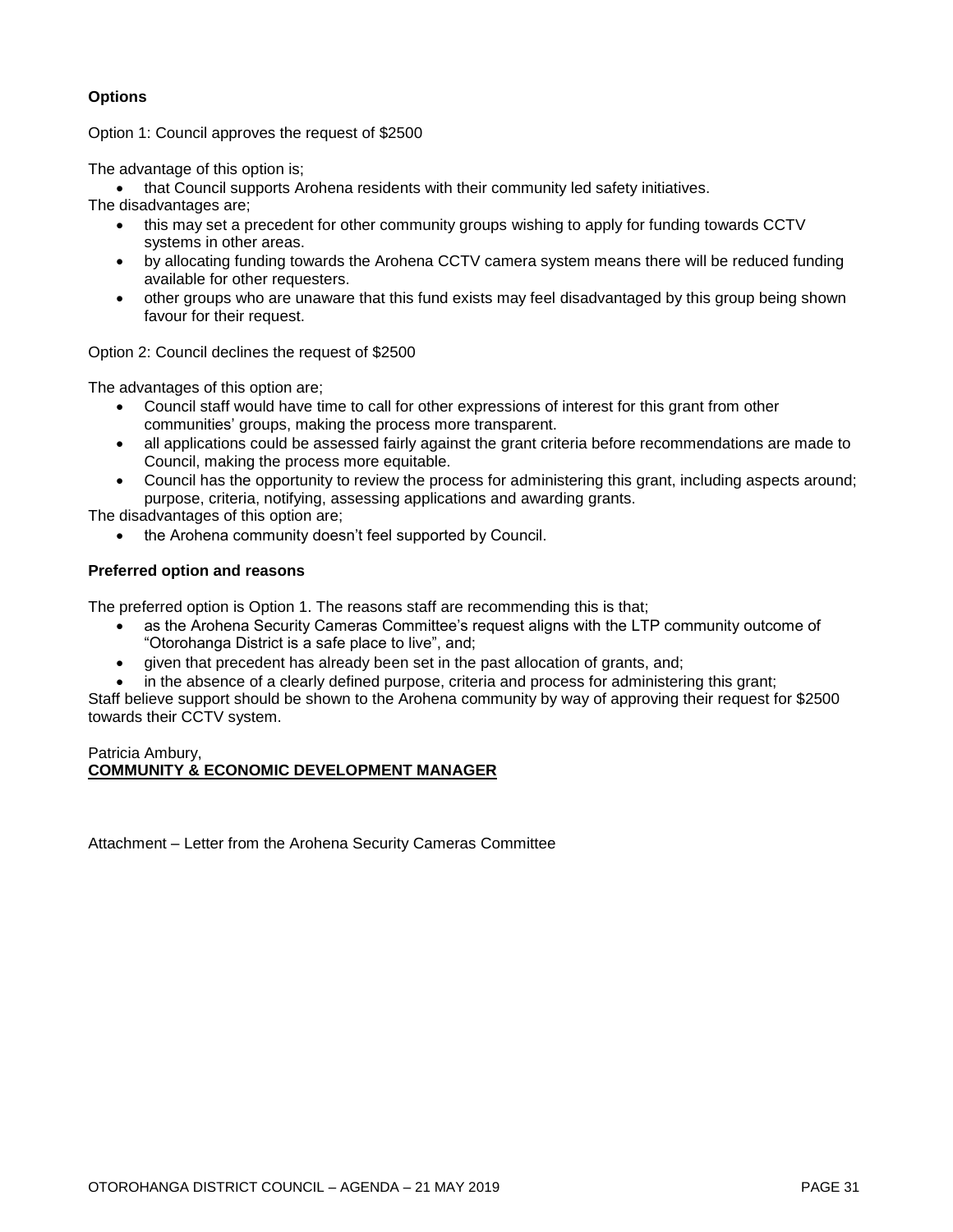

## Arohena Security Cameras Committee

Chairman Grant Wilson Secretary Judy Sherriff

869 Walpapa Road R D 7 Te Awamutu Ph 07 8724814<br>625 Huinmu Road, R D 7, Te Awamutu Ph 0274930845



16th November 2018

The Mayor Max Baxter Otorohanga District Council PO Box 11 Otorohanga 3940

Dear Mr Baxter

The Arohena District is experiencing increasing criminal activity with theft of farm property occurring on a regular basis.

To keep ourselves and our properties secure, The Arohena Community members are installing security cameras (CCTV) on all our major roads and intersections, as well as at the hall and school. This security system will have a direct link<br>back to the Te Awamutu Police for monitoring and reviewing. back to the Te Awamutu Police for monitoring and reviewing.

To date local farmers, the Arohena School, Arohena Hall Society, Arohena Playcentre and Arohena Social Club have all<br>indicated their support with \$6200.00 already donated towards our enal of \$22,000. Additional Social Club indicated their support with \$6200.00 already donated towards our goal of \$27,000. Additional funds from local<br>businesses has also been pledged. businesses has also been pledged.

We note that the District Council is installing CCTV security cameras in Kawhia and would like Council to look favourably on our project which we are co-ordinating and managing ourselves.

We would really appreciate some assistance from Council and respectfully ask for a grant of \$2500.00 to help us by<br>either a chq made out to Arohena Hall Society and posted to either of the appre addresses either a chq made out to Arohena Hall Society and posted to either of the above addresses,<br>or direct payment to Arohena Hall Society and posted to either of the above addresses, or direct payment to Archena Hall Society Inc. BNZ 02 0440 0014270 00

戸

而

Thank you

Judy Sherriff & Grant Wilson Secretary & Chairman **Archena Security Cameras Committee** 

Email judy@sherriff co.nz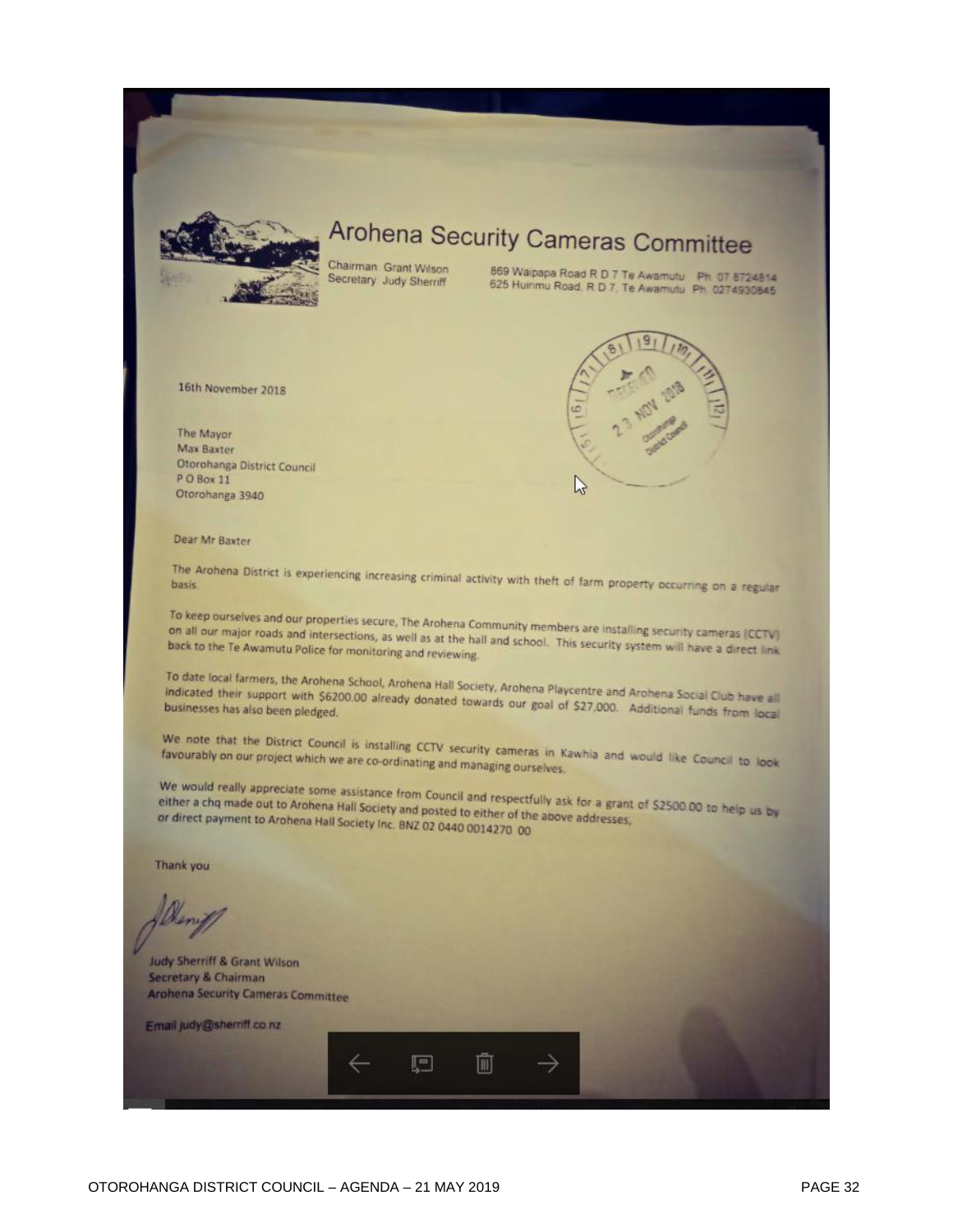#### **ITEM 369 MATTERS REFERRED 16 APRIL 2019**

- **To: His Worship the Mayor and Councillors Otorohanga District Council**
- **From: Governance Supervisor**

**Date: 21 May 2019**

| <b>MEETING</b><br>DATE: | <b>ITEM:</b>                                                                                                                                            | <b>ACTION</b><br><b>REQUIRED:</b>                                                      | <b>STATUS:</b>                                                                       | <b>ALLOCATED TO:</b>              | <b>DUE BY DATE:</b> |
|-------------------------|---------------------------------------------------------------------------------------------------------------------------------------------------------|----------------------------------------------------------------------------------------|--------------------------------------------------------------------------------------|-----------------------------------|---------------------|
| 22 January<br>19        | Workshop to consider<br>Creating a 'Road naming<br>Policy".                                                                                             | Set a date for a<br>workshop                                                           | Pending                                                                              | Engineering<br>Manager            | Oct 2019            |
| 19 February<br>19       | To hold a workshop to<br>discuss the criteria to<br>assess prioritisation of<br>roads highlighted for seal<br>extensions                                | Undertake<br>workshop                                                                  | <b>COMPLETE</b>                                                                      | Engineering<br>Manager            | N/A                 |
| 19 February             | To prepare a policy for<br>consideration to be given<br>on introducing a bond for<br>temporary road closures<br>on sealed roads.                        | Draft policy                                                                           | Pending                                                                              | Engineering<br>Manager            | Oct 2019            |
| <b>19 March 19</b>      | Identify and ascertain the<br>involved<br>costs<br>in<br>progressively installing<br>lights at the<br>busiest<br>intersections<br>of<br>rural<br>roads. | Staff identifying<br>most at risk<br>intersections and<br>reporting back to<br>Council | Report coming<br>back to Council                                                     | Engineering<br>Manager            | <b>July 2019</b>    |
| <b>19 March 19</b>      | Presentation<br>of<br>development plan from<br>Otorohanga Kiwi House.                                                                                   | <b>Invite Kiwi</b><br>House<br>Committee to<br>meeting                                 | <b>Kiwi House</b><br>coming to May<br>meeting                                        | <b>Chief Executive</b>            | May 2019            |
| <b>19 March 19</b>      | Introduction of 'Smoke<br>Free' areas.                                                                                                                  | Workshop                                                                               | Included in<br>combined<br>Comm Board-<br>Council<br>workshop<br>agenda July<br>2019 | <b>Chief Executive</b>            | <b>Six Months</b>   |
| <b>19 March 19</b>      | Trading in Public Places<br><b>Bylaw</b>                                                                                                                | Workshop                                                                               | Included in<br>combined<br>Comm Board-<br>Council<br>workshop<br>agenda July<br>2019 | <b>Chief Executive</b>            | <b>Six Months</b>   |
| <b>16 April 19</b>      | Plan Change 1                                                                                                                                           | Where is<br>Council's<br>submission at?                                                | Pending                                                                              | Environmental<br>Services Manager | 21 May 19           |
| <b>16 April 19</b>      | Storm Water Flow Chart                                                                                                                                  | To prepare chart                                                                       | Pending                                                                              | Engineering<br>Manager            | 21 May 19           |
| <b>16 April 19</b>      | Road Safety - Schools                                                                                                                                   | To prepare<br>report                                                                   | Pending                                                                              | Engineering<br>Manager            | June 2019           |
| <b>16 April 19</b>      | Control<br>Policy<br>Dog<br>Review                                                                                                                      | Workshop                                                                               | Included in<br>combined<br>Comm Board-<br>Council<br>workshop                        | Environmental<br>Services Manager | <b>July 2019</b>    |